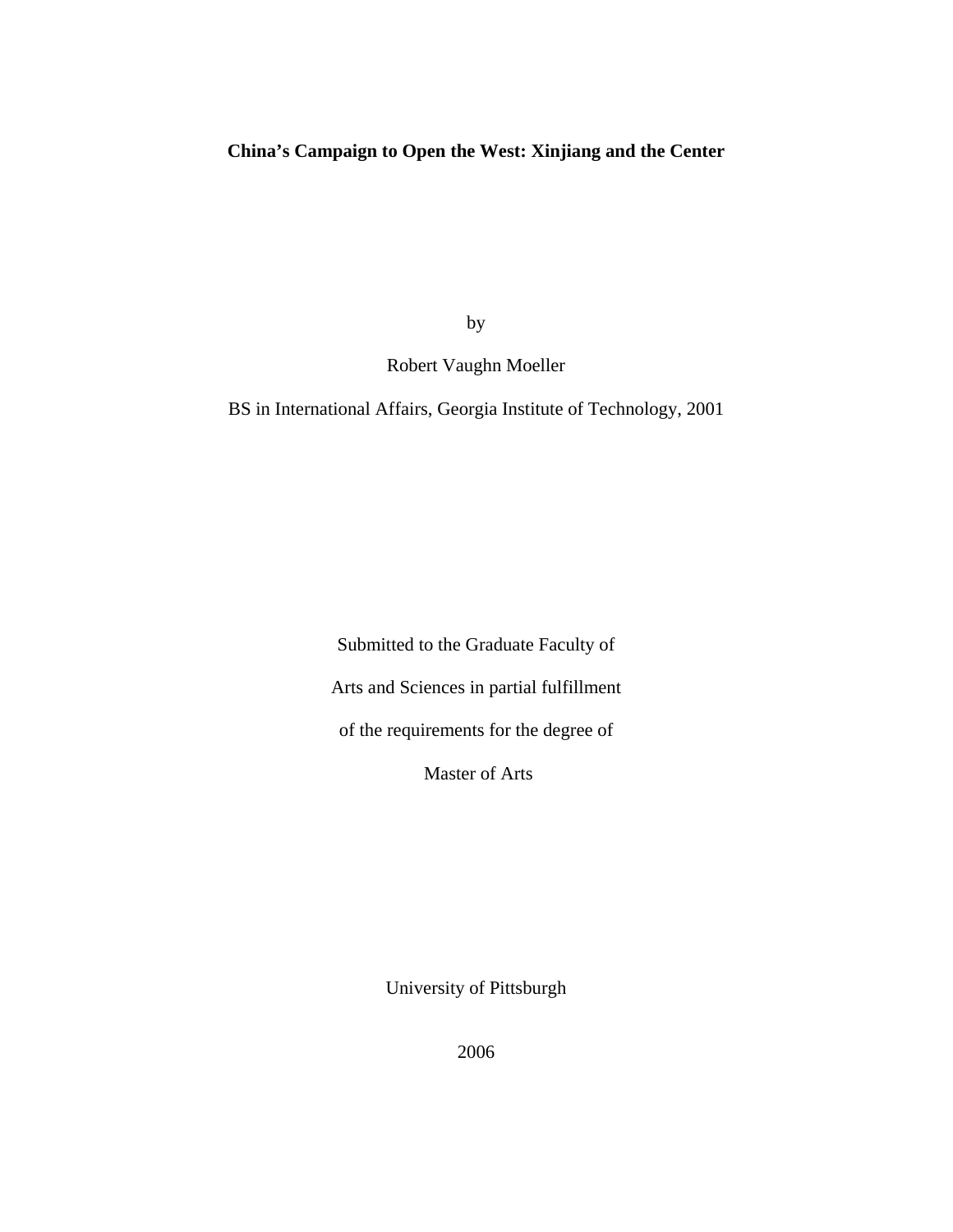## UNIVERSITY OF PITTSBURGH

Graduate School of Arts and Sciences

This thesis was presented

by

Robert Vaughn Moeller

It was defended on

November 21, 2006

and approved by

Thomas Rawski, PhD, Professor, Economics

Evelyn Rawski, PhD, Professor, History

Katherine Carlitz, PhD, Adjunct Professor, East Asian Languages and Literature

Thesis Director: Thomas Rawski, PhD, Professor, Economics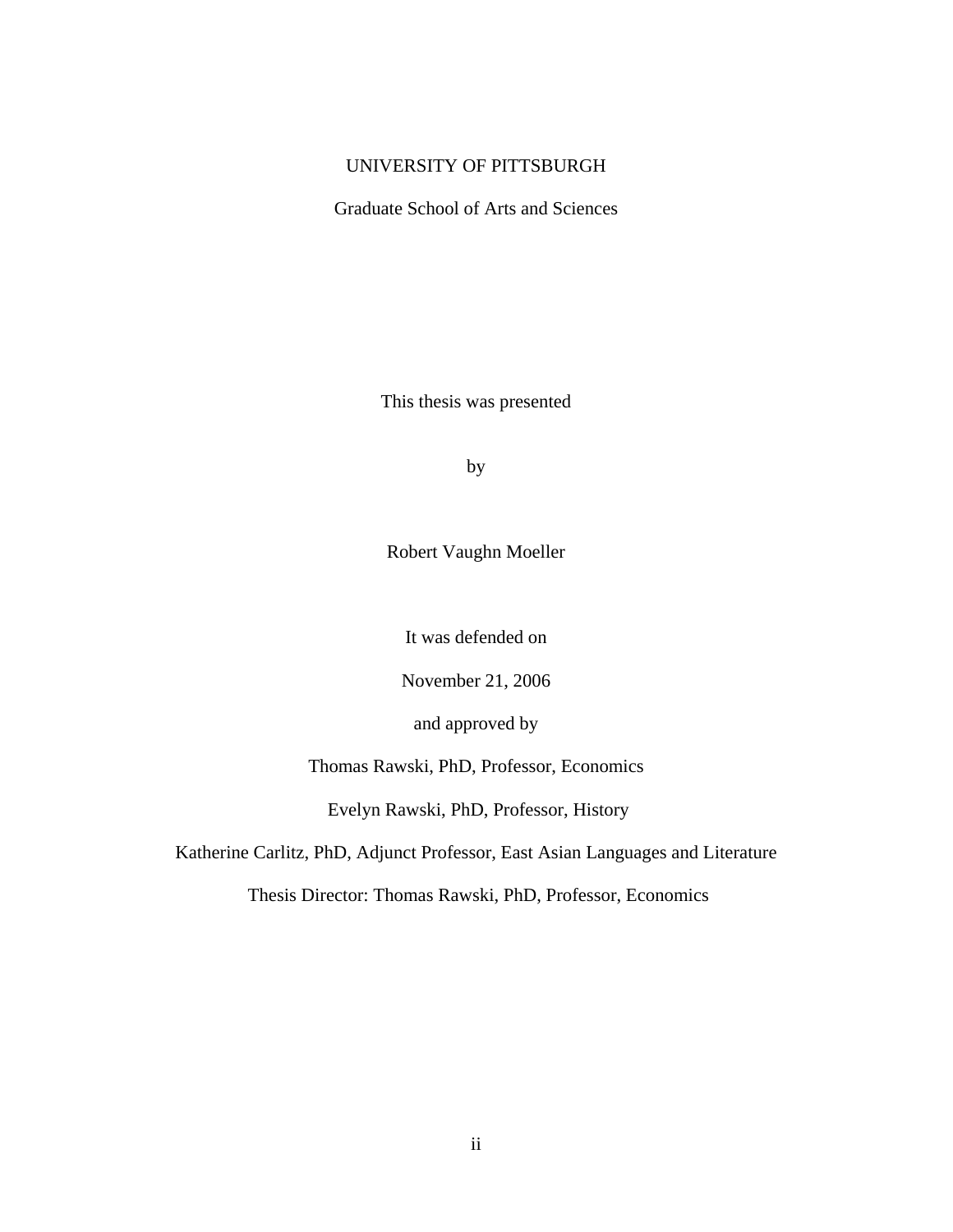#### **China's Campaign to Open the West: Xinjiang and the Center**

Robert Vaughn Moeller, M.A.

University of Pittsburgh, 2006

This paper examines China's ambitious Campaign to Open the West and its impact upon Han and ethnic minority populations in Xinjiang. It focuses on analyzing the components of the campaign that are being implemented to develop Xinjiang through the intensification of agriculture, exploitation of energy resources, and reforms to Xinjiang's education system, revealing that the campaign, rather than alleviating poverty, is leading to greater asymmetry between Han and ethnic minority populations within Xinjiang. Rather than a plan for bridging the gap of economic disparity between the eastern and western regions of China, as construed by Beijing, the plan fits into a greater strategy for integration and assimilation of Xinjiang's restive ethnic population by Beijing.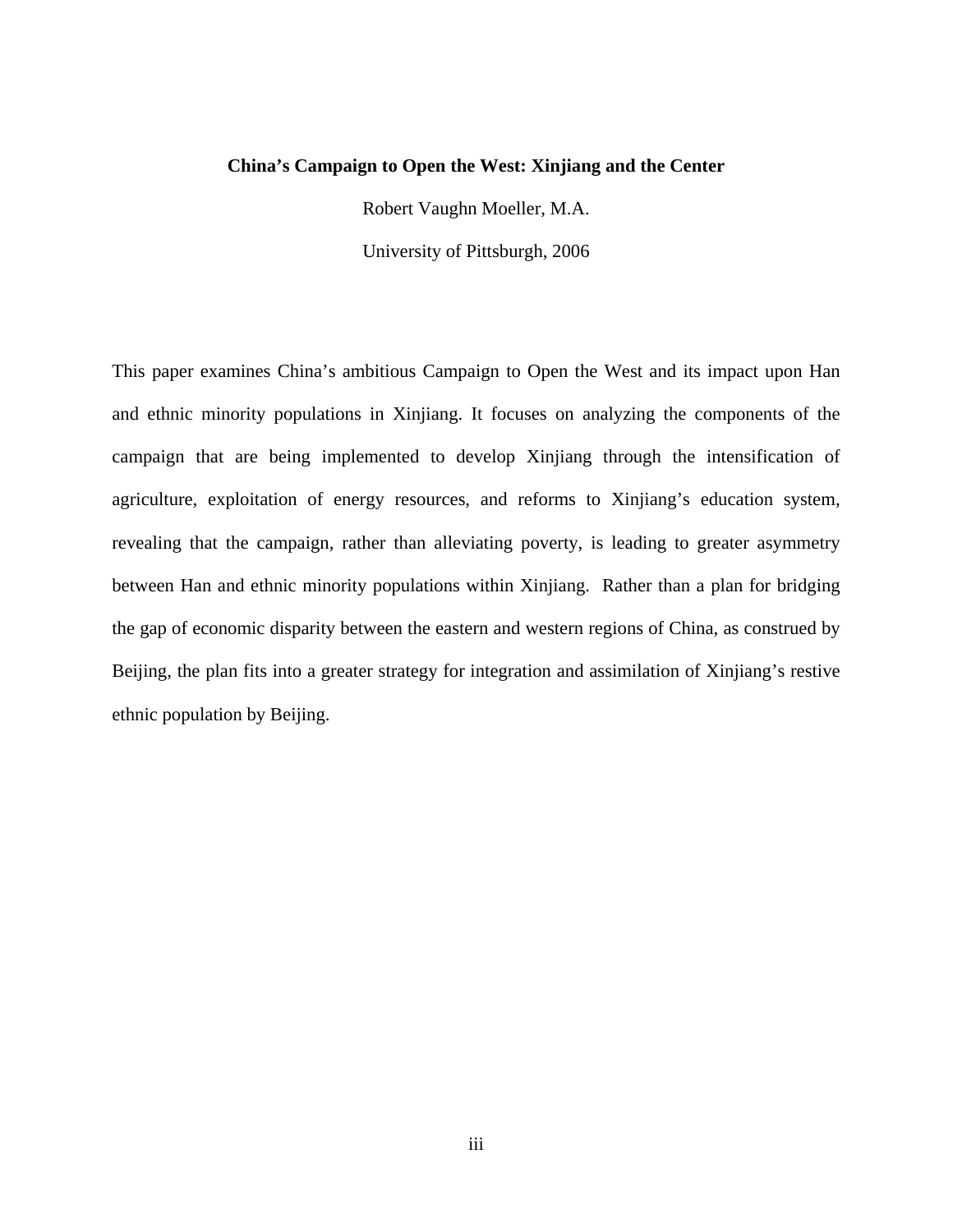# **TABLE OF CONTENTS**

| 2.0 |  |
|-----|--|
| 3.0 |  |
| 4.0 |  |
| 5.0 |  |
| 6.0 |  |
|     |  |
|     |  |
|     |  |
|     |  |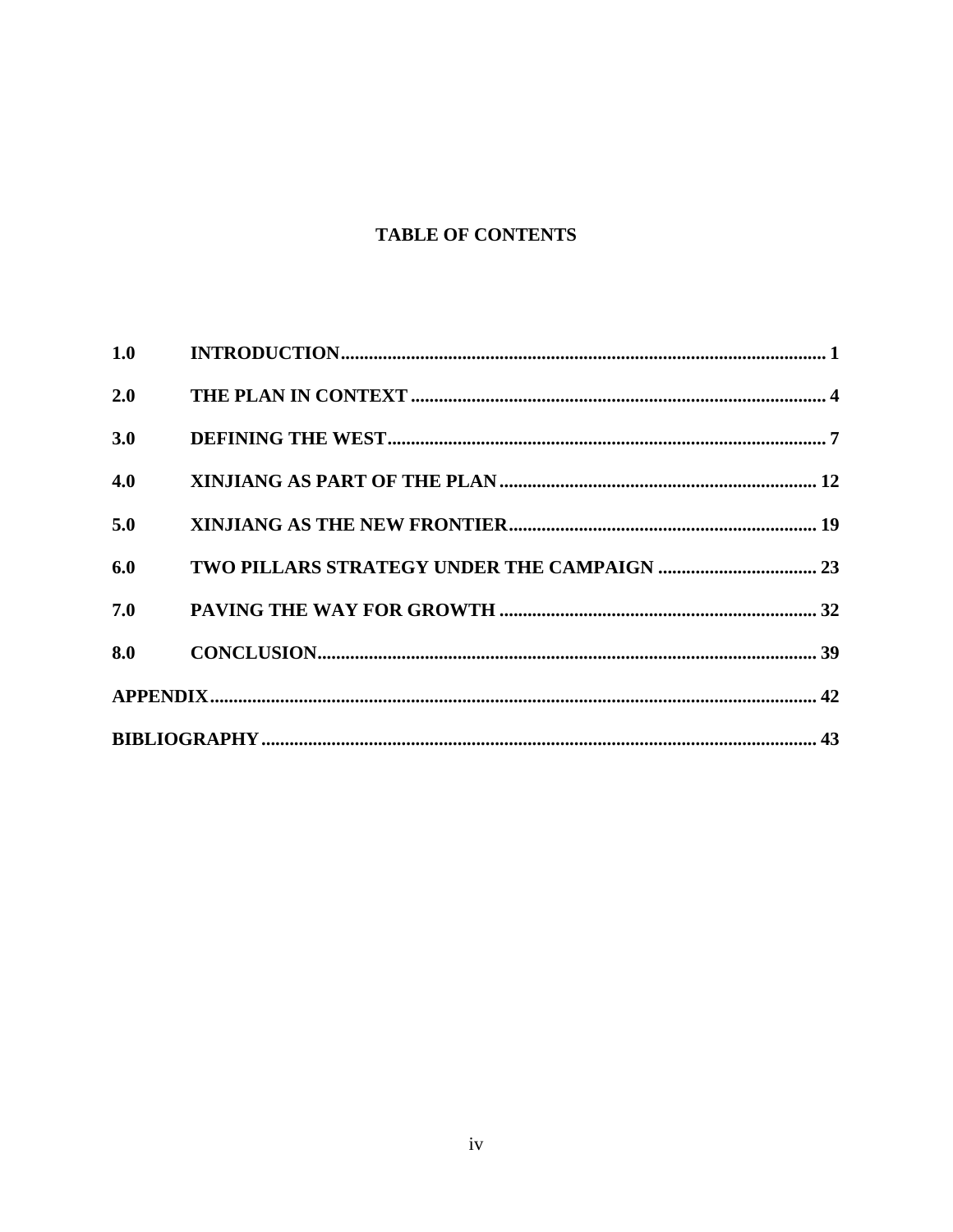## **LIST OF TABLES**

| Table 3: Average Wages per Worker by Industry and Region 2000 (Yuan) 16 |  |
|-------------------------------------------------------------------------|--|
|                                                                         |  |
|                                                                         |  |
|                                                                         |  |
|                                                                         |  |
|                                                                         |  |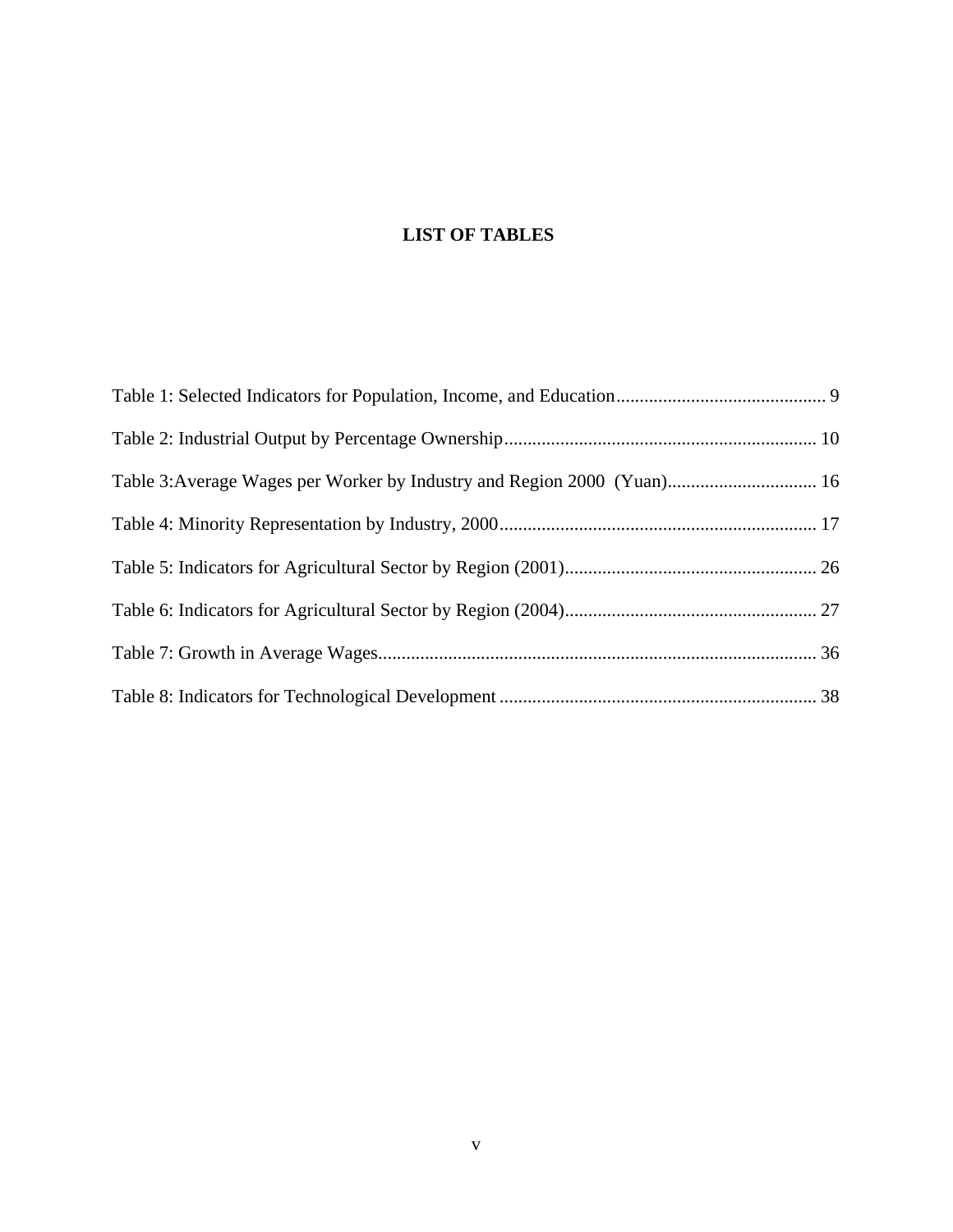# **LIST OF FIGURES**

| Figure 1: Xinjiang Per Capita GDP and Ethnic Composition by County Level (2000) 13 |  |
|------------------------------------------------------------------------------------|--|
| Figure 2: Xinjiang Per Capita GDP and Ethnic Composition by County Level (2004) 14 |  |
|                                                                                    |  |
|                                                                                    |  |
|                                                                                    |  |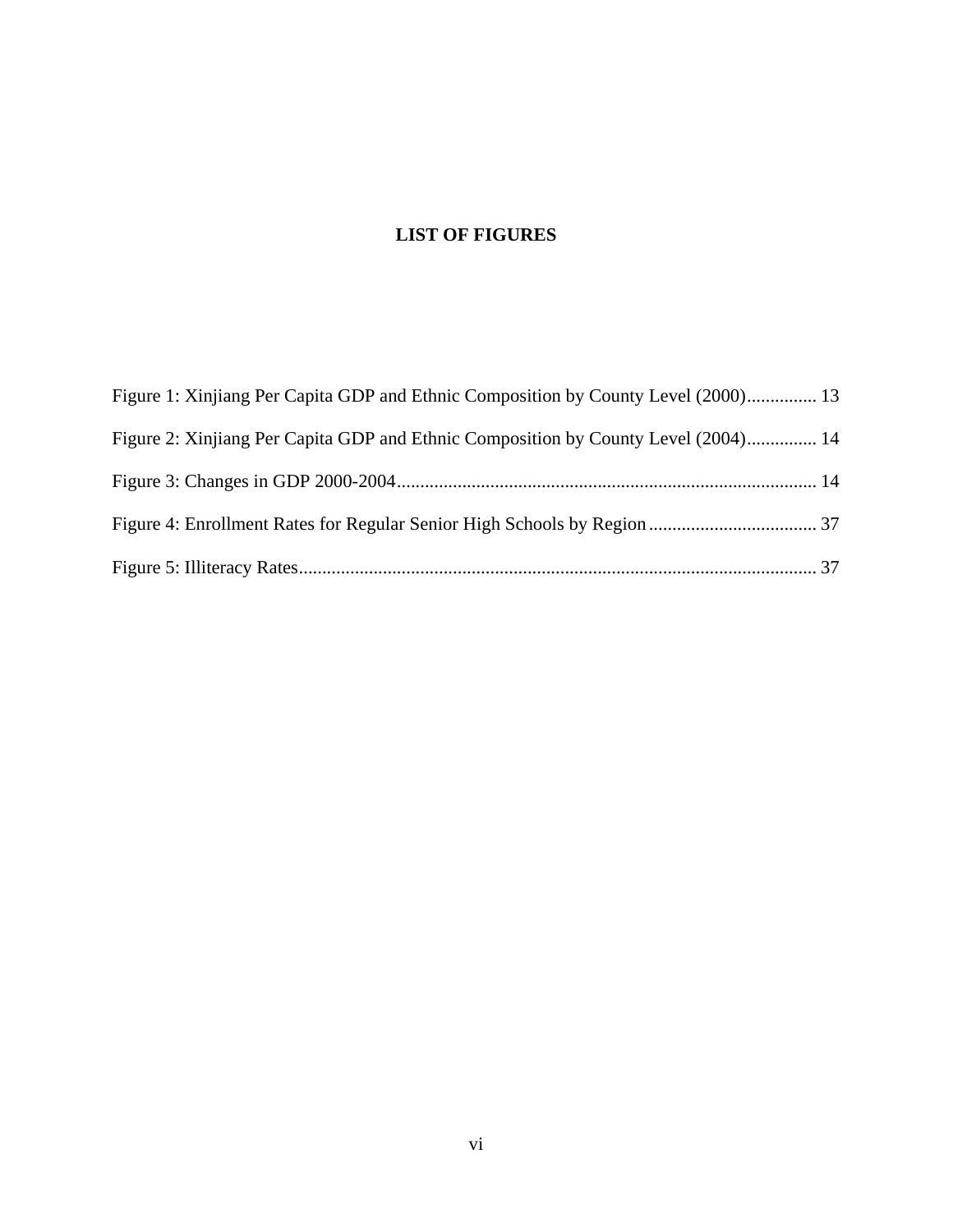#### **1.0 INTRODUCTION**

<span id="page-6-0"></span>As Deng Xiaoping declared in the early 1980's that some regions and people within China should be allowed to become rich before others, he was ushering in an era of economic reforms that were a departure from China's traditional socialist economic policies.<sup>[1](#page-6-1)</sup> Under Deng Xiaoping's leadership, government policies designed to concentrate investment resources in regions with high growth potential along China's coasts were implemented. With favorable geographic settings, natural endowment, basic infrastructure, and access to foreign capital, China's eastern and southern coastal regions have experienced unprecedented economic growth. With a sustained annual growth rate of nearly 10%, China has experienced an economic miracle similar to that of the East Asian NICs and seems poised for ushering in the "Chinese century" (Tian 2004).

 However, China's leadership has become increasingly concerned that the realization of a "Chinese century" may be challenged by regional inequalities resulting from China's regional economic policies.<sup>[2](#page-6-2)</sup> This concern was illustrated by Jiang Zemin when he declared that, "the development of the west is crucial to China's stability, the Communist Party's hold on power, and the revitalization of the Chinese people," (Pomfret 2000). While coastal Special Economic

<span id="page-6-1"></span><sup>&</sup>lt;sup>1</sup> See Chang (1988) for a discussion of the changes in economic policy introduced under Deng Xiaoping's leadership.

<span id="page-6-2"></span><sup>&</sup>lt;sup>2</sup> See Wang Shaoguang and Hu Angang (1999) for detailed analysis of the increasing rate of inequality between China's regions.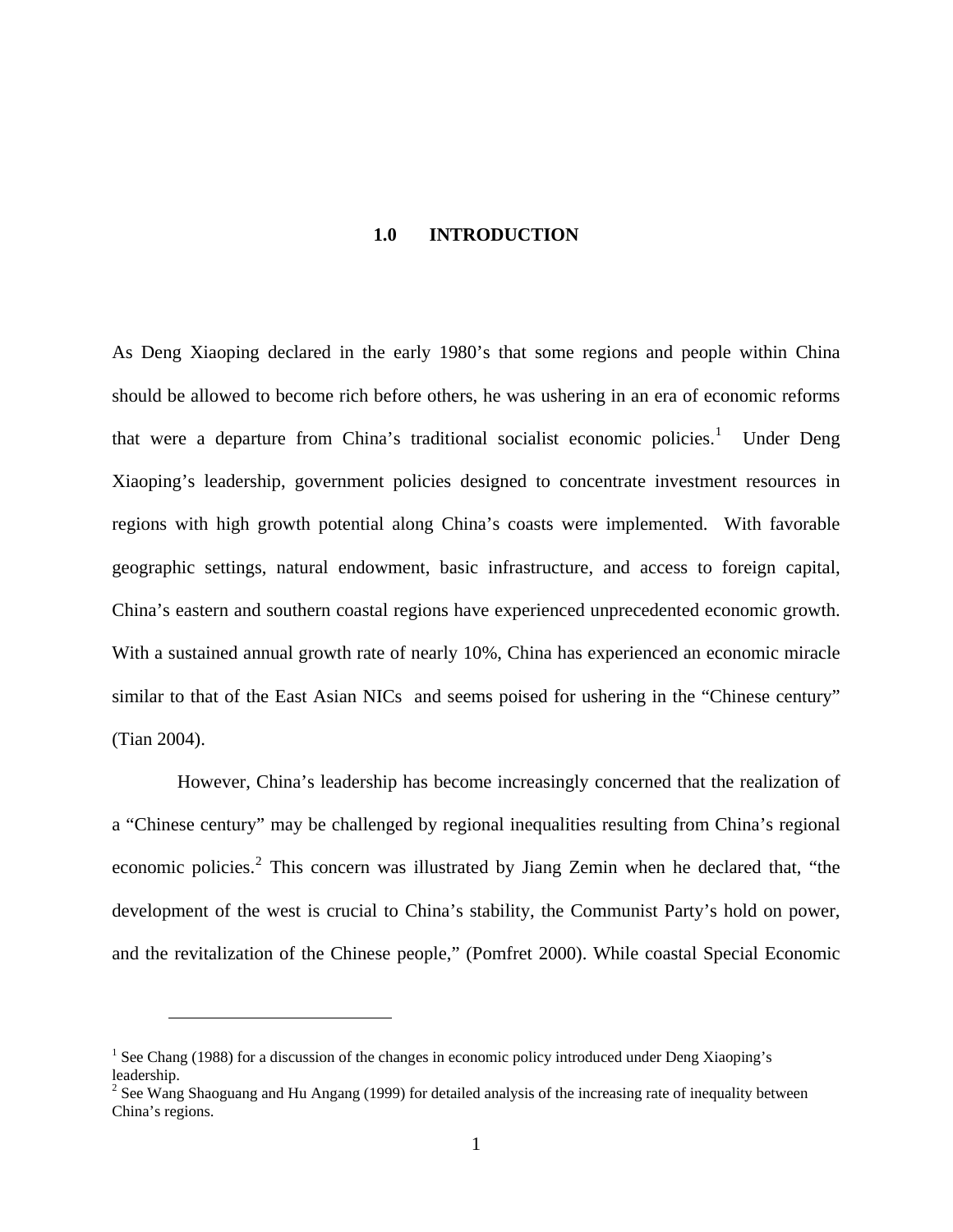Zones (SEZs) and eastern urban centers have flourished economically, China's western and interior regions, comprising more than twenty-three percent of the population and more than half of China's total land area, still lag behind with high rates of poverty and lower levels of development. Many of China's 100 million ethnic minorities live in this region and, especially in Xinjiang, economic disparities fuel ethnic tensions. Wary of ethnic nationalist separatist movements in Xinjiang and potential social manifestations of uneven development, the Chinese central government has initiated an ambitious development campaign: the "Great Western Development Drive" 西部打开发 to counter the threat of political disintegration and to bolster the west's integration with the rest of China.

Though this development drive, initiated in 1999, has attracted a lot of attention from scholars who have been debating Beijing's intentions behind the implementation of the development campaign, there is still a need for more analysis of the campaign's initial economic and social impact upon Xinjiang's Han and ethnic populations. This paper hopes to address this gap by presenting an analysis of the components of the campaign that are being implemented to develop Xinjiang through the intensification of agriculture, exploitation of energy resources, and reforms to Xinjiang's education system to determine whether the campaign has been as successful as Chinese media outlets claim.

"In June 1999 in the ancient city of Xian, Comrade Jiang Zemin made the appeal to the whole party and the people of the whole country on the great development of the western region. Three years have gone by, and the roads have become passable, the lights have become lit, the mountains have become green, the rivers have become clear and the traveling traders have become abundant. One after another, wonderful stories about the homeland of the western region have been circulated and sung."<sup>[3](#page-7-0)</sup>

<span id="page-7-0"></span><sup>&</sup>lt;sup>3</sup> Xinhua News Agency, November 12, 2002.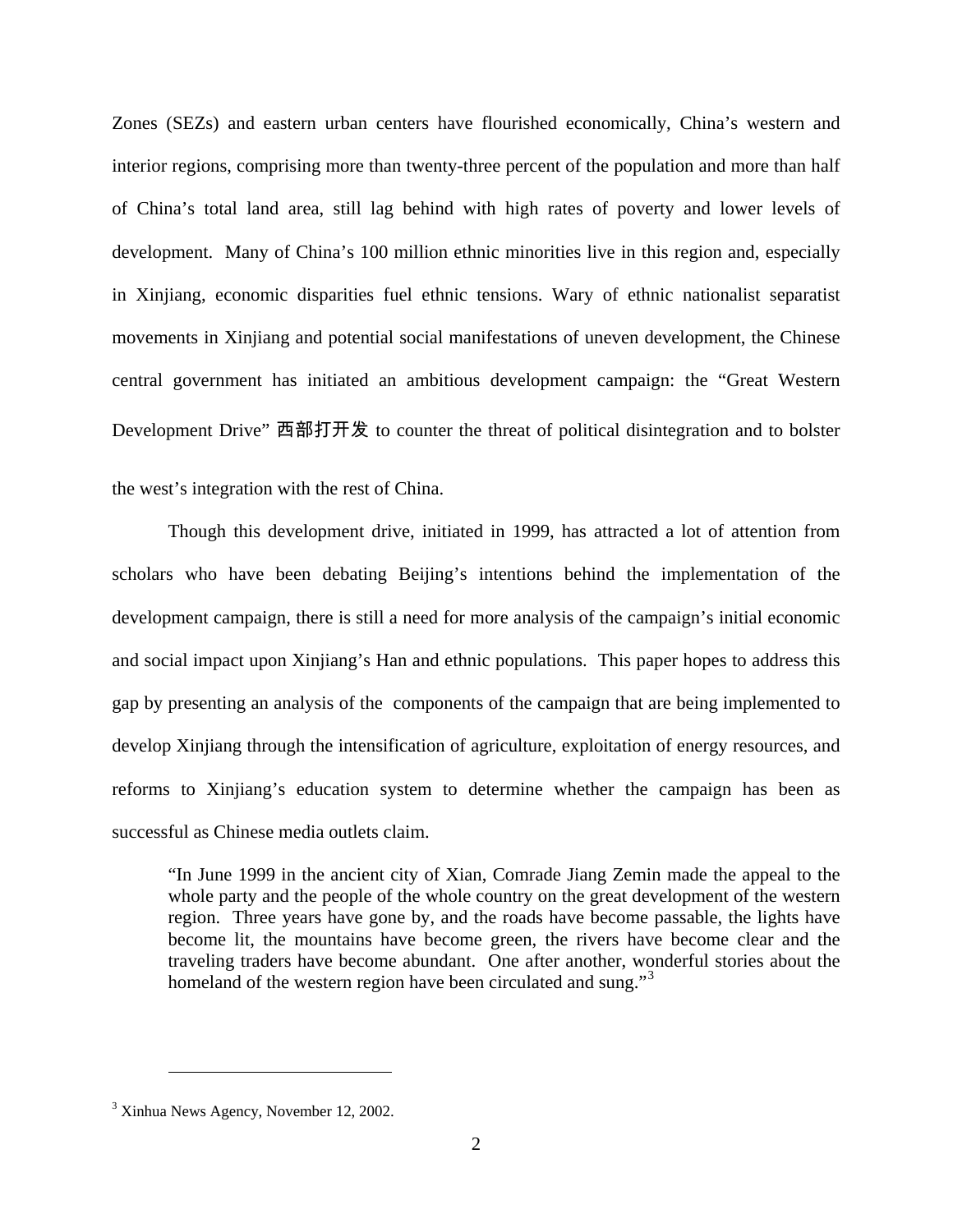Basing this research on the hypothesis that this development campaign and its policies may be another incarnation of Beijing's minority policy as a means to promote greater integration and assimilation of Xinjiang's population of ethnic minorities, I have analyzed the policies being implemented under the campaign to determine whether the economic benefits of the campaign are accruing to Uighur, Han Chinese, or the state. Using Chinese census data from 1990 and 2000, I have identified prior trends for economic growth and development to be compared with development trends after the 1999 implementation of the "Go West Campaign." In addition, this paper examines the trends towards an increase or decrease in Xinjiang's cultural divison of labor between Uighur and Han Chinese to determine whether the campaign is achieving its goals of alleviating poverty in Xinjiang and bridging the growing economic disparity between not only Xinjiang's Han and ethnic minorities, but also eastern and western China.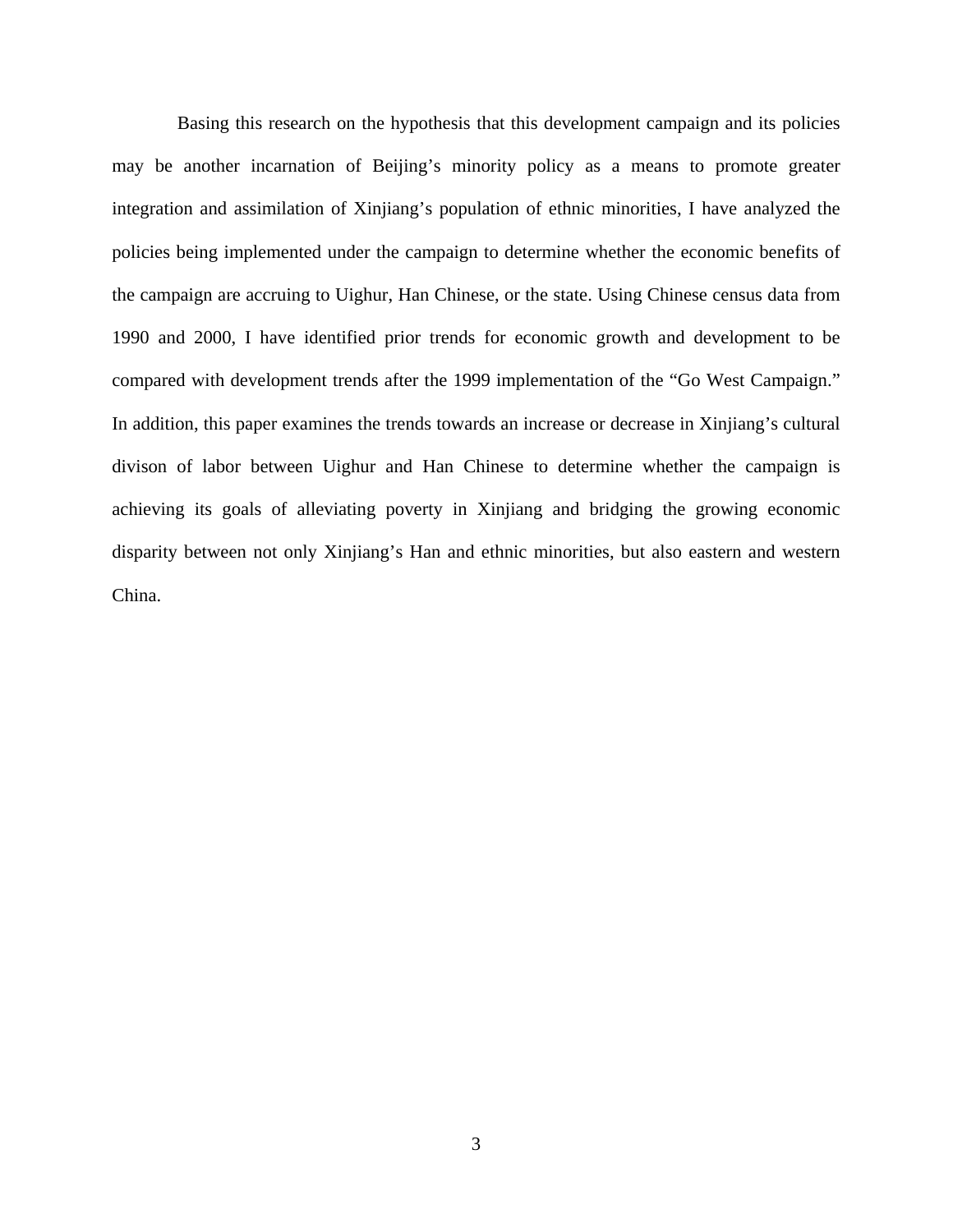#### **2.0 THE PLAN IN CONTEXT**

<span id="page-9-0"></span>As a part of China's west, Xinjiang, which constitutes one sixth of the territory of the PRC, is endowed with abundant resources, shares borders with Russia, Mongolia, Kazakhstan, Kyrgyzstan, Tajikistan, Afghanistan, Pakistan, and India, and is home to more than a dozen ethnic minority groups who together constitute a majority of the population. This territory is not only strategically and economically important to China, but has become a testing ground for this new regional economic policy. Though on the surface this policy appears poised to rectify regional economic imbalances, with benefits accruing to both Xinjiang as a region and China as a whole, there are aspects of this policy which suggest that the benefits from this policy may accrue to Han and non-Han populations unequally, further aggravating existing imbalances within Xinjiang itself. This imbalance is particularly salient since much of the recent separatist activity has been linked to Han chauvinism and economic inequality between Han and other ethnic minorities (Mackerras 2001:293-294).

Many Western scholars who study inter-ethnic co-existence in China's minority regions have increasingly begun to note the ethnic imbalances of wealth and cultural divisions of labor,<sup>[4](#page-9-1)</sup> and infer that the relationship between minority and majority Han regions resembles that of a

<u>.</u>

<span id="page-9-1"></span><sup>&</sup>lt;sup>4</sup> In their examination of 1982 and 1990 PRC census data, Hannum and Xie (1998) found that compared with Han Chinese, Uighurs were overrepresented in agriculture and underrepresented in industry and service sectors which correspond with higher gross salaries.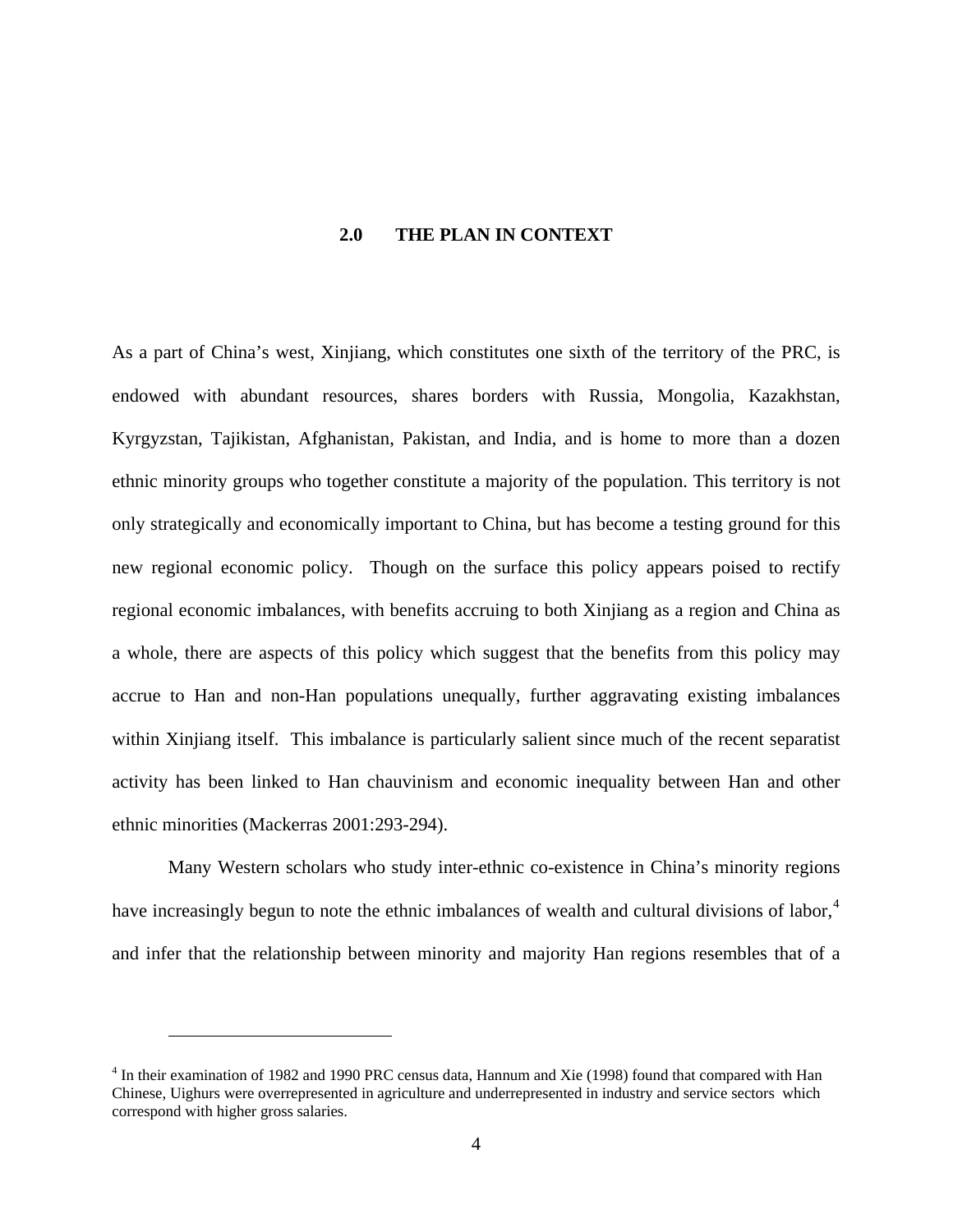colony with its metropole.<sup>[5](#page-10-0)</sup> Though Xinjiang is classified as the Xinjiang Uighur Autonomous Region (XUAR) and official pronouncements laud the autonomy regime as a system of self government for minorities "established for the exercise of autonomy and for people of ethnic minorities to become masters of their own areas,"<sup>[6](#page-10-1)</sup> many Western scholars claim that autonomy is limited.<sup>[7](#page-10-2)</sup> They cite Beijing's broad discretionary power over Xinjiang's affairs, and the manner in which autonomy is implemented, as well as Beijing's unilateral power over resource exploitation, policing, and other matters which are unbound by power-sharing arrangements through China's autonomous region regime (Bovingdon 2004). Binh Phan has even likened China's autonomous areas to "political eunuchs serving at the pleasure of the Communist court in Beijing." (1996:85).

Though the PRC has departed from the Soviet model in most aspects, China's system of autonomous regions has been compared to Moscow's relations with its union republics prior to the collapse of the USSR. According to Gleason, Moscow "both defined the sphere of authority and exercised it" in a manner similar to Beijing's own approach to its autonomous regions (Gleason 1990: 65). Though there have been recent debates on the subject, in-depth studies on core-periphery relations remain limited and the responses and effects of the "Go West Development Campaign" are just now beginning to trickle out of the region.

Though the campaign to develop western China does have a publicly stated aim to rectify regional imbalances and improve the economic well being of western China's populace, there are aspects of the policy that raise questions as to who will benefit. Coupled with the introduction of this new regional economic policy, recent revisions of the Law on Regional National

<span id="page-10-1"></span><span id="page-10-0"></span><sup>5</sup> *See* Gladney (2003), Goodman (2002). 6 *Xinjiang Showcases Regional Autonomy of Ethnic Groups,* at [http://english.people.com.cn/200510/01/eng20051001\\_212052.html](http://english.people.com.cn/200510/01/eng20051001%1F_212052.html) (last visited March 30, 2006). [7](http://english.people.com.cn/200510/01/eng20051001%1F_212052.html) *See* Sautman (1999), Yu (2004), Moneyhon (2002).

<span id="page-10-2"></span>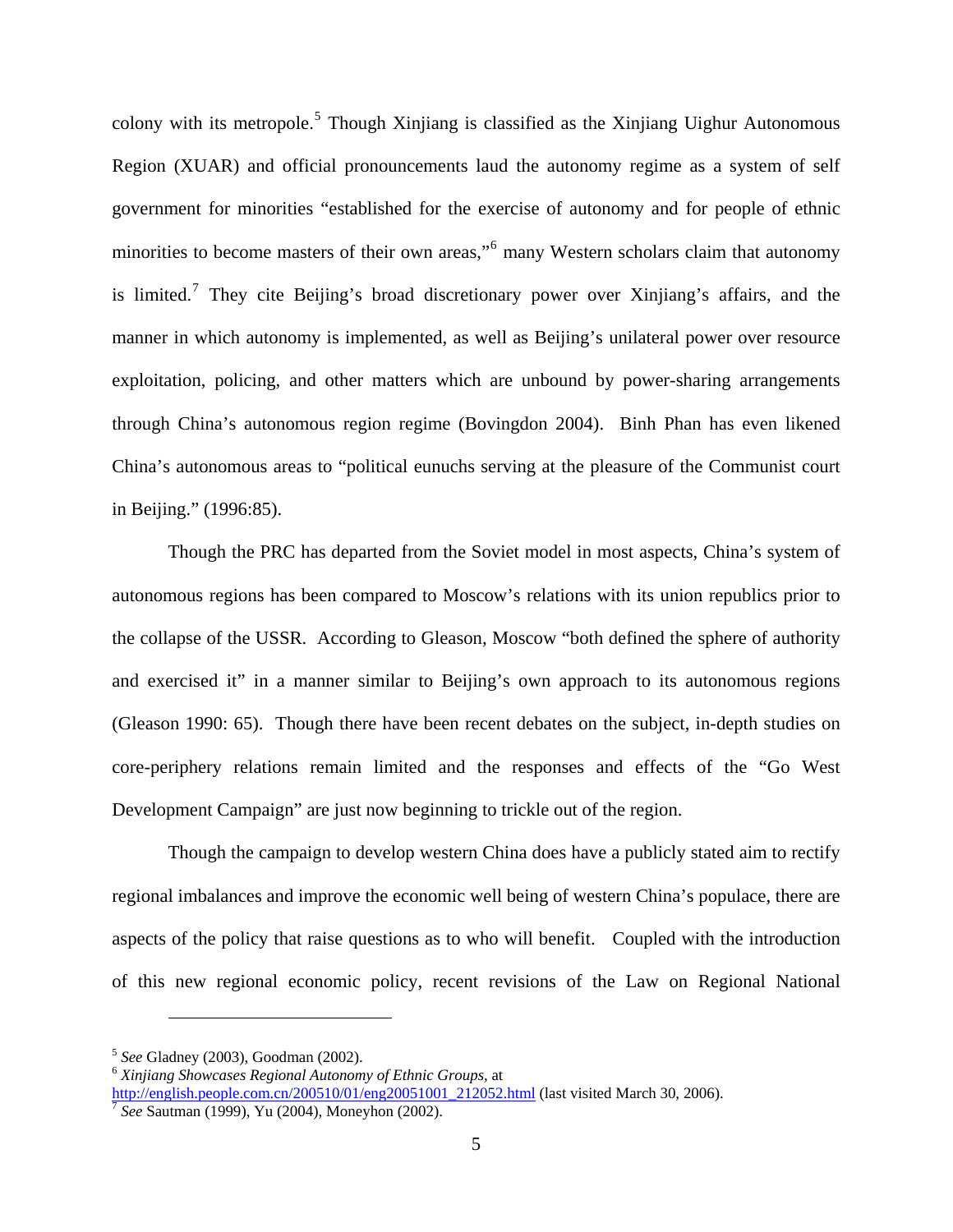Autonomy which limit the autonomous nature of minority regions, such as the Xinjiang Uighur Autonomous Region, suggest that this development program may be intended by the central government to promote greater integration of minority and non-minority populations, which conflicts with the central government's commitments to the maintenance of regional ethnic autonomy. $8$  If so, it would also be a continuation of China's programs of the 1990's to promote the migration of Han Chinese to border regions and autonomous regions in a policy of mixing sand, *chan shazi* 铲沙子.

 In fact, it has been increasingly posited by observers that the situation unfolding in Xinjiang with the introduction of the "Go West Campaign" is creating a situation of coreperiphery relations akin to those that Michael Hechter used to formulate his arguments for the application of his model of internal colonialism to the British Isles (Goodman 2002, Gladney 2003, Moneyhon 2004). <sup>[9](#page-11-1)</sup> There is even evidence that a cultural division of labor, like that described by Hechter as being the precursor for internal colonization, existed in Xinjiang on the eve of the implementation of these new economic policies.<sup>[10](#page-11-2)</sup> Opposing models of core-periphery relations, such as the Diffusion theory of development which describe a "trickle-down effect," have been offered by Chinese policy makers and analysts to argue that the Han and minority populations within Xinjiang will eventually benefit as the results of the program slowly trickle down to all segments of the population.

<span id="page-11-0"></span><sup>&</sup>lt;sup>8</sup> Under these revisions to the LRNA, the central government now has broader discretion over the allocation and exploitation of resources and agricultural products and certain powers of local autonomous regions have been curtailed (Moneyhon 2004).

<span id="page-11-1"></span><sup>&</sup>lt;sup>9</sup> According to Hechter, efficient markets and industrialization will not necessarily level ethnic and racial differences if individuals of one group, such as the Uighur in Xinjiang, are subject to a cultural division of labor which he defines as a system of stratification maintained by the differential allocation of social roles and assets (2000: 38-39).<br><sup>10</sup> Not only did Hannum and Xie find evidence of a cultural division of labor between Uighur and Ha

<span id="page-11-2"></span>Xinjiang, but they also conclude that this division is likely to continue unless educational gaps and other factors are not rectified (1998).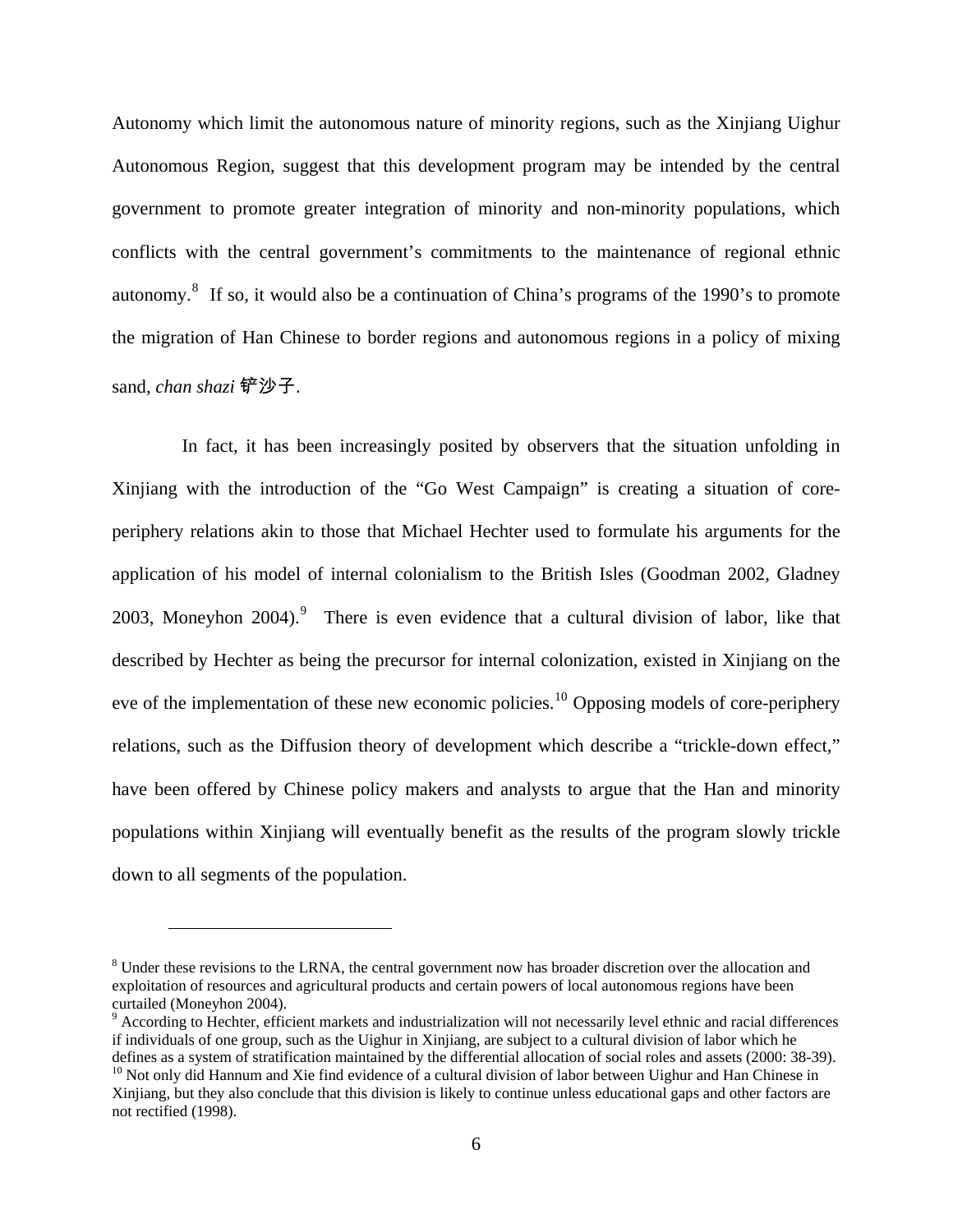#### **3.0 DEFINING THE WEST**

<span id="page-12-0"></span>Before China's economic policy for the west can be analyzed, it is necessary to identify the west and its place within China. China's west has long been an imprecise social and political construct, as social and cultural characteristics of the region have continuously changed since incorporation into the Chinese sphere (Newby 1996). Even in the context of the current development program, the demarcation of the west has been unclear from its inception. According to Deng Xiaoping's strategy of "two overall situations," eastern and southern coastal areas were supposed to subordinate their interests to interior areas; however, he never stipulated which regions and jurisdictions were to be included (Goodman 2002: 133-35).

During The Ninth Five-year Plan (1995-2000), the Western region was identified as inclusive of: Xinjiang, Qinghai, Gansu, Ningxia, Shaanxi, Tibet, Yunnan, Sichuan, Chongqing, and Guizhou (Holbig 2004:351). Along with these western provinces and the municipality of Chongqing, the central provinces of Heilongjiang, Jilin, Inner Mongolia, Hubei, Shanxi, Hunan, Anhui, Jiangxi, and Henan were initially targeted for inclusion in the revised economic policies for development. However in 2000, the central provinces of China, with the exception of Inner Mongolia, were removed from the framework for the "Go West Campaign" and were relegated to being bridges for development between eastern and western China. Surprisingly, the Guangxi Autonomous Region, which had previously benefited from the coastal development strategy of the 1980s and 1990s as part of the eastern coastal region, was added at the same time (Holbig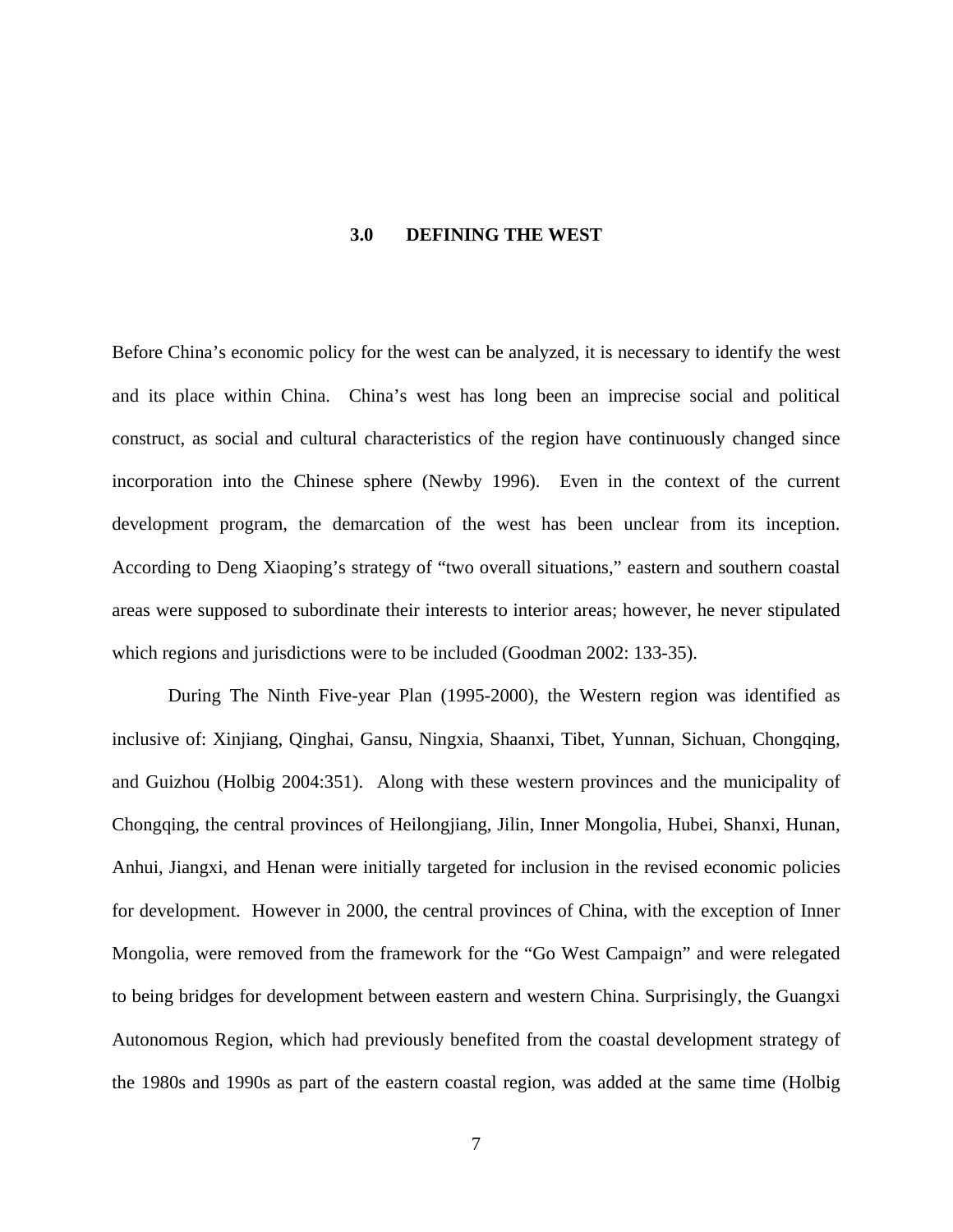2004:354). In September of 2001, upon recommendation of the State Council, the Xiangxi Tujia-Miao Autonomous Prefecture of Hunan province, the Enshi Tujia-Miao Autonomous Prefecture of Hubei province, and the Yanbian Korean Autonomous Prefecture of Jilin province were granted inclusion to benefit from the regional economy being implemented for the West.<sup>[11](#page-13-0)</sup>

With these new inclusions, reference to China's west in the new policy to "Open Up the West" is somewhat metaphorical with the west being defined as a region within China with some of the highest rates of poverty, largest concentrations of minorities, and least developed economic infrastructure. [Table 1](#page-14-1) provides selected indicators on population, income, and primary school enrollment, while [Table 2](#page-15-1) provides data on industrial output by ownership sector for each provincial level unit. As shown by the data in these tables, the provincial level units in the west are in general, socially and economically disadvantaged, but not exclusively. Xinjiang, which has experienced continuously high rates of growth, has a GDP per capita of 6,470 yuan per capita that compares favorably with that of Hainan (6,383 yuan) which is grouped with the coastal regions, and Jilin (6,341 yuan), an early industrial center in the northeast. In terms of foreign investment and the growth of share-holding enterprises, which are usually regarded as indicators of economic development and reform, the west is characterized by the predominance of the state sector in the region's industrial output which is a hindrance to economic reform and growth. At the same time, the levels for foreign investment and share-holding enterprises in Chongqing and Inner Mongolia compare well with Liaoning and Heilongjiang in the northeast which is now singled out by Beijing as a lagging region.

<span id="page-13-0"></span><sup>&</sup>lt;sup>11</sup> "Suggestions on the Implementation of Policies and Measures Pertaining to the Development of the Western Region," pp. 150-151.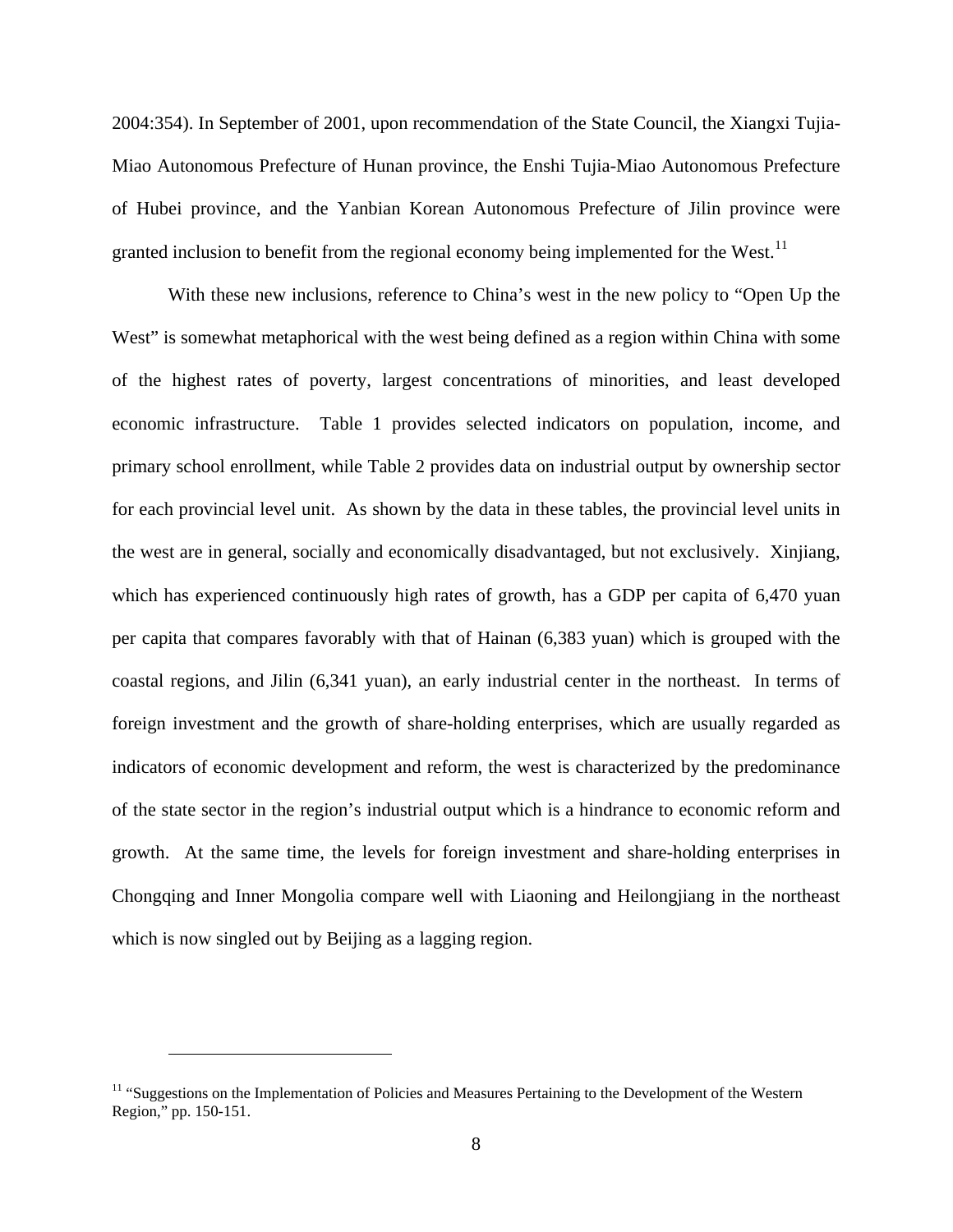#### <span id="page-14-1"></span><span id="page-14-0"></span>**Table 1: Selected Indicators for Population, Income, and Education**

| Provinces      | Population (million) | GDP per capita (yuan) | Secondary school<br>enrollment<br>(% of population<br>between ages 15-19) |
|----------------|----------------------|-----------------------|---------------------------------------------------------------------------|
| <b>Cities</b>  |                      |                       |                                                                           |
| Beijing        | 12.57                | 19,846                | 45.7                                                                      |
| Tianjin        | 9.59                 | 15,976                | 44.1                                                                      |
| Shanghai       | 14.74                | 30,805                | 45.8                                                                      |
| Coastal        |                      |                       |                                                                           |
| Jiangsu        | 72.13                | 10,665                | 52.5                                                                      |
| Zhejiang       | 44.75                | 12,037                | 43.7                                                                      |
| Guangdong      | $\overline{72.70}$   | 11,728                | 47.2                                                                      |
| Hainan         | 7.62                 | 6,383                 | 49.8                                                                      |
| Fujian         | 33.16                | 10,796                | 46.4                                                                      |
| Shandong       | 88.83                | 8,673                 | 46.8                                                                      |
| Nor the ast    |                      |                       |                                                                           |
| Liaoning       | 41.71                | 10,085                | 48.5                                                                      |
| Jilin          | 26.58                | 6,341                 | $\overline{53.9}$                                                         |
| Heilongjiang   | 37.92                | 7,660                 | 40.5                                                                      |
| <b>North</b>   |                      |                       |                                                                           |
| Hebei          | 66.14                | 6,932                 | 55.3                                                                      |
| Shanxi         | 32.04                | 4,727                 | 41.6                                                                      |
| Henan          | 93.86                | 4,894                 | 49.6                                                                      |
| <b>Central</b> |                      |                       |                                                                           |
| Anhui          | 62.37                | 4,707                 | 41.8                                                                      |
| Jiangxi        | 42.31                | 4,661                 | 40.2                                                                      |
| Hubei          | 59.38                | 6,514                 | 47.8                                                                      |
| Hunan          | 65.32                | 5,105                 | 48.7                                                                      |
| West           |                      |                       |                                                                           |
| Inner Mongolia | 23.62                | 5,350                 | 41.8                                                                      |
| Guangxi        | 47.13                | 4,148                 | 45.6                                                                      |
| Chongqing      | 30.75                | 4,826                 | 40.4                                                                      |
| Sichuan        | 85.50                | 4,452                 | 42.1                                                                      |
| Guizhou        | 37.10                | 2,475                 | 49.5                                                                      |
| Yunnan         | 41.92                | 4,452                 | 42.9                                                                      |
| Tibet          | 2.56                 | 4,262                 | 35.8                                                                      |
| Shaanxi        | 36.18                | 4,101                 | $\overline{53.0}$                                                         |
| Gansu          | 25.43                | 3,668                 | 46.3                                                                      |
| Qinghai        | $\overline{5.10}$    | 4,662                 | 37.0                                                                      |
| Ningxia        | 5.43                 | 4,473                 | 43.3                                                                      |
| Xin jiang      | 17.74                | 6,470                 | 53.8                                                                      |

*Source:* National Bureau of Statistics, *Zhongguo tongji nianjian 2000* (China Statistical Yearbook), Beijing: Zhongguo tongji chubanshe 2000. Table 4-3 population, Table 3-9 GDP, Table 4-7 population aged 16-18, and table 20-24 for school enrollment.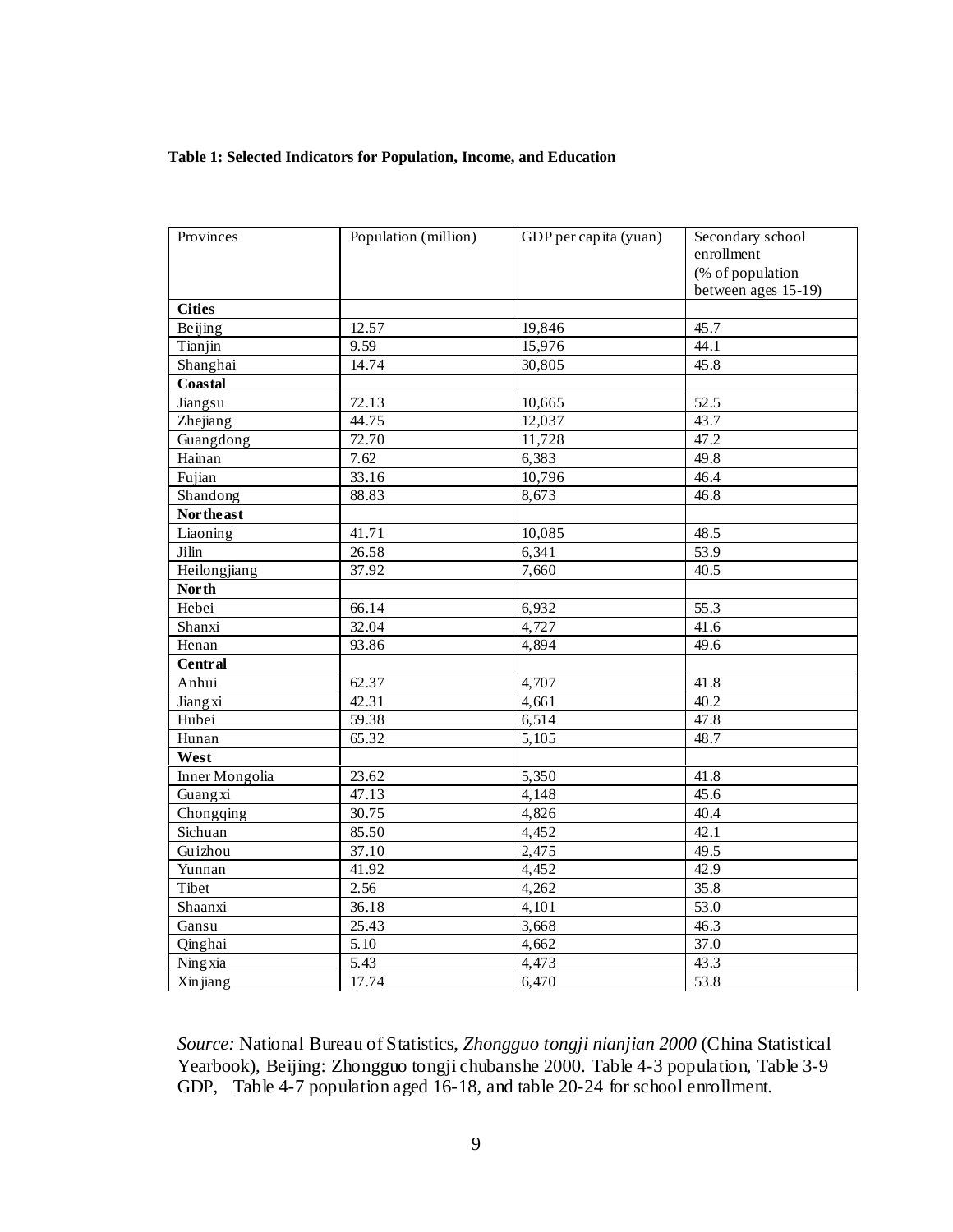## <span id="page-15-1"></span><span id="page-15-0"></span>**Table 2: Industrial Output by Percentage Ownership**

| Province         | State sector      | Collective        | Share-holding    | Foreign-funded    |
|------------------|-------------------|-------------------|------------------|-------------------|
|                  | enterprises       | sector            | and Private      | enterprises       |
|                  |                   | enterprises       | enterprises      |                   |
| <b>Cities</b>    |                   |                   |                  |                   |
| Beijing          | 58.5              | 6.7               | $\overline{3.6}$ | 31.2              |
| Tianjin          | 33.0              | 19.9              | $\overline{3.1}$ | 44.1              |
| Shanghai         | 44.7              | $\overline{7.6}$  | $\overline{2.7}$ | 44.9              |
| Coastal          |                   |                   |                  |                   |
| Jiangsu          | 35.9              | 28.7              | 7.3              | 28.1              |
| Zhejiang         | 30.1              | 32.3              | 12.8             | $\overline{23.9}$ |
| Guangdong        | $\overline{27.6}$ | 11.6              | 5.7              | $\overline{55.1}$ |
| Hainan           | 60.0              | $\overline{2.0}$  | 19.9             | 18.0              |
| Fujian           | 31.9              | 6.4               | $\overline{4.9}$ | 56.8              |
| Shandong         | 43.0              | 33.2              | 9.1              | 14.8              |
| <b>Northeast</b> |                   |                   |                  |                   |
| Liaoning         | 66.5              | 10.2              | $\overline{5.0}$ | 18.3              |
| Jilin            | 72.3              | 6.1               | 7.1              | 14.6              |
| Heilongjiang     | 83.2              | $\overline{5.5}$  | 5.4              | 6.0               |
| <b>North</b>     |                   |                   |                  |                   |
| Hebei            | $\overline{56.2}$ | $\overline{25.1}$ | 7.3              | 11.4              |
| Shanxi           | 70.8              | 18.6              | 6.2              | 4.5               |
| Henan            | $\overline{55.8}$ | $\overline{27.5}$ | 9.1              | 7.6               |
| Central          |                   |                   |                  |                   |
| Anhui            | 65.6              | 13.1              | 11.4             | 9.9               |
| Jiangxi          | 79.4              | 8.7               | 2.4              | $\overline{9.4}$  |
| Hubei            | $\frac{1}{56.8}$  | 20.4              | 13.2             | $\overline{9.6}$  |
| Hunan            | 69.6              | 17.1              | 6.7              | $\overline{6.7}$  |
| West             |                   |                   |                  |                   |
| Inner Mongolia   | 72.2              | 3.6               | 18.3             | $\overline{5.9}$  |
| Guangxi          | 66.4              | 14.5              | 8.8              | 10.4              |
| Chongqing        | 65.2              | 6.9               | 15.9             | 11.9              |
| Sichuan          | 68.3              | 10.7              | 13.8             | 7.2               |
| Guizhou          | 84.9              | 8.5               | 3.9              | 2.7               |
| Yunnan           | 78.3              | $\overline{9.2}$  | 7.3              | $\overline{5.3}$  |
| Tibet            | 65.0              | 22.9              | 11.8             | 0.3               |
| Shaanxi          | 74.7              | 6.9               | 6.5              | 11.9              |
| Gansu            | 79.9              | 13.9              | $\overline{2.7}$ | 3.5               |
| Qinghai          | 84.0              | 3.0               | 10.8             | 2.2               |
| Ningxia          | 81.1              | 5.0               | 5.8              | 8.1               |
| Xin jiang        | 88.1              | 4.9               | $\overline{4.5}$ | 2.7               |

*Source:* National Bureau of Labor Statistics, *Zhongguo tongji nianjian 2000* (China Statistical Yearbook), Beijing: Zhongguo tongji chubanshe, 2000: Table 13-5.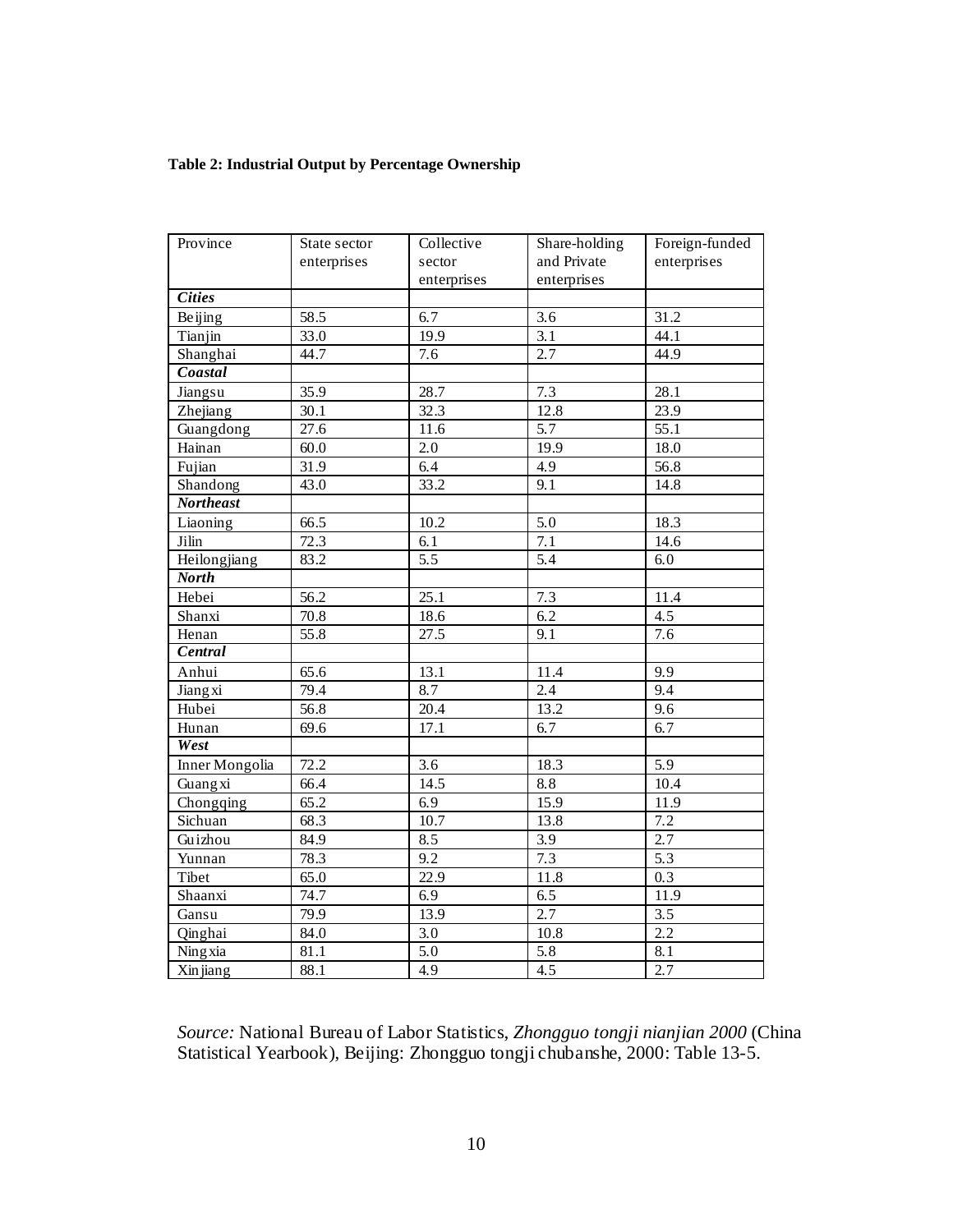This mixed economic picture for the west as a region to be targeted by this latest economic policy, provokes some questions as to the real motivations behind the implementation of the policy. This is especially salient when Xinjiang is factored into the discussion. Though Xinjiang ranks  $12<sup>th</sup>$  among Chinese provincial units for GDP per capita, and is the only province among the interior and western provinces with a GDP per capita above the national average, it has been identified as an integral component of the "Campaign to Open the West" (Hu and Wen 2001). This is perhaps because of the possible implications of asymmetric development are no where more apparent than within the Xinjiang Uighur Autonomous Region.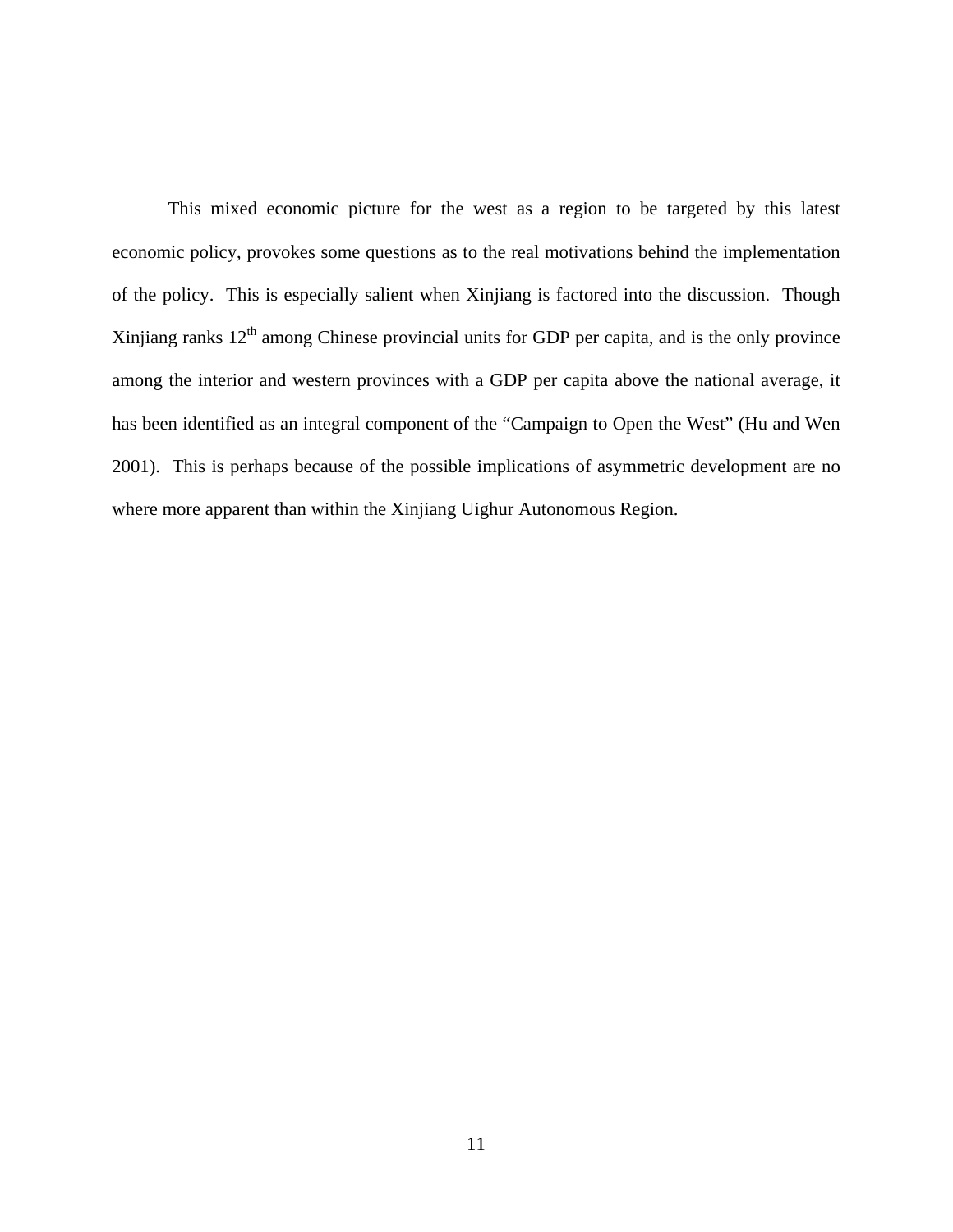#### **4.0 XINJIANG AS PART OF THE PLAN**

<span id="page-17-0"></span>Xinjiang, positioned at the crossroads of Central Asia and once the apex of many of the region's trade routes, borders Russia, Kazakhstan, Kyrgyzstan, Tajikistan, Mongolia, Afghanistan, and Pakistan. Not only are these borders strategically important for the PRC, but the territory within the boundaries of Xinjiang occupies one sixth of China's landmass and at 660,000 square miles is as large as Britain, France, Germany and Italy combined (Chen 1977:15). In addition, Xinjiang is thought to hold vast reserves of natural resources and energy deposits.<sup>[12](#page-17-1)</sup> Xinjiang is also home to China's nuclear test sites at Lop Nor. However, Xinjiang's strategic geopolitical position and abundant resources are not the only factors which have insured the central government's high level of supervision of Xinjiang's economic development.

Xinjiang is also one of the few regions in China in which the Han population is still a minority. Even though the proportion of the Han population reached 40.5 per cent in 2000, the population of Xinjiang's southern half is still composed of 90 per cent Uighur<sup>[13](#page-17-2)</sup>, a Sunni Muslim minority, which has a long history of uprising against the central government in Beijing and comprises just under one half of Xinjiang's population (Becquelin 2004:361).

<span id="page-17-1"></span> $12$  Though James Dorian believes that they exaggerate the potential for oil and gas production, some Xinhua news reports ("Report on Xinjiang, Oil, Gas Exploration," Xinhua June 13, 1997) suggest that the Tarim Basin may have oil reserves equivalent to three times the total reserves for the United States.

<span id="page-17-2"></span> $13$  See Figure 1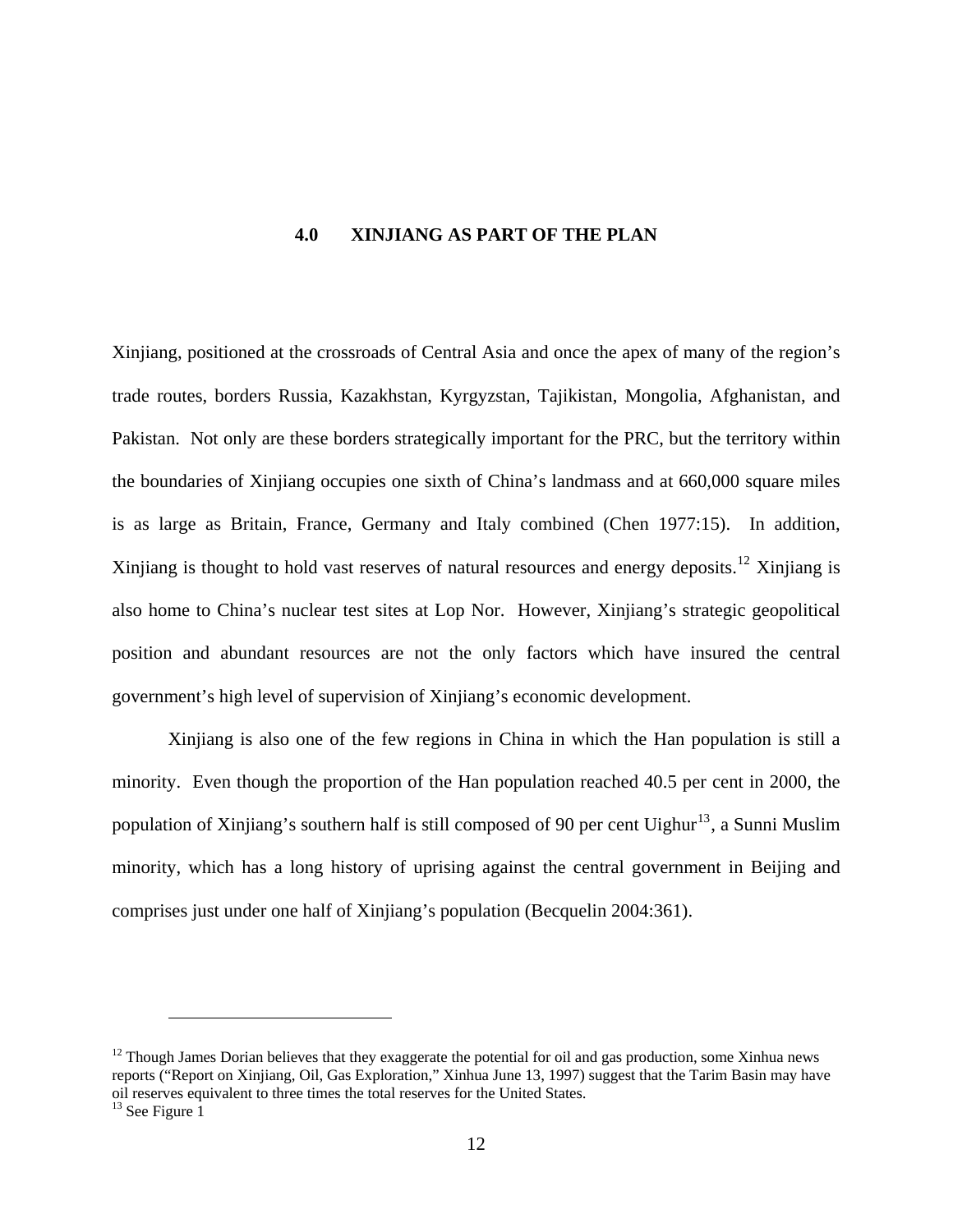<span id="page-18-1"></span><span id="page-18-0"></span> Though Xinjiang is one of China's most diverse regions with thirteen officially recognized minority groups, it is also one of China's most segregated areas. Han Chinese live predominately in the Junger Basin north of the Tianshan Mountains and are concentrated in the three largest urban centers, Urumqi, Karamay, and Shihezi as well as the autonomous prefectures of Changji, Bortala, Tacheng, Hami, and Bayangol, while the Uighur population is relegated to the less industrial Tarim Basin south of the Tianshan Mountains. This division between the north and south is so pronounced that residents often view the north and south as entirely different regions. This geographic segregation in Xinjiang also corresponds with economic disparities within Xinjiang itself. Though much of this disparity between the north and south can be attributed to the greater rates of urbanization and industrialization in the north, per capita GDP figures as well as figures for average wages suggest that this economic disparity also correlates with ethnicity. As Figure 1 and [Figure 2](#page-20-0) illustrate, higher per capita GDP correlates with higher concentrations of Han residents. As [Figure 3](#page-20-0) illustrates, the growth trend of per capita GDP also increases with the concentration of Han residents.



**Figure 1: Xinjiang Per Capita GDP and Ethnic Composition by County Level (2000)** 

Data Source: *Xinjang tongji nianjian 2001* (Xinjiang Statistical Yearbook), Beijing: Zhongguo tongji chubanshe. Tables 2-23 and 4-7.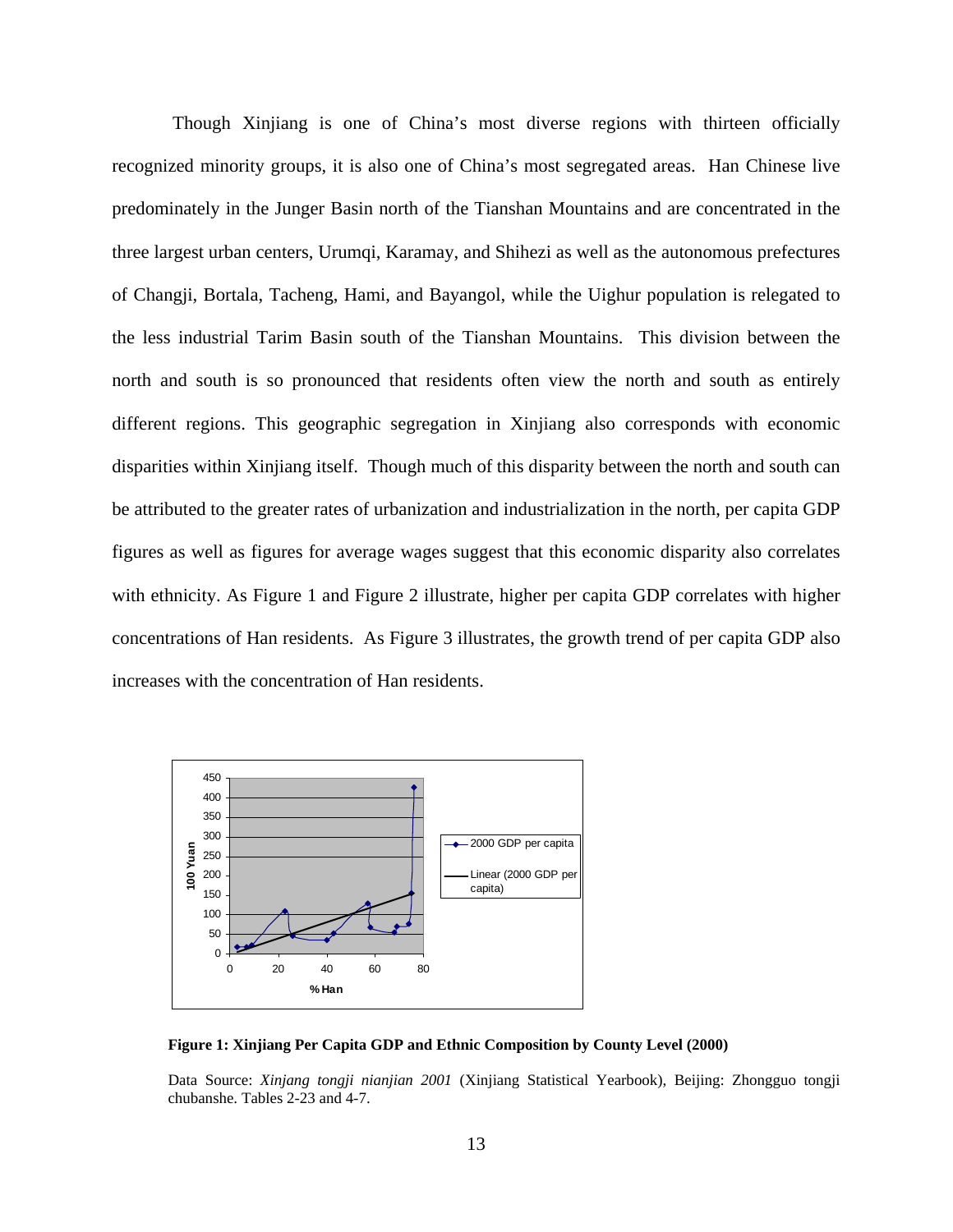<span id="page-19-0"></span>

#### **Figure 2: Xinjiang Per Capita GDP and Ethnic Composition by County Level (2004)**

Data Source: *Xinjang tongji nianjian 2001* (Xinjiang Statistical Yearbook), Beijing: Zhongguo tongji chubanshe. Tables 2-23 and 4-7.



#### **Figure 3: Changes in GDP 2000-2004**

Data Source: *Xinjiang tongji nianjian* 2001 and 2005 (Xinjiang Statistical Yearbook), Beijing: Zhongguo tongji chubanshe. Tables 2-23, 3-10, and 4-7.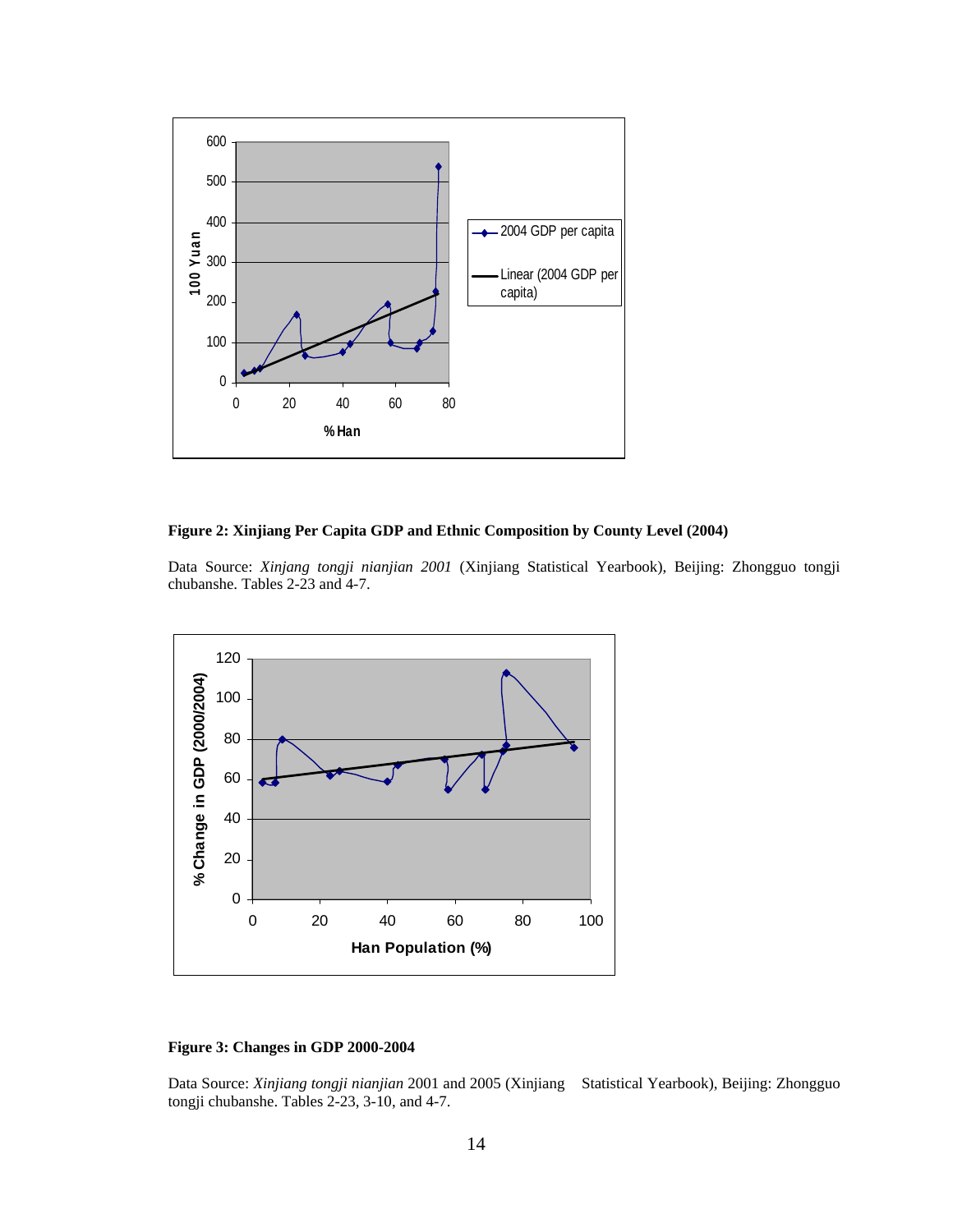<span id="page-20-0"></span>The GDP in the Han Chinese strongholds of Urumqi, Karamay, and Shihezi alone exceeds that of all of southern Xinjiang. Though I have found no statistics on living standards broken down by ethnicity or  $minzu^{14}$  $minzu^{14}$  $minzu^{14}$ , several analysts of Xinjiang have remarked on the correlation of high concentrations of Han Chinese with high incomes, and the reverse with high concentrations of Uighur residents (Bachman 2004: 164-168; Toops 2004b:177). Data from the Xinjiang Statistical Yearbook on average wages by industry and region also correlate with this trend with Han population centers in the north such as Urumqi and Karamay ranking ahead of most of the minority regions in the south (See Table 3). Though the Turpan region, a predominantly Uighur region, compares well with the second highest average wage, it is one of the few regions in which minority business predominate in the local economy.

Average wages by industry and region Weimar's research also suggests that each one percent increase in Han population adds an increment of 44 yuan to per capita income (2004: 177). In southern Xinjiang where average wages are half the provincial average, only Bayangol's per capita GDP has eclipsed the provincial average. Bayangol also happens to have the largest concentration of Han Chinese in the south. At the same time, Khotan, which has a population that is 97 percent Uighur, lags behind the rest of Xinjiang in all most every measure, including industry, construction, transportation, wholesale trade, telecommunications, and retail and catering trades (Table 2-27, 新疆统计年鉴2005). Ethnic minorities in Xinjiang also compose a disproportionately small portion of the workforce in industries with the highest concentrations of Han workers in industries that pay higher average wages ([Table 4\).](#page-22-1)

<span id="page-20-1"></span><sup>&</sup>lt;sup>14</sup> Statistics for income and employment broken down by ethnicity are closely guarded even in regions of China where relations between Han Chinese and non Han populations are less politicized. Through her interviews with officials in Guangxi, Katherine Kaup found that officials were forbidden to publish figures comparing Han and Zhuang incomes (Kaup 2000: 151).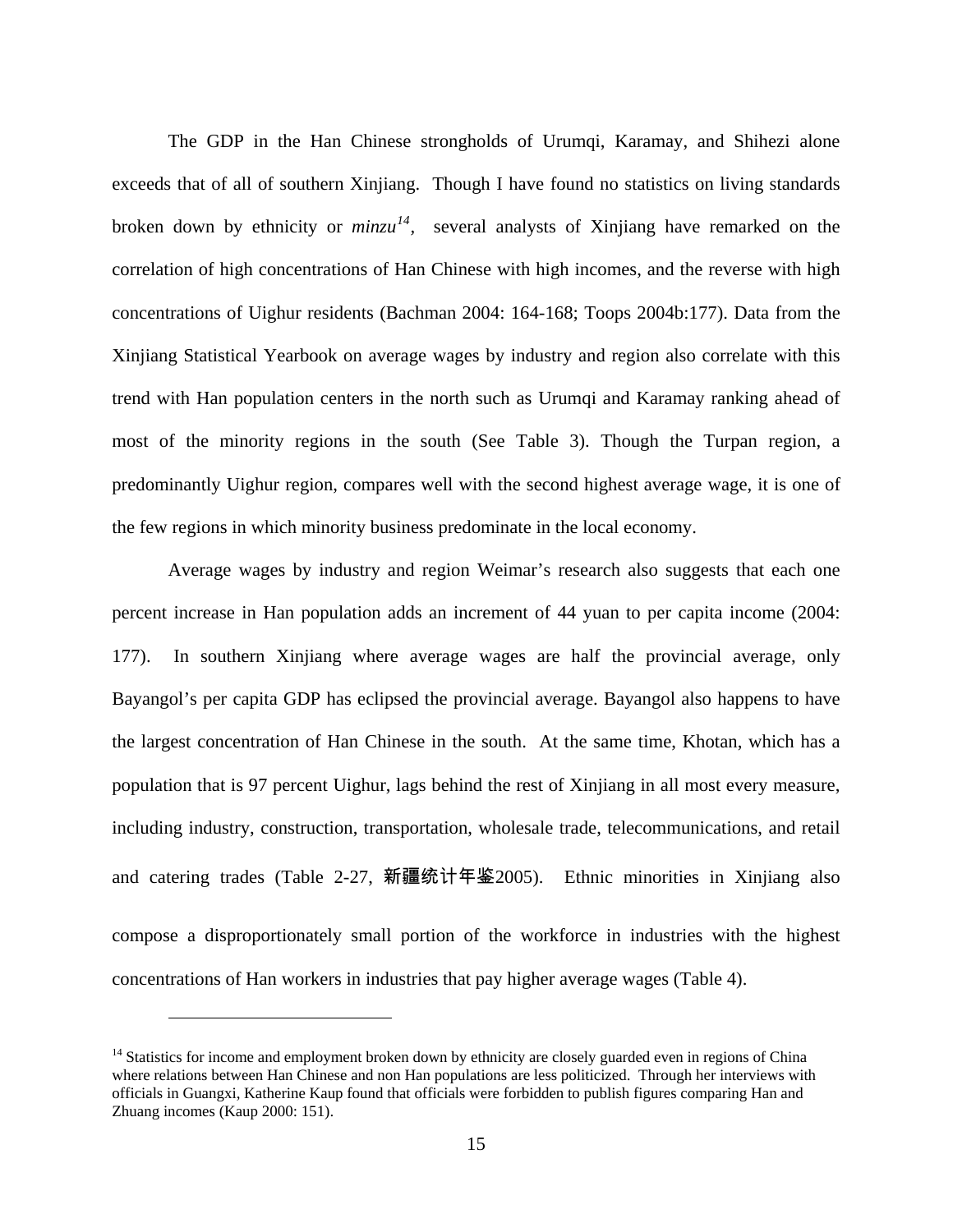<span id="page-21-0"></span>**Table 3:Average Wages per Worker by Industry and Region 2000 (Yuan)** 

| Region                 | Total  | Rank            | Agriculture        | Mining | Manufacturing | Energy | Construction |
|------------------------|--------|-----------------|--------------------|--------|---------------|--------|--------------|
| <b>North</b>           |        |                 |                    |        |               |        |              |
| Urumqi<br>City         | 10,853 | $\overline{3}$  | 4,575              | 9,692  | 9,408         | 21,403 | 9,009        |
| Karamay<br>City        | 16,160 | $\overline{1}$  | 7,186              | 19,355 | 13,438        | 17,690 | 17,200       |
| <b>Shihezi</b><br>City | 8,094  | 6               | 6,384              | $-$    | 7,557         | 12,249 | 5,928        |
| Turpan                 | 12,779 | $\overline{2}$  | 5,961              | 22,886 | 6,964         | 12,995 | 6,507        |
| Hami                   | 8,093  | 5               | 4,973              | 10,642 | 7,579         | 18,345 | 6,412        |
| Changji<br>Hui         | 7,633  | 10              | 6,687              | 6,986  | 7,223         | 14,875 | 8,231        |
| Tacheng                | 6,529  | $\overline{13}$ | $\overline{5,143}$ | 7,824  | 7,370         | 10,806 | 7,037        |
| Altay                  | 7,135  | 12              | 4,437              | 10,774 | 6,089         | 8,951  | 6,507        |
| Bortala                | 6,329  | 14              | 4,701              | 6,226  | 6,625         | 9,869  | 7,039        |
| <b>South</b>           |        |                 |                    |        |               |        |              |
| Ili                    | 6,307  | $\overline{15}$ | 4,248              | 6,504  | 7,013         | 11,237 | 7,321        |
| Bayangol               | 7,625  | $\overline{11}$ | 5,043              | 10,545 | 7,436         | 11,089 | 6,654        |
| Aksu                   | 8,050  | $\tau$          | 7,762              | 6,742  | 7,088         | 11,618 | 6,763        |
| Kizilsu                | 8,817  | $\overline{4}$  | 7,543              | 4,966  | 5,993         | 10,772 | 6,511        |
| Kashgar                | 7,747  | 9               | 5,211              | 6,298  | 5,723         | 10,592 | 6,682        |
| Khotan                 | 7,915  | 8               | 4,967              | 6,305  | 4,768         | 8,082  | 6,057        |

*Source: Xinjiang tongji nianjian* 2001 *(*Xinjiang Statistical Yearbook), Beijing: Zhongguo tongji chubanshe. Table 3-44.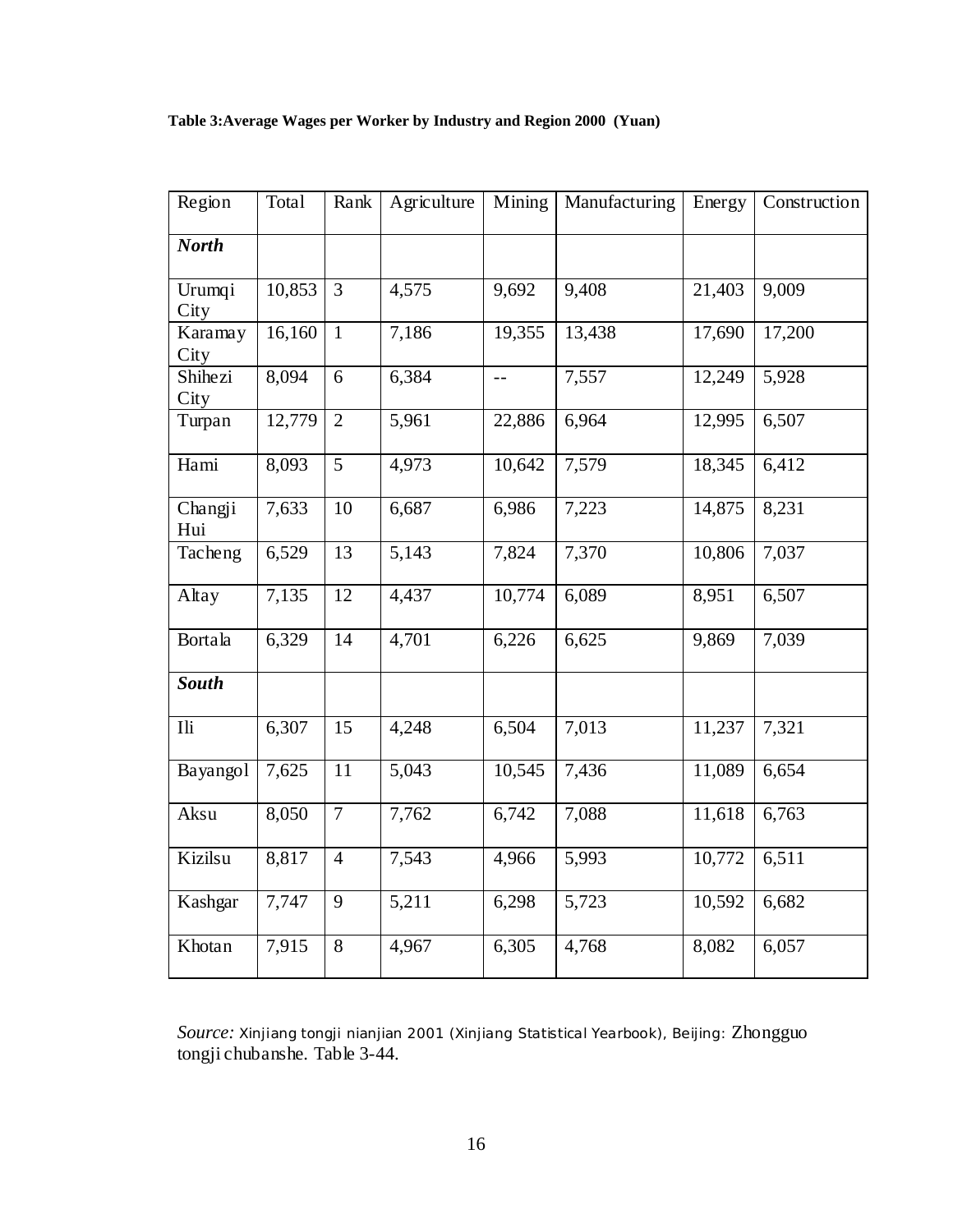## <span id="page-22-1"></span><span id="page-22-0"></span>**Table 4: Minority Representation by Industry, 2000**

| Industry       | Average | % Han           | $\%$     |
|----------------|---------|-----------------|----------|
|                | Wage    | 2000            | Minority |
|                | (Yuan)  |                 | 2000     |
| Finance /      | 13714   | 72              | 28       |
| Insurance      |         |                 |          |
| Mining         | 13524   | 80              | 20       |
| Energy         | 13223   | 76              | 24       |
| Transportation | 12790   | 77              | 23       |
| Scientific     | 11505   | 78              | 22       |
| Research       |         |                 |          |
| Construction   | 10220   | 88              | 12       |
| Health Care    | 10114   | 54              | 46       |
| Government     | 9494    | 57              | 43       |
| Education      | 9398    | 44              | 56       |
| Manufacturing  | 8209    | 79              | 21       |
| Agriculture    | 5573    | $\overline{75}$ | 25       |

*Source: Xinjiang tongji nianjian* 2001 *(*Xinjiang Statistical Yearbook), Beijing: Zhongguo tongji chubanshe. Tables 3-20 and 3-22.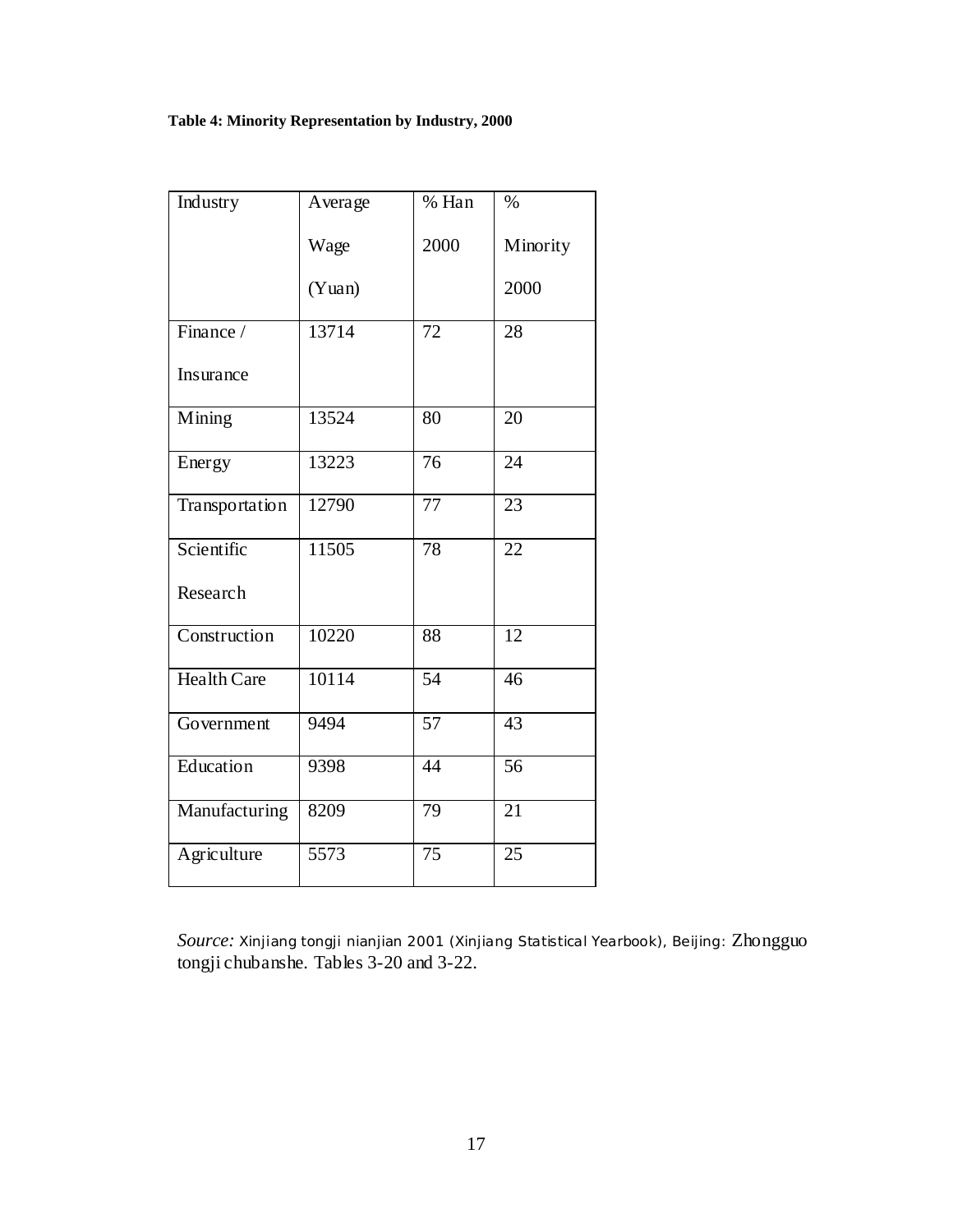Even in the agricultural sector of Xinjiang's economy, peasant incomes vary greatly with per capita incomes in predominantly Han Chinese regions of the north being reported at 2,666 yuan and per capita income in the Uighur dominated south being reported at 1,320 yuan in 2001, or less than half as much, which is an increase of 9.8% over the wage differential between peasants in the north and south in  $2000$ .<sup>[15](#page-23-0)</sup>

This economic disparity along ethnic lines has fueled ethnic tension within Xinjiang and has prompted some to allude to the possibilities of a Kosovo-like crisis in China.<sup>[16](#page-23-1)</sup> In the wake of the breakup of the Soviet Union and the emergence of independent central Asian republics neighboring Xinjiang, Uighur separatist rumblings have begun to be taken more seriously by the central government. Not only did the disintegration of the Soviet Union result in an upswing in Uighur identity and pride, but also in a spate of bombings and separatist riots.<sup>[17](#page-23-2)</sup> This ethnic unrest continued through the 1990s and resulted in the implementation of the "Strike Hard" anticrime campaign designed in Xinjiang to crack down on Uighur separatists and eradicate crime which captured more than 2,700 terrorists and criminals in a mere span of a few months (Rudelson 1997:21-23). In response to these increasing security concerns, China has joined Tajikistan, Kazakhstan, Kyrgyzstan, Uzbekistan, and Russia in forming the "Shanghai Six" to prevent separatists and extremists from promoting regional insecurity.

<span id="page-23-0"></span><sup>15</sup> Figures obtained through *Woqu nongye shengchan fazhan zhuangkuang,* <http://www.xj.gov.cn/xjfz/fazhan.php> (accessed on December 21, 2005).<br><sup>16</sup> See "The Hinterland: Plan to Avoid Asian Kosovo," China Economic Review, March 13, 2001.

<span id="page-23-2"></span><span id="page-23-1"></span><sup>&</sup>lt;sup>17</sup> Though estimates for ethnic unrest vary widely, Becquelin quotes Abulahat Abdurixit, Chairman of the XUAR government, admitting in 1999 that "if you count explosions, assassinations, and other terrorist activities, the total comes to a few thousand incidents." (Becquelin 2004, pp.361).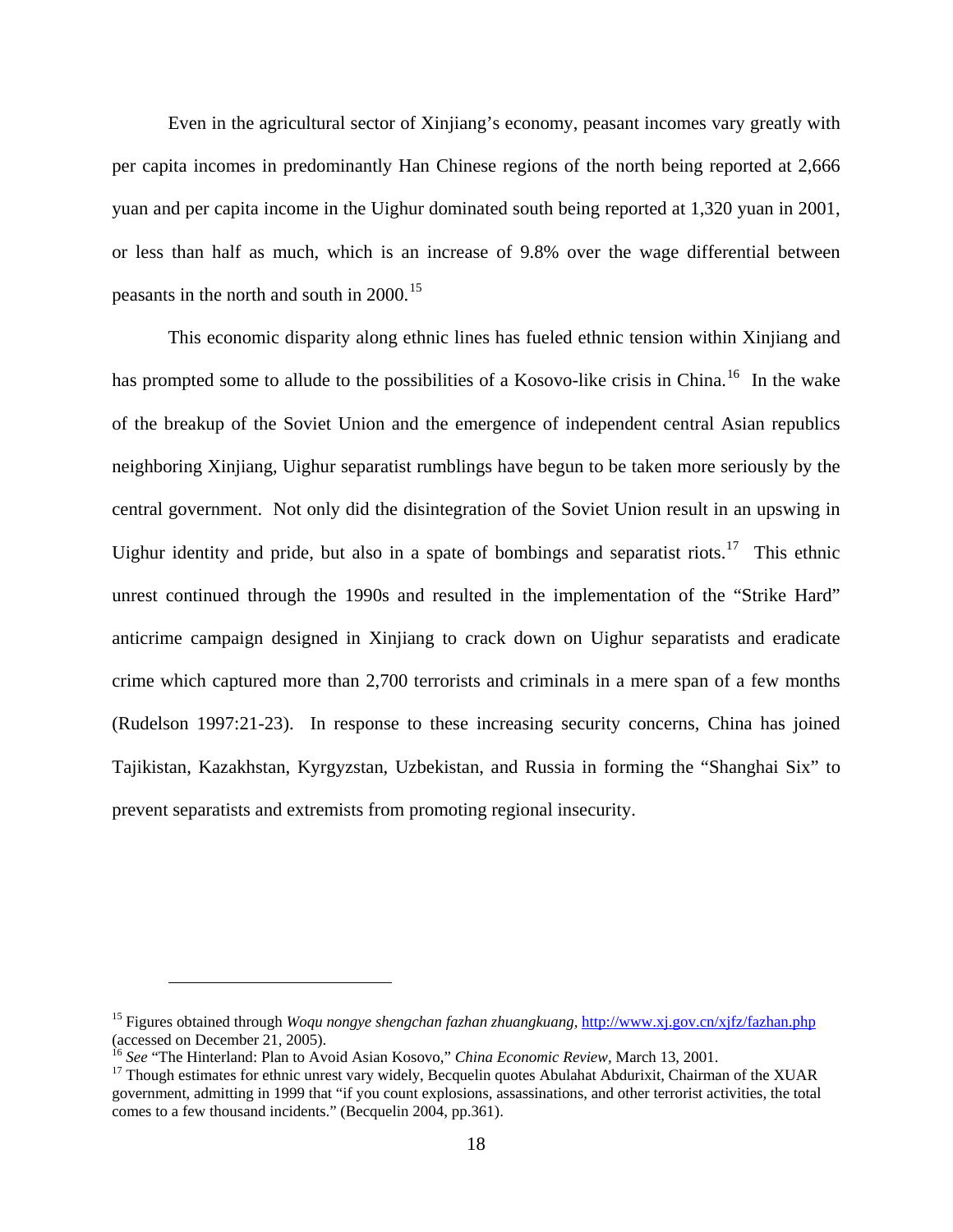#### **5.0 XINJIANG AS THE NEW FRONTIER**

<span id="page-24-0"></span>As a buffer zone against invasions of China from inner Asia and later as a frontier between China and the Soviet Union, Xinjiang is just one of the latest frontiers to be accreted to the enlarging core of China proper. Even the term *Xinjiang* 新疆 refers to Xinjiang's status as "new territory." As in the case of Michael Hechter's British Isles, Xinjiang has long been administered as a peripheral region by Beijing. What is occurring in Xinjiang today with the implementation of the Western Development campaign is not an entirely new development with the Chinese empire successively expanding and contracting its role in administering Xinjiang. Historically, Xinjiang has been governed indirectly through imperial governors and members of native elites who were able to pit the settlers of the Tarim Basin in the south against the nomadic groups on the northern steppes of Xinjiang in a strategy of "divide and rule" (Lattimore 1951). Though native elites among the native population have largely been replaced with the party apparatus, there is one group which is integral to Beijing's administration of Xinjiang, the Xinjiang Production and Construction Corps (XPCC) or *bingtuan* 兵团, which has been able to reinforce the previous north/south divisions through Han resettlement campaigns and Corps activities.

In fact, it is through the Xinjiang Production and Construction Corps that the "Open up the West Campaign" has become a conduit for Beijing's control of Xinjiang. With comparisons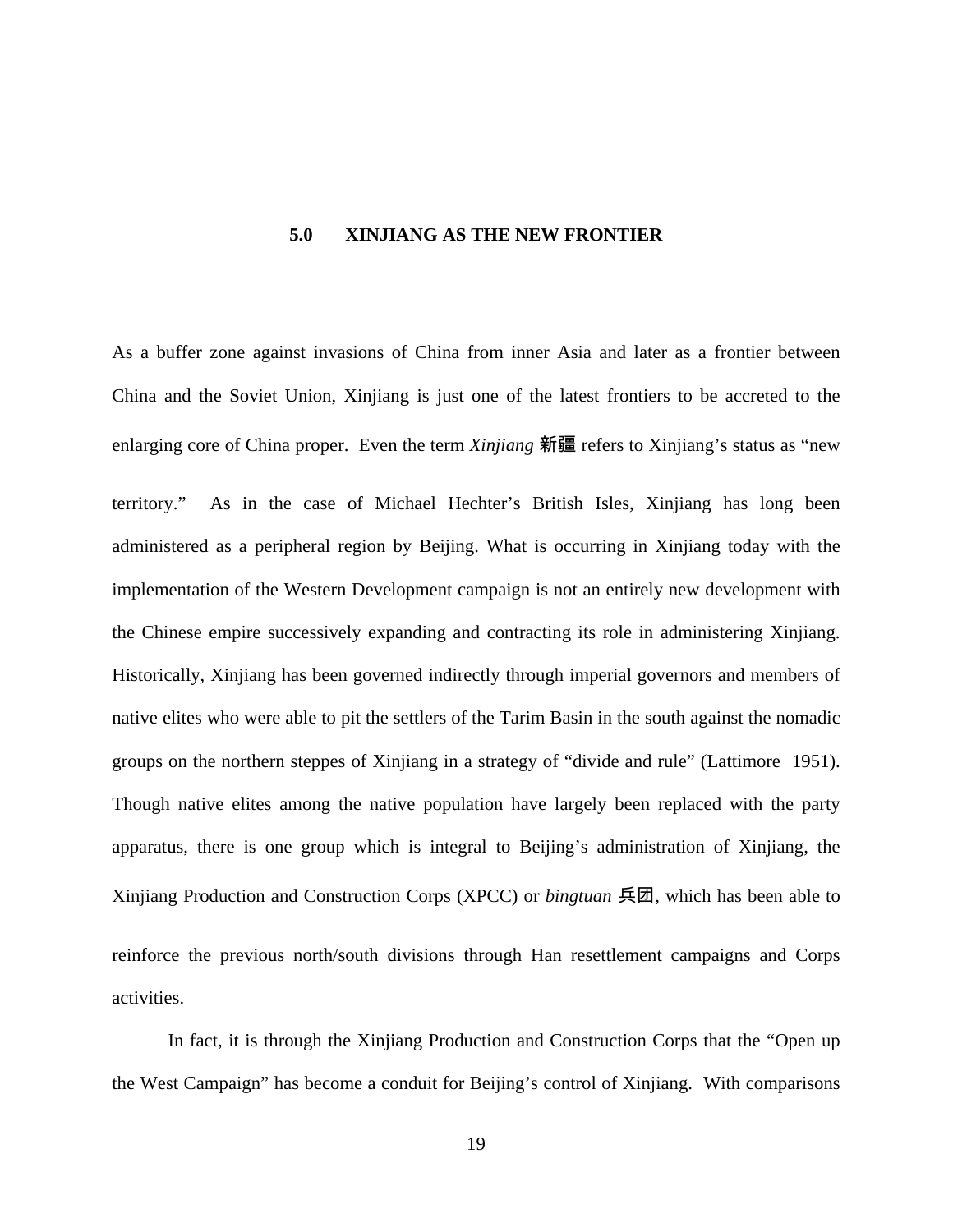being drawn by Becquelin between Beijing's current policies and those of the Qing dynasty in which, according to Milwood, "the court opted for intensified Chinese colonization, lifting restrictions on Han settlement in the Tarim Basin, allowing merchants and homesteaders to settle permanently…establishing state farms worked by Han soldiers and their families" (Milwood 1998: 235).

Originally established by demobilized Kuomintang and PLA soldiers in 1957, the Xinjiang Production and Construction Corps has grown into an agency composed of 2.5 million members, 88 % of which are Han, who are directly administered by the State Council (Becquelin 2004:360). Much like the earlier Han settlers of the Qing Dynasty, the XPCC was originally mandated to reclaim land, garrison the frontier region with central Asia, and to populate strategic border regions and transportation corridors within Xinjiang. Through the 1990's, the XPCC has continued this cycle of establishing cities and garrisons to promote settlement and to exercise dominion over the frontier regions (Gaubatz 1995:76). After the collapse of the USSR and the emergence of the newly independent Central Asian Republics and the ongoing Uighur separatist movements, the XPCC has also adopted the role of protecting Xinjiang from internal threats such as ethno-nationalist unrest (Becquelin  $2004:366$ ).<sup>[18](#page-25-0)</sup>

Even without its new mandate to defend against internal threats and its role in the "Go West Campaign", the XPCC has an integral influence on the administration of Xinjiang. The Corps has over 16 million *mu* of farmland, nearly a third of Xinjiang's arable land, comprises nearly 12.9 percent of Xinjiang's population or nearly a third of Han registered within the province (Becquelin 2004:367). The Corps' economic activities within Xinjiang are also immense with the Corps leading 174 agricultural and animal husbandry regiment farms, and

<span id="page-25-0"></span><sup>&</sup>lt;sup>18</sup> This role has included the XPCC's involvement in the "Strike Hard" Campaign and the continued buildup of demobilized soldiers who can serve as a reserve security force.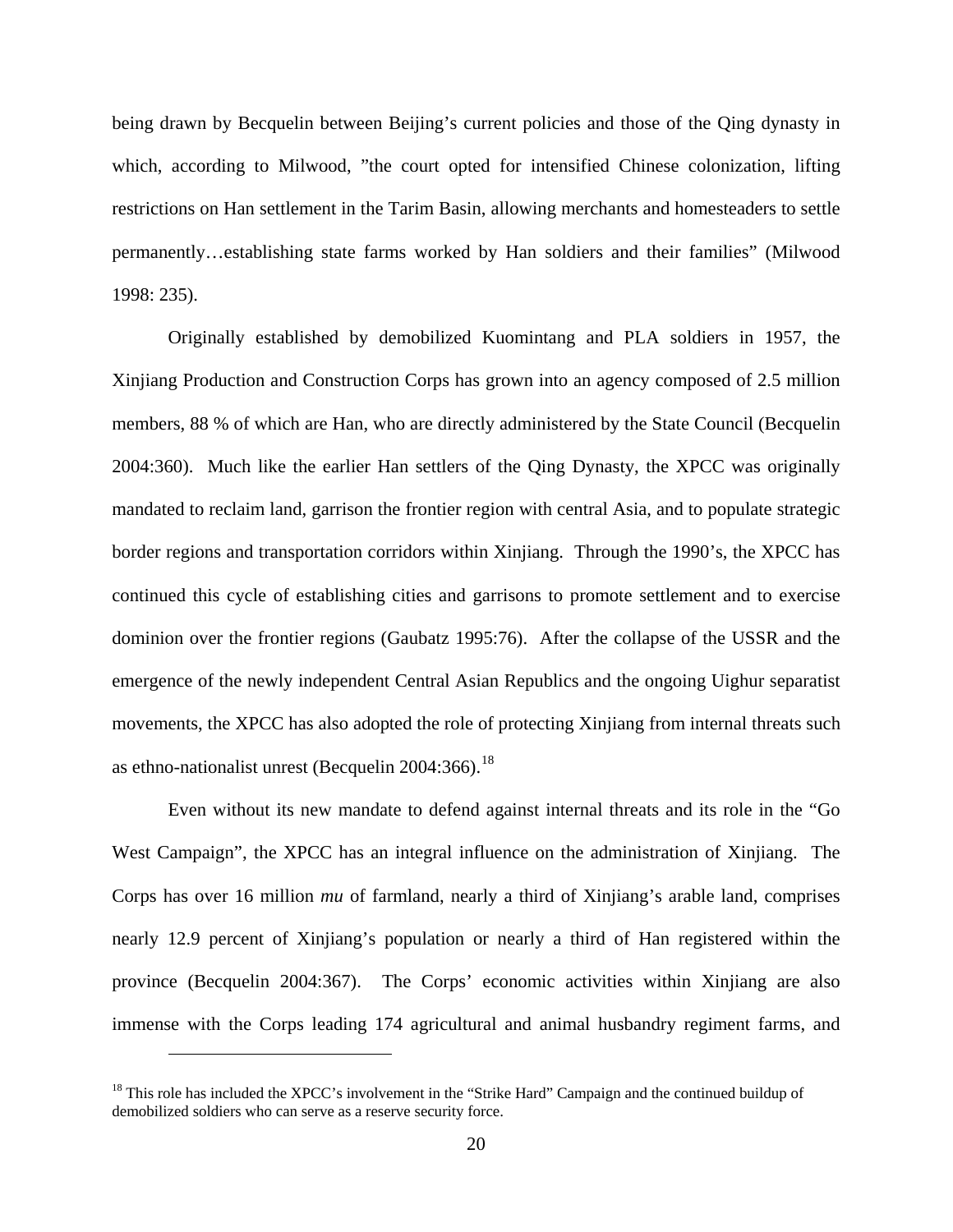more than 427 commercial and industrial enterprises.<sup>[19](#page-26-0)</sup> In essence, the Corps functions like a state owned enterprise (SOE) with many of the commiserate problems such as low productivity, an aging workforce, an inability to compete effectively with private enterprises, and a reliance upon central government funds for much of its budget (Becquelin 2004:84-86).

However, this situation may be reversed with the XPCC's inclusion as a primary player in the Xinjiang component of the "Go West Campaign." The Corps' land reclamation activities, ability to attract migrants from interior China as well as demobilized soldiers, and consolidation of territorial control through its string of Corps administered municipalities, such as Shihezi, meld well with the primary objectives of the Go West Campaign. This has been reflected through the XPCC's involvement with the Tarim River Rehabilitation Project, a major component of the Campaign in Xinjiang, as well as the Corps' increasing involvement in construction, infrastructure development, and the extraction of energy sources which are all explicitly mentioned in the Chinese White Paper on the economic development of Xinjiang, as being industries targeted for development with the Campaign.<sup>[20](#page-26-1)</sup> Much of the Campaign in Xinjiang also revolves around XPCC strongholds in the north such as Shihezi.<sup>[21](#page-26-2)</sup> Chinese scholars even concede that the "future of the Corps is the most fundamental question regarding the stability and development of Xinjiang" (Ma 2002:7).

These official views of the XPCC and its role in the development of Xinjiang are in discord with opposing views from the minority populations in the region. Though it is true that the XPCC's activities have contributed to the industrialization and urbanization of Xinjiang, the

<span id="page-26-0"></span><sup>&</sup>lt;sup>19</sup> Xinjiang ribao, July 23, 2002.<br><sup>20</sup> See http://www.china.org.cn/e-white/20030526/index.htm

<span id="page-26-2"></span><span id="page-26-1"></span><sup>&</sup>lt;sup>21</sup> Shihezi has been the headquarters of the XPCC and along with the municipalities of Ala'er, Tumusuke, and Wujiaqu was developed by the Corps. Shihezi and the area surrounding it including the Shihezi Reclamation Area and the Shihezi National-Level Economic and Technological Development Zone have been designated as key projects. *China News Service,* March 16, 2003 (FBIS-CHI-2003-0316).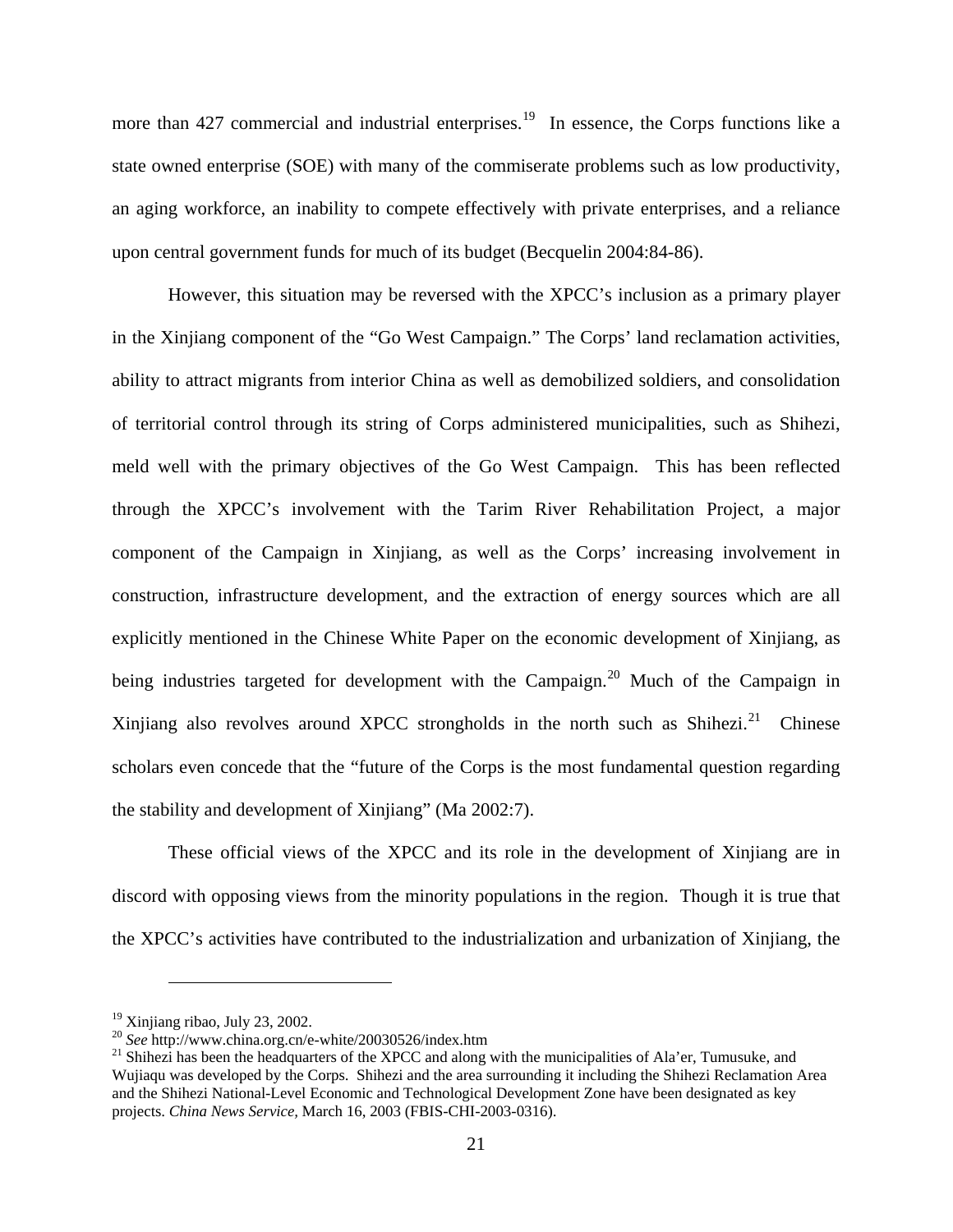benefits of the XPCC's past activities have largely accrued disproportionately to the members of the XPCC itself, which is 88% Han (Becquelin 2004:360), creating a cultural division of labor as discussed by Hannum and Xie. The XPCC's activities have also contributed to a growing influx of Han migrants under a policy of "mixing sand" or *chan shazi* to settle Han migrants in regions that have large concentrations of minority populations.<sup>[22](#page-27-0)</sup> This coupled with the preponderance of Han cadres (52 %) and few minority leaders at the county level and above (13.7 %) has diluted the influence of minority groups such as the Uighurs in Xinjiang and gives other groups, including the Han, disproportionate authority in the governance of Xinjiang (Zang 1998: 115-117). This has resulted in an ironic situation in which the XPCC, a Han organization, has more autonomy in the Xinjiang Uighur Autonomous Region than the XUAR's Uighur residents through the administration of its own internal affairs, its own public security apparatus, jurisdiction over its own legal, administrative and business structures, as well as independently administered educational, health, and judicial systems.

<span id="page-27-0"></span> $22$  Though official provincial statistics do not show a major increase in the Han population, and officials deny that this policy is contributing to a major rise in the Han population in Xinjiang, the Shihezi labor bureau reported that 70,000 migrants from other provinces settled in Shihezi in 1997 alone ("Mingong hu yongru liuzhou," *Shihezi bao,*  January 1, 1998. p.2). Xinhua news reports also cooborate this growth with reports of 100,000 migrants in Korla in 1995 (Xinhua, May 19, 1997).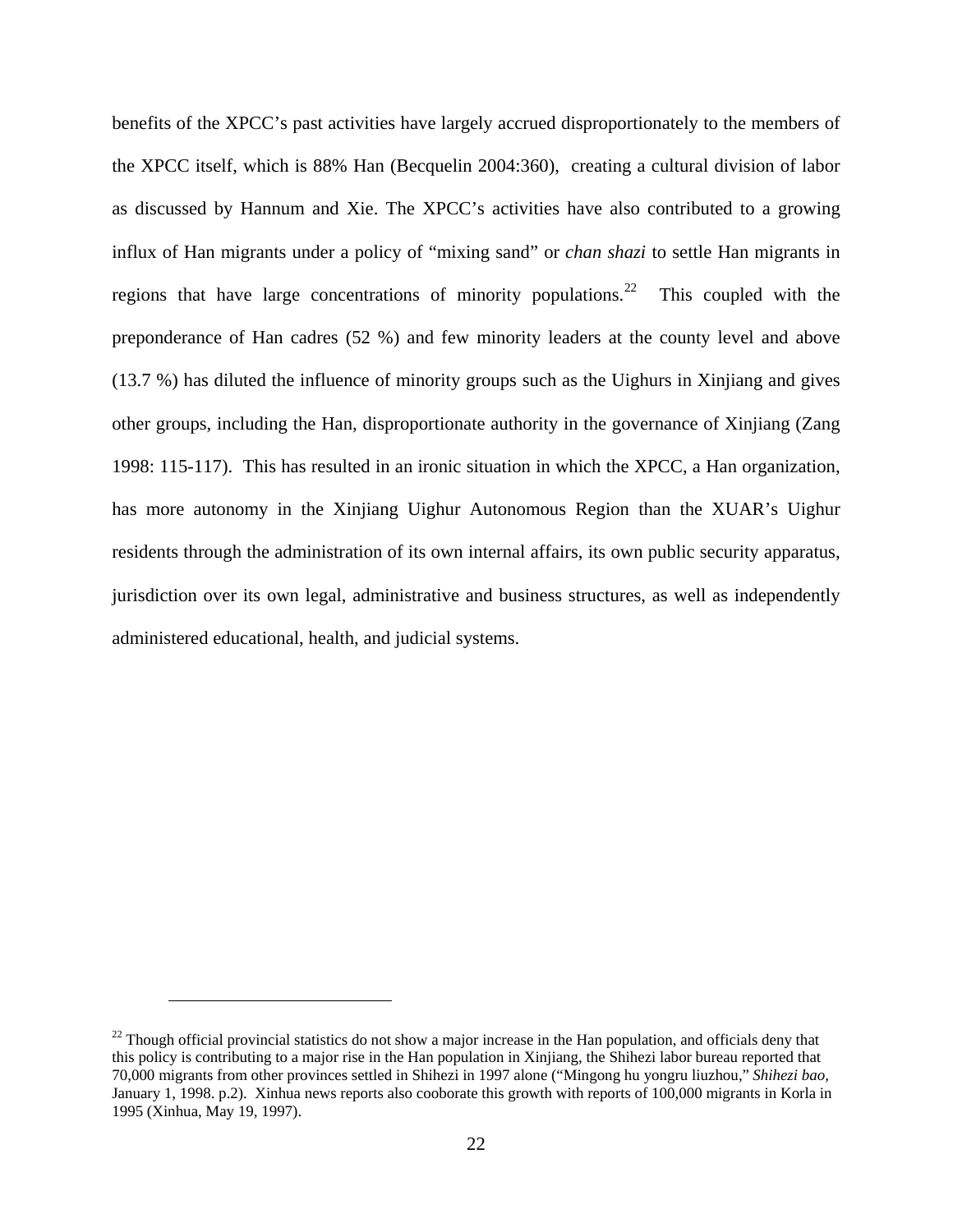#### <span id="page-28-0"></span>**6.0 TWO PILLARS STRATEGY UNDER THE CAMPAIGN**

During the 1990's, in an effort to boost the provincial economy of Xinjiang, and in part to attract more migrants through job creation, economic planners initiated an economic strategy to "rely on two pillars, one white, one black" in reference to cotton cultivation and oil exploitation (Becquelin 2000: 80). This two pillar strategy was envisioned by central planners as a route to boosting provincial revenues and sideline industries through the development of oil and petrochemical industries as well as agricultural revenues through cotton production capable of raising the collective prosperity of Xinjiang's minority population who are largely engaged in the rural economy.[23](#page-28-1) Though the Go West Campaign has been heralded in Chinese media sources as a departure from past regional economic policies, the "two pillar" strategy has become a major component of the Campaign due to its relative success within Xinjiang . As part of the Go West Campaign, the Xinjiang Regional Development Planning Commission identified thirty key projects for inclusion in the Tenth Five-Year Plan (2001-2005), of which three of the thirty

<span id="page-28-1"></span> $23$  Though Han workers predominate in the agricultural sector when measured by workforce participation (defined as permanent workers for regiment farms and work units) minority populations are concentrated in the rural economy and are engaged primarily in oasis agriculture, animal husbandry and stockbreeding, and small trade and handicraft industries (Cao 1999: 11). Of these rural regions in southern Xinjiang, only the Bayangol Mongolian Autonomous Prefecture has a majority Han population.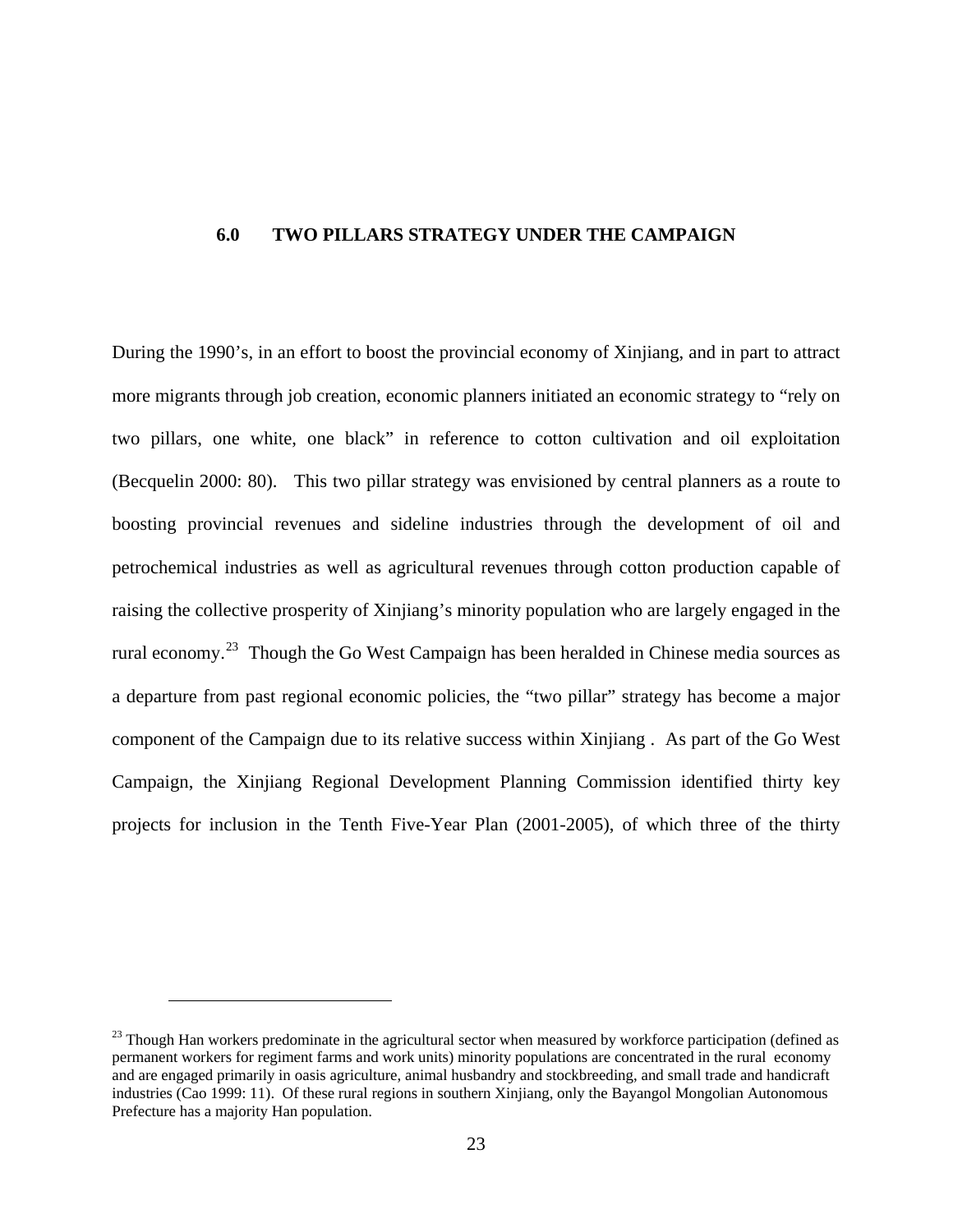projects were geared towards promoting Xinjiang's status as an agricultural base and four were intended to strengthen Xinjiang's petrochemical and gas industry. $^{24}$  $^{24}$  $^{24}$ 

Under the cotton strategy, Xinjiang has become a leading center for cotton production within China, rivaling cotton production bases along the Yellow River and Yangtze River.<sup>25</sup> Between 1990 and 1997, acreage under cotton production doubled and cotton production increased from 294,700 tons to 1,477,000 tons between 1989 and 2002 (新疆统计年鉴2003:72).

This rise in cotton production and apparent success in the program led to the earmarking of 11.5 billion yuan in the tenth Five-Year Plan for development of cotton production bases. Though this past success has buoyed this investment, and cotton agriculture has been described as "the strategic motor for the province's economic growth,"<sup>[26](#page-29-2)</sup> there are factors such as China's entry into the WTO, price instability in cotton prices, reliance upon heavy subsidies, increased competition from cheaper imports, and the preponderance of small farms that may threaten to derail this component of the plan (Wang 2002).

Though cotton production has continued to increase during the first few years of the Campaign, with Xinjiang's annual production nearing two million tons (equivalent to the average U.S. annual cotton export) this growth in production has not been uniform. Much of the increase in cotton yield has been contributed by predominantly Han areas with increases over three years of 108%, 73%, and 44% in the Han strongholds of Hami, Bayangol, and Karamay

<span id="page-29-0"></span> $24$  The remaining projects include nine for road and railway construction, five in water resource projects, four in the power industry, and four categorized as industrial development (*Economic and Technical News,* Xinhua News Agency, January 19, 2000).

<span id="page-29-1"></span><sup>&</sup>lt;sup>25</sup> Though the Yellow River and Yangtze River regions accounted for most of China's cotton production prior to 2000, cotton production in Gansu and Xinjiang has been rising rapidly with the total yields between 1996 and 2000 reaching 7.52 million tons, 7.49 million tons, and 6.52 million tons for the Yellow River, Yangtze River, and the northwest respectively (Hsu and Gale 2001:19).

<span id="page-29-2"></span><sup>&</sup>lt;sup>26</sup> Numerous reports in the *Xinjiang Daily* in 2001 and 2002 refer to Xinjiang's cotton production base in this manner.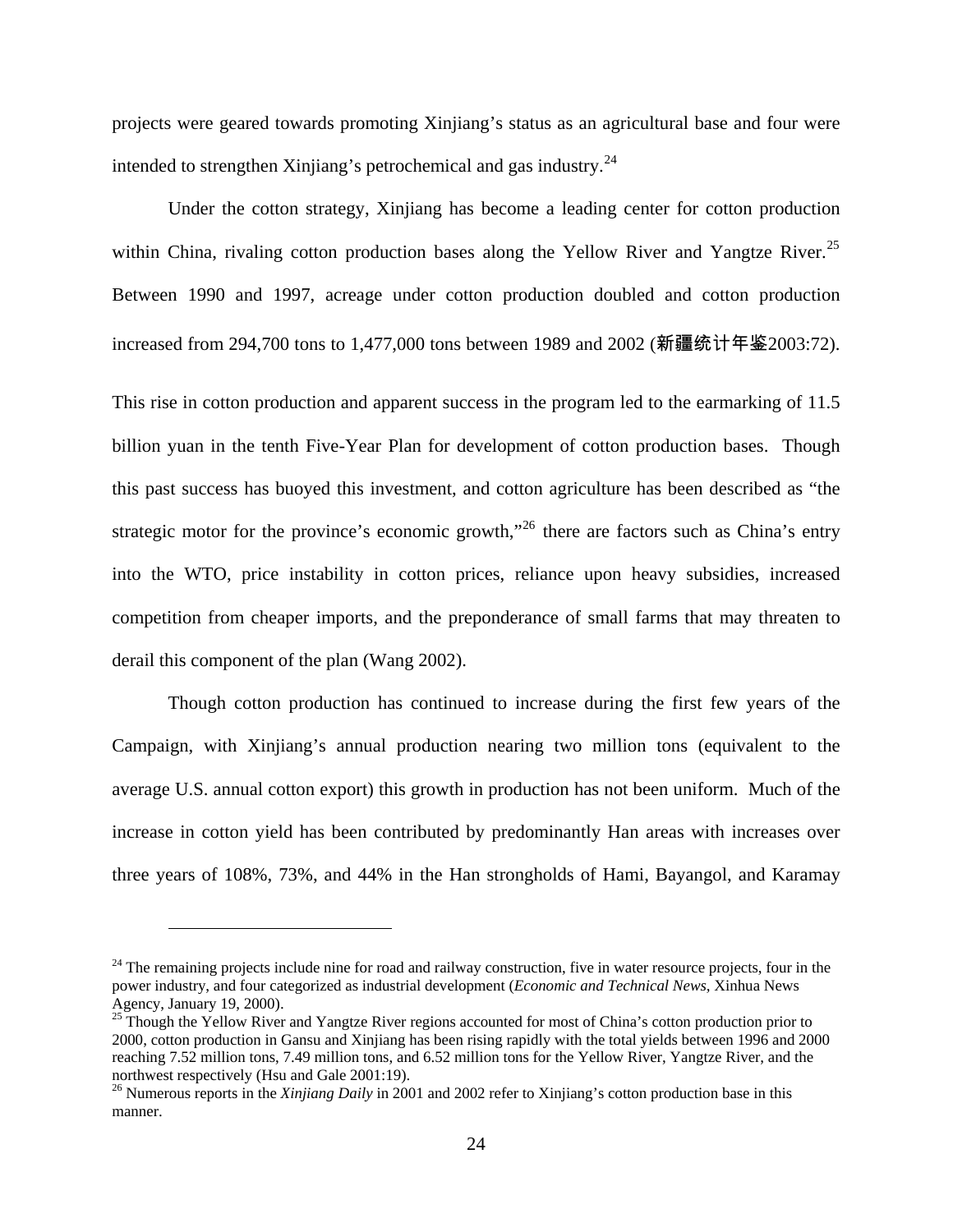respectively.<sup>[27](#page-30-0)</sup> Though Uighur areas in general experienced strong growth in cotton production as well, those regions with the highest concentrations of Uighur cotton farmers and formerly key production bases experienced modest increases or even declines in production with Khotan experiencing a 4.2% decline and the Kashgar region, the second highest producer of cotton in 2001 behind the XPCC at 17.1% of the provincial total, experiencing a modest 2% increase in total production, suggesting that these regions are concentrating on alternative crops such as melons and grapes that have proven profitable in the past.<sup>[28](#page-30-1)</sup> Even the Aksu region, which had the third largest production base for cotton, experienced a relatively modest increase of 22%, well below the average production increase over the three-year period for administrative regions in Xinjiang.

Though the strategy for "putting cotton first" has provided financial incentives for increased cotton production in hopes of boosting agricultural revenue, Uighur farmers do not seem to be profiting from these expenditures. Though provincial authorities in Xinjiang claim that cotton production is the best way for farmers to increase their incomes and promise that increases in cotton cultivation in Xinjiang will bring prosperity to all of Xinjiang's nationalities, there is little evidence that cotton is even economically viable as either a development strategy for Xinjiang or as an income source for Uighur farmers.<sup>[29](#page-30-2)</sup> An official report of the Chinese Academy of Social Science in 1996 even suggested that "the profitability of growing cotton is far from evident...the market risks incurred by peasants are higher and higher, and peasants naturally don't want to grown cotton" (Wang 1997: 67).

<span id="page-30-1"></span><span id="page-30-0"></span><sup>&</sup>lt;sup>27</sup> Data for increases in cotton yield can be found in tables 5 [and 6.](#page-31-1)<br><sup>28</sup> According to Rudelson, the agricultural reforms which allowed for experimentation with alternative crops prior to the cotton strategy proved enormously profitable for Uighur farmers unable to compete with larger mechanized regiment farms (Rudelson 1997: 45-90).

<span id="page-30-2"></span> $29$  In his fieldwork in southern Xinjiang, Becquelin found that prior gains in cotton production were due to a quota system for cotton which was imposed upon households in order to insure continued growth in production, though profits often remained elusive (Becquelin 2000: 81).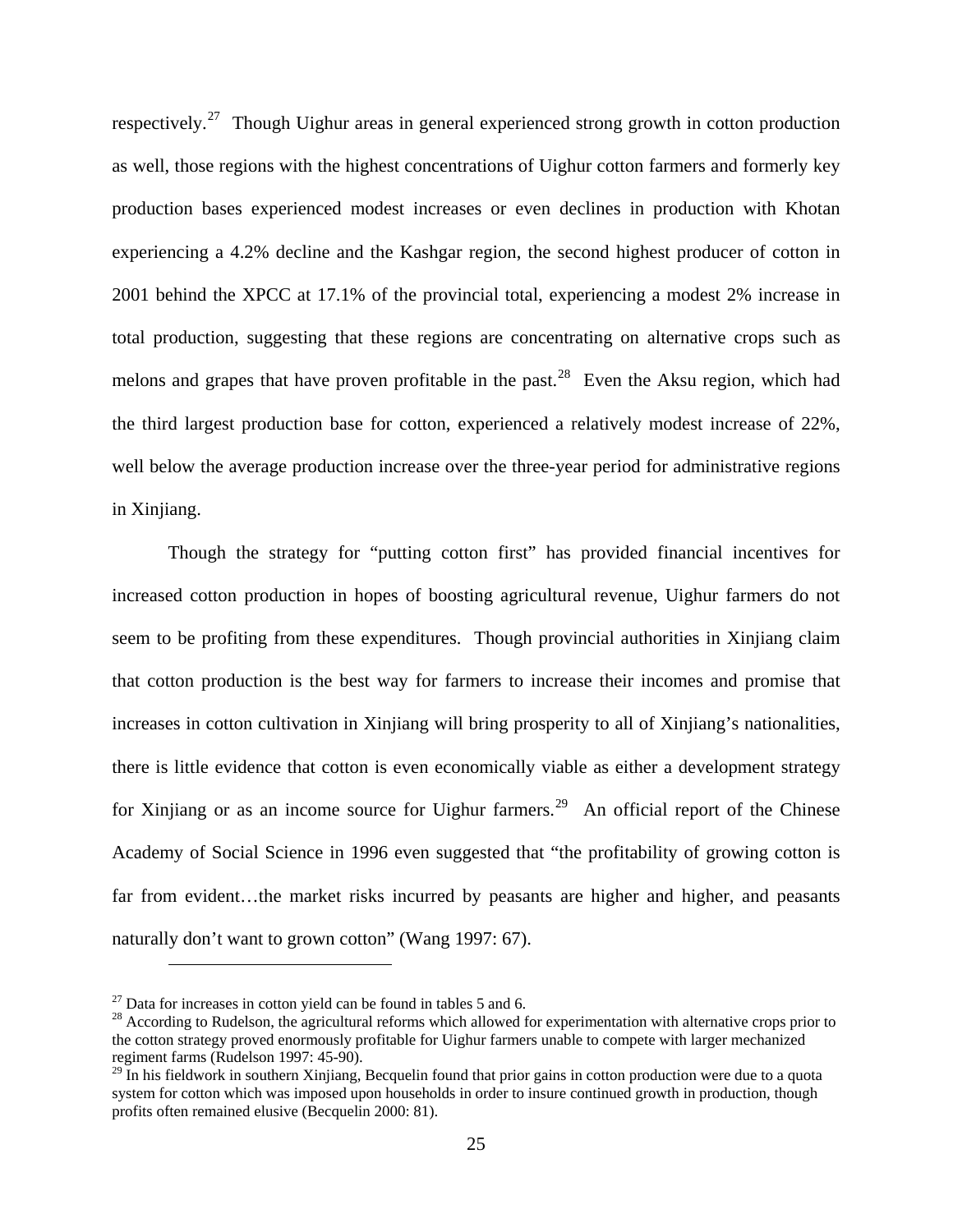## <span id="page-31-1"></span><span id="page-31-0"></span>**Table 5: Indicators for Agricultural Sector by Region (2001)**

| Region                  | <b>Total Area</b> | Area sown in     | Total cotton   | Percentage of    |
|-------------------------|-------------------|------------------|----------------|------------------|
|                         | Sown (1000        | cotton (1000     | output (tons)  | total output     |
|                         | hectares)         | hectares)        |                | for Xinjiang     |
| Urumqi City             | 27.09             | $\boldsymbol{0}$ | $\overline{0}$ | $\overline{0}$   |
| Karamay City            | 3.95              | 3.03             | 4046           | .26              |
| Turpan                  | 50.39             | 13.79            | 16895          | 1.1              |
| Hami                    | 36.34             | 5.81             | 6903           | 0.5              |
| Changji Hui             | 299.79            | 55.31            | 90888          | 6.05             |
| Tacheng                 | 276.07            | 53.94            | 88566          | 5.9              |
| Altay                   | 105               | $\overline{0}$   | $\overline{0}$ | $\boldsymbol{0}$ |
| Bortala                 | 71.85             | 27.55            | 45159          | 3                |
| $\overline{\text{I1i}}$ | 318.06            | 2.48             | 2596           | 0.2              |
| Bayangol                | 147.67            | 56.57            | 83601          | 5.6              |
| Aksu                    | 366.06            | 145.47           | 230767         | 15.4             |
| Kizilsu                 | 45.77             | 4.64             | 4906           | 0.3              |
| Kashgar                 | 525.38            | 195.67           | 257054         | 17.1             |
| Khotan                  | 205.37            | 37.35            | 40020          | 2.7              |
| <b>XPCC</b>             | 909.8             | 410.72           | 693934         | 46.3             |
| Total                   | 3387.87           | 1012.33          | 1565035        | 100              |

*Source: Xinjiang tongji nianjian* 2001 *(*Xinjiang Statistical Yearbook), Beijing: Zhongguo tongji chubanshe. Tables 8-15, and 8-17.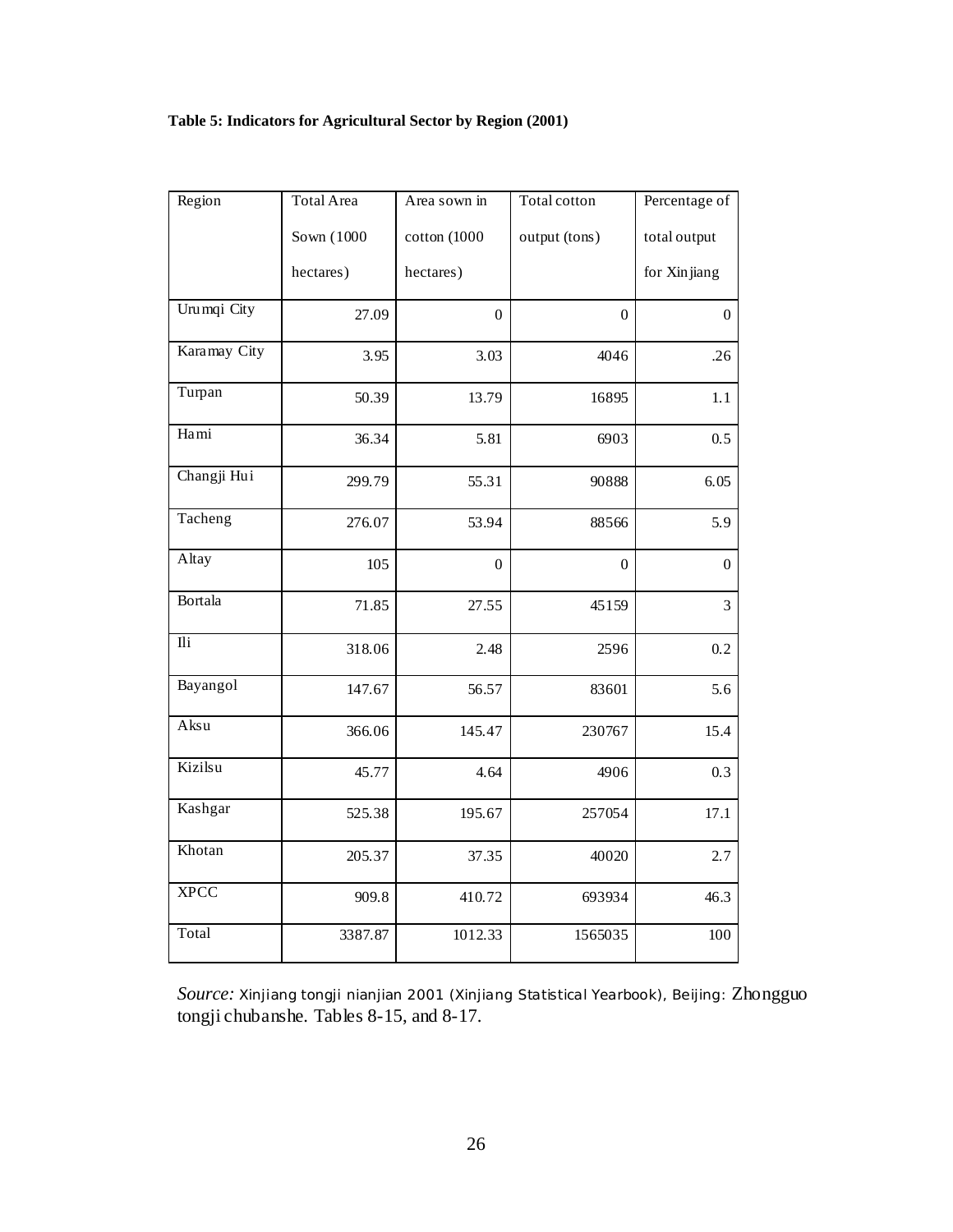## <span id="page-32-0"></span>**Table 6: Indicators for Agricultural Sector by Region (2004)**

|                  | <b>Total Area</b> | Area sown      | Total          |                | Cotton         |
|------------------|-------------------|----------------|----------------|----------------|----------------|
|                  |                   |                |                | Increase in    |                |
| Region           | Sown              | in cotton      | cotton         | cotton yield   | yield          |
|                  | (1000)            | (1000)         | Output         |                | (kg /          |
|                  |                   |                |                | since 2001     |                |
|                  | hectares)         | hectares)      | (tons)         |                | hectare)       |
| Urumqi City      | 29.03             | 0.10           | 105            |                | 1050           |
|                  | 8.40              | 5.90           | 5841           | 44 %           | 990            |
| Karamay City     |                   |                |                |                |                |
| Turpan           | 51.20             | 14.15          | 18519          | 9.6%           | 1309           |
| Hami             | 41.85             | 9.03           | 14356          | 108 %          | 1590           |
| Changji Hui      | 315.09            | 73.55          | 118099         | 30 %           | 1606           |
| Tacheng          | 289.38            | 68.91          | 113182         | 28 %           | 1642           |
| Altay            | 107.51            | $\overline{0}$ | $\overline{0}$ | $\overline{a}$ | $\overline{0}$ |
| <b>Bortala</b>   | 71.12             | 30.15          | 58764          | 30 %           | 1949           |
| $\rm{Ili}$       | 307.89            | 6.35           | 6773           | 160 %          | 1065           |
| <b>Bay</b> angol | 181.31            | 85.31          | 144543         | 73 %           | 1694           |
| Aksu             | 391.20            | 160.67         | 281692         | 22 %           | 1753           |
| Kizilsu          | 42.33             | 6.14           | 8244           | 68 %           | 1343           |
| Kashgar          | 555.56            | 171.88         | 263334         | 2.4 %          | 1532           |
| Khotan           | 225.09            | 23.33          | 38339          | $-4.2%$        | 1643           |
| <b>XPCC</b>      | 953.93            | 472.07         | 877760         | 27 %           | 1859           |
| Total            | 3570.89           | 1127.54        | 1949551        | 47 %           | $\overline{a}$ |

*Source: Xinjiang tongji nianjian* 2005 *(*Xinjiang Statistical Yearbook), Beijing: Zhongguo tongji chubanshe. Tables 11-14, 11-17, and 11-18.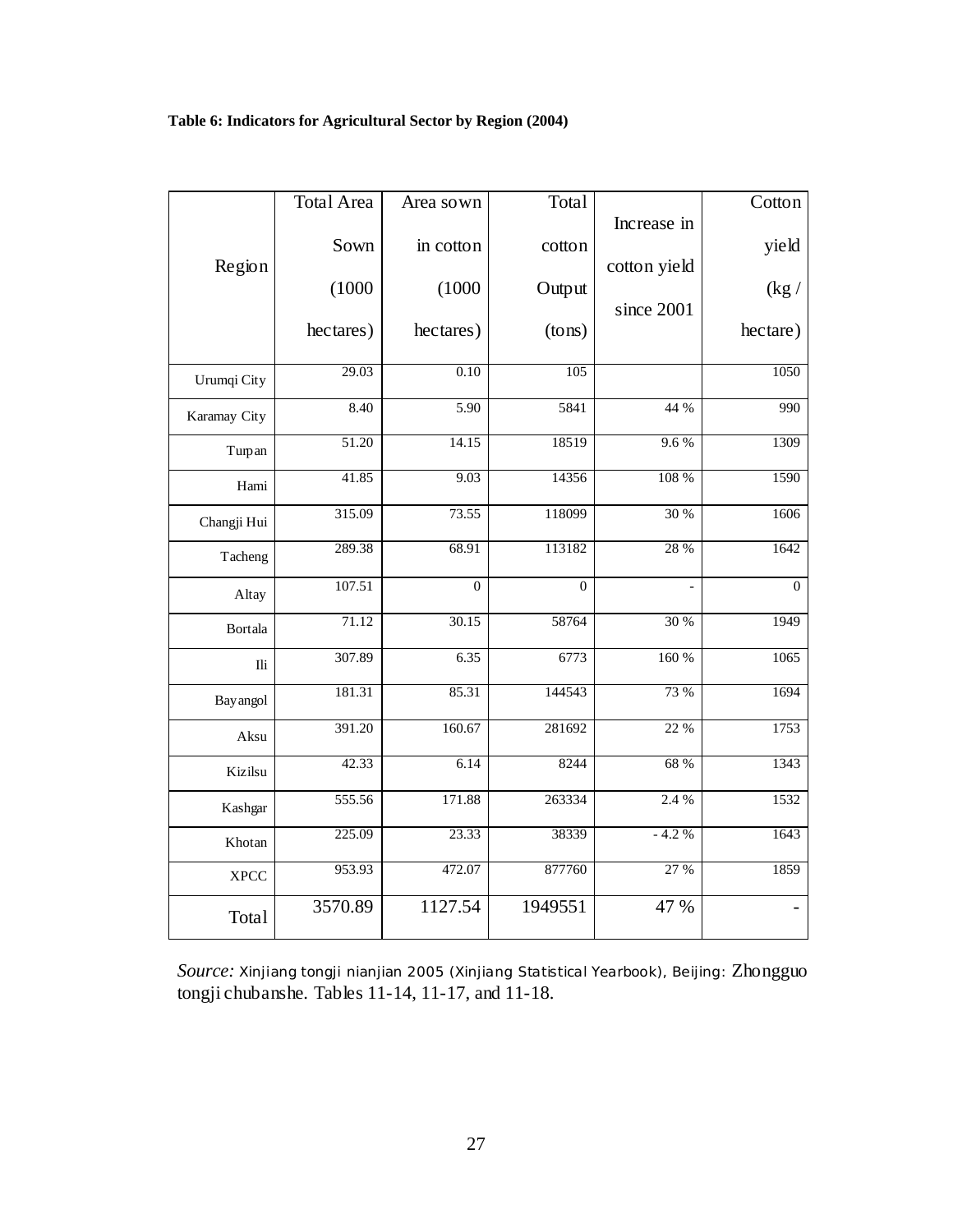According to Ildiko, Uighur farmers claim that "the various inputs for cotton plus its labor intensity mean that there is no real profit in growing cotton" (Ildiko 1997: 95). This is not surprising given that Xinjiang's cotton sector is still a small farm economy with the average size cotton farm in Xinjiang under one hectare (Ren 2002: 15). This fragmentation among Xinjiang's largely Uighur peasant farmers has led to higher costs of production, lower efficiency, and reduced productivity when compared with larger mechanized operations such as the regiment farms run by the XPCC. Beyond factors of scale, this problem is compounded by the heavy reliance of Xinjiang cotton producers upon pesticides, fertilizers, and irrigation systems with Xinjiang cotton farmers accounting for an estimated 25% to 30% of China's annual use of pesticides (Yu et al. 2000). This heavy dependence upon pesticides and fertilizers, which account for nearly 30% of production costs, the highest in the world, has led some observers to compare Xinjiang's cotton crop to Jamaica's "hunger crop" of sugar with the return on investment ratio falling from 4:1 to 1:1 between 1990 and 1999 (Ren 2002: 20).

Though profitability through cotton cultivation seems to be elusive for Xinjiang's smallscale Uighur farmers, the XPCC, which produces nearly half of Xinjiang's cotton crop, is having more success with greater access to market information, irrigation and water resources, farm credit, and resources for greater mechanization. In addition, XPCC farms are able to operate on a much larger scale, eclipsing the smaller land holdings of southern Xinjiang. The XPCC has also had great success experimenting with genetically engineered specialty cotton strains such as the color cotton strains developed by the Tiancai Brand of the China Colored-Cotton Group, a flagship enterprise of the XPCC, which are capable of achieving revenues that are 50% higher than conventional cotton.<sup>[30](#page-33-0)</sup> The production of colored cotton has been so successful that the

<span id="page-33-0"></span> $30$  Information on the Rainbow Group can be accessed through http://www.westech.com.cn.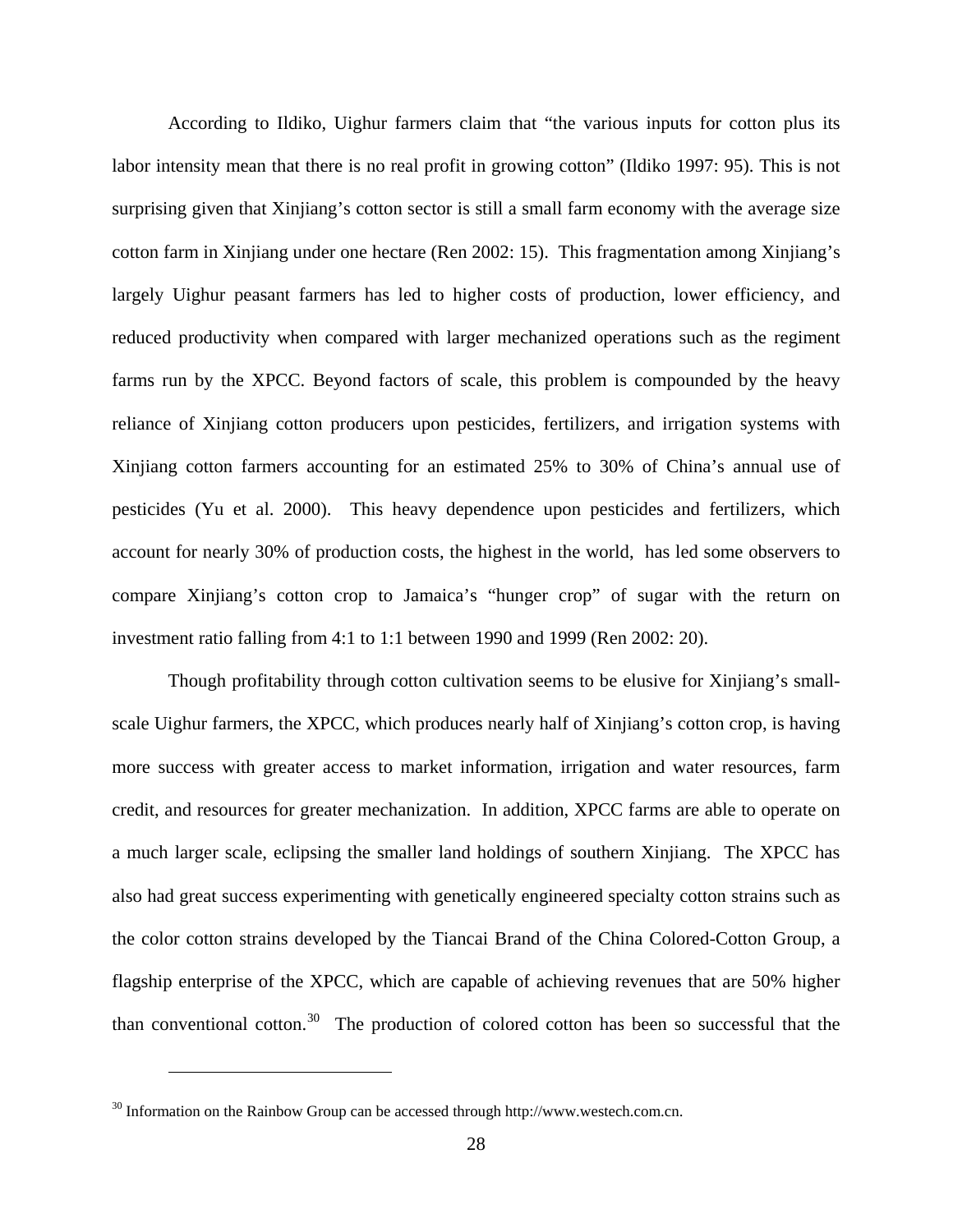Chinese Ministry of Agriculture has awarded Regiment Farm 148 in Shihezi with the title of "Home of Colored Cotton." In fact, XPCC farms' production of specialty mid and long staple cotton is rivaling that of Egypt, and production of commercialized color cotton is expected to eclipse that of the United States (Ren 2002: 9). Given this success and growing competition on the world market, Chinese economists have begun suggesting that cotton production should be relegated to increases in high quality specialty cotton versus conventional cotton (Sheng 2001: 2- 5). However, seeds and equipment for producing these improved cotton strains are costly and the majority of small scale Uighur farms lack access to the capital required for such expansion.

Along with incentives to increase cotton production in Xinjiang, there have been moves to strengthen Xinjiang's textile industry by transferring textile production from eastern China where industrial centers such as Shanghai have traditionally accounted for the majority of China's textile production. Though this move by central planners promises to make China's textile industry more competitive with its manufacturing base closer to the production center for cotton and access to a cheaper rural workforce, initial indications are that these textile mills are attracting poor Han migrants from neighboring western provinces rather than employing local Uighur or Han workers (Becquelin 2000: 81). This trend in employing migrant Han workers from neighboring provinces is not a new development as the regiment farms of XPCC have long relied upon seasonal migrant Han workers, with fresh waves of migrants worsening relations between Uighur and Han.<sup>[31](#page-34-0)</sup> In his fieldwork, Becquelin found that the new arrival of Han migrants has also angered long-standing Han residents of Xinjiang (老新疆人*)* who have developed a sense of regional identity and see new migrants as outsiders who are competing for

<span id="page-34-0"></span><sup>&</sup>lt;sup>31</sup> This hiring of outside farm labor has also entailed ignoring the normal procedures regarding work permits and registration of residents (Wang and Chen 1996: 440).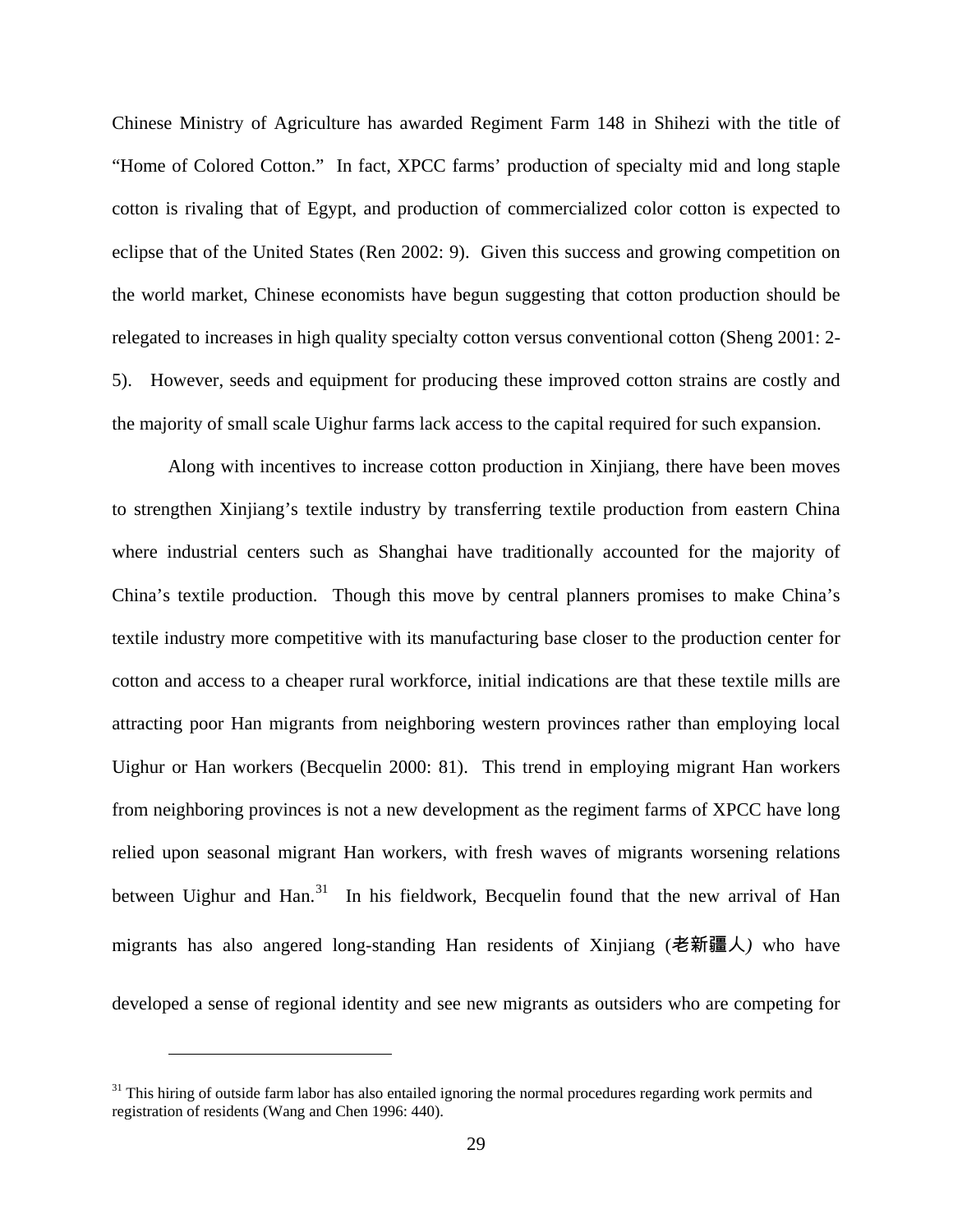limited resources such as fertilizers, seeds, and water (Becquelin 2000:84-85). Given these factors, some observers, including Becquelin, view the cotton component of the Go West Campaign in Xinjiang as nothing more than a guise for increased Han in-migration and resettlement on reclaimed lands in an attempt by Beijing to further consolidate its territorial grip upon Xinjiang. Whether or not this is the case, aspects of the oil component of the plan do resonate with Becquelin's concerns.

Perhaps the most significant component of the Campaign to Open the West in Xinjiang is the petroleum and natural gas component. With domestic oil consumption finally eclipsing production in 1993, Xinjiang's potential oil wealth has been increasingly attracting Beijing's attention. This has intensified local frustrations among Uighur who believe that, were it not for Beijing's extraction of valuable resources, the region could easily be economically selfsufficient, even wealthy (Dreyer 1994:255). Though Xinjiang does have promising oil reserves and new discoveries have been made in Lunnan, Tazhong, Yinan, Hetianhe and Tahe in the Tarim Basin, early estimates promising reserves three times that of the United States have proven to be overly optimistic.<sup>[32](#page-35-0)</sup> However, Beijing appears to be undaunted by these reports and has pledged more than 500 billion yuan to support energy exploration projects and related infrastructure projects (Tian 2004: 620-621).

In order to develop Xinjiang's petroleum industry, the Chinese government is investing in much needed improvements to transportation and delivery systems for energy products. The largest component of this investment has been the construction of oil and gas pipelines linking Xinjiang with the Eastern and coastal provinces. The first cross-country pipeline linking

<span id="page-35-0"></span> $32$  Encouraged by Beijing's promotion of Xinjiang as an untapped energy source, western oil companies were invited to test-drill for oil, but found that many of the promising discoveries did not warrant further investment (Cutler 2000).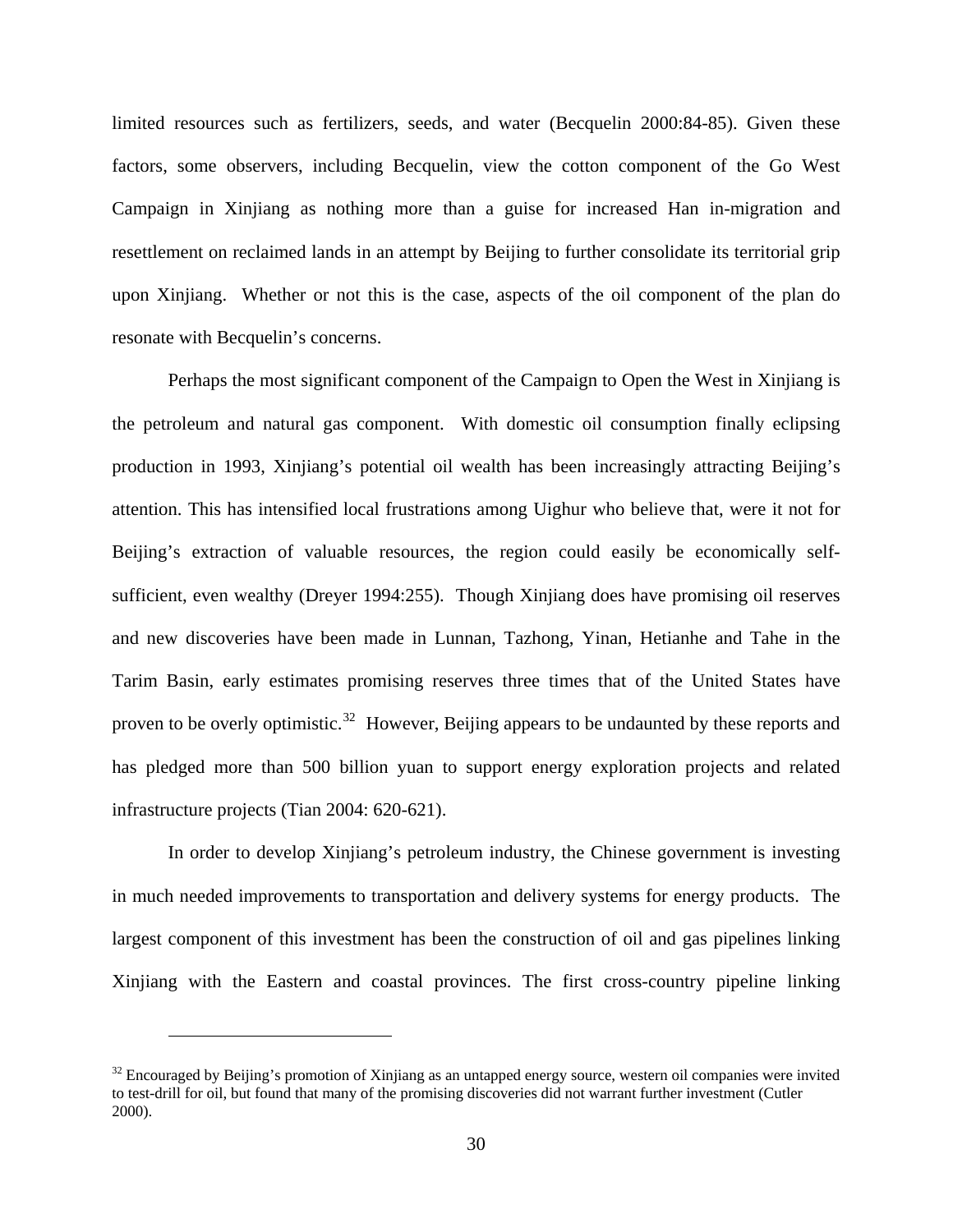Xinjiang's Tarim Basin with Shanghai is nearing completion, and at a length of over 4000 km, and constructed at a cost of more than 140 billion yuan, is one of the largest infrastructure projects in China's history (Chaudhuri 2005: 19). Though these projects promise positive benefits for Xinjiang, especially in light of rising energy prices, they have had a minimal impact upon improving the regional distribution of income. According to Dwight Perkins, the development of the Tarim Basin's oil and gas resources and the construction of pipelines to extract these resources has little to do with people within Xinjiang since most of the equipment and personnel are being shipped in from outside of Xinjiang (Perkins 2004: 20).

Despite preferential policies for ethnic minorities in Xinjiang, the Go West Campaign's infrastructure projects continue to siphon migrant workers from outside of Xinjiang rather than indigenous Uighur, and officials are limited in their ability to apply quotas to both private enterprises and the oil industry.<sup>[33](#page-36-0)</sup> For example, among the  $4,000$  technical workers on the Taklamakan Desert oil exploration project, only 243 were from minority groups (Moneyhon 2002: 507). This along with the admission of the Regional Party Secretary, Wang Lequan, that "the workforces in Xinjiang's oilfields all come from other oilfields in China,"[34](#page-36-1) suggests that although these projects may be contributing to the acceleration of growth in gross domestic product since the inception of the campaign, there is little to suggest these projects are increasing the standard of living among the majority of Xinjiang's citizens (Lai 2003: 135). Rather, like the Go West Campaign's cotton policy, the oil policy is likely to encourage increased migration of Han to Xinjiang, reversing the flow of migrants to the southeast and instead resulting in "the peacock flying west," in the words of a member of the State Council (Li 2000).

<span id="page-36-1"></span>

<span id="page-36-0"></span><sup>33</sup> For an explanation of these preferential policies see Sautman (1998). 34 *Economic & Technical News,* Xinhua News Agency, January 19, 2000.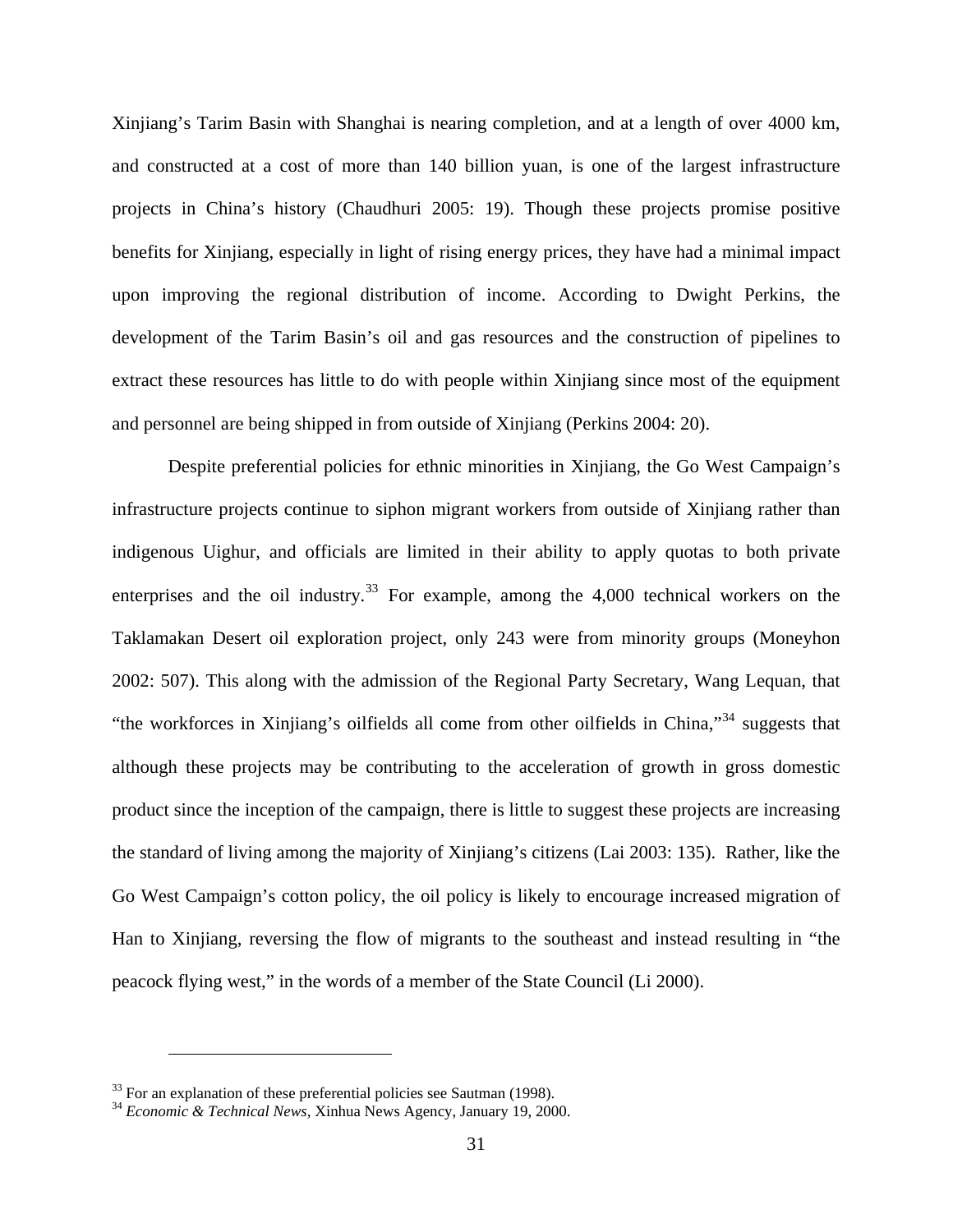#### **7.0 PAVING THE WAY FOR GROWTH**

<span id="page-37-0"></span>Before Xinjiang can even accrue benefits from the Go West Campaign and become a conduit for trade with Central Asia, Xinjiang's isolation from both coastal China and its neighbors to the north must be rectified with improvements to Xinjiang's deficient transportation infrastructure. Though California grapes take less than a week to make it to fruit stands in coastal China, Turpan's primary export of grapes can take up to fifteen days to reach coastal China (Pomfret 2000). As part of the Tenth Five Year Plan, the central government has earmarked 100 billion yuan for railway construction projects in western China, with plans to extend the Kashgar-Urumqi rail line into Kyrgyzstan and Uzbekistan, add a rail line connecting Yining with Kazakhstan, and improve existing east-west lines. In addition, Beijing is investing 700-800 billion yuan to build highway networks across the western region with major components in Xinjiang.

Though these transportation infrastructure improvements promise to strengthen Xinjiang's long term economic outlook through improved market access for Xinjiang's agricultural products and petroleum resources, the short term gains have thus far been mixed. Though these large expenditures in infrastructure are providing economic opportunities for thousands of workers in Xinjiang and wages in the construction sector have risen substantially,<sup>[35](#page-37-1)</sup>

1

<span id="page-37-1"></span><sup>&</sup>lt;sup>35</sup> Average wages per worker in the construction industry rose 72 % between 2000 and 2005 (Xinjiang Statistical Yearbook 2001 and 2005). Table 3-44.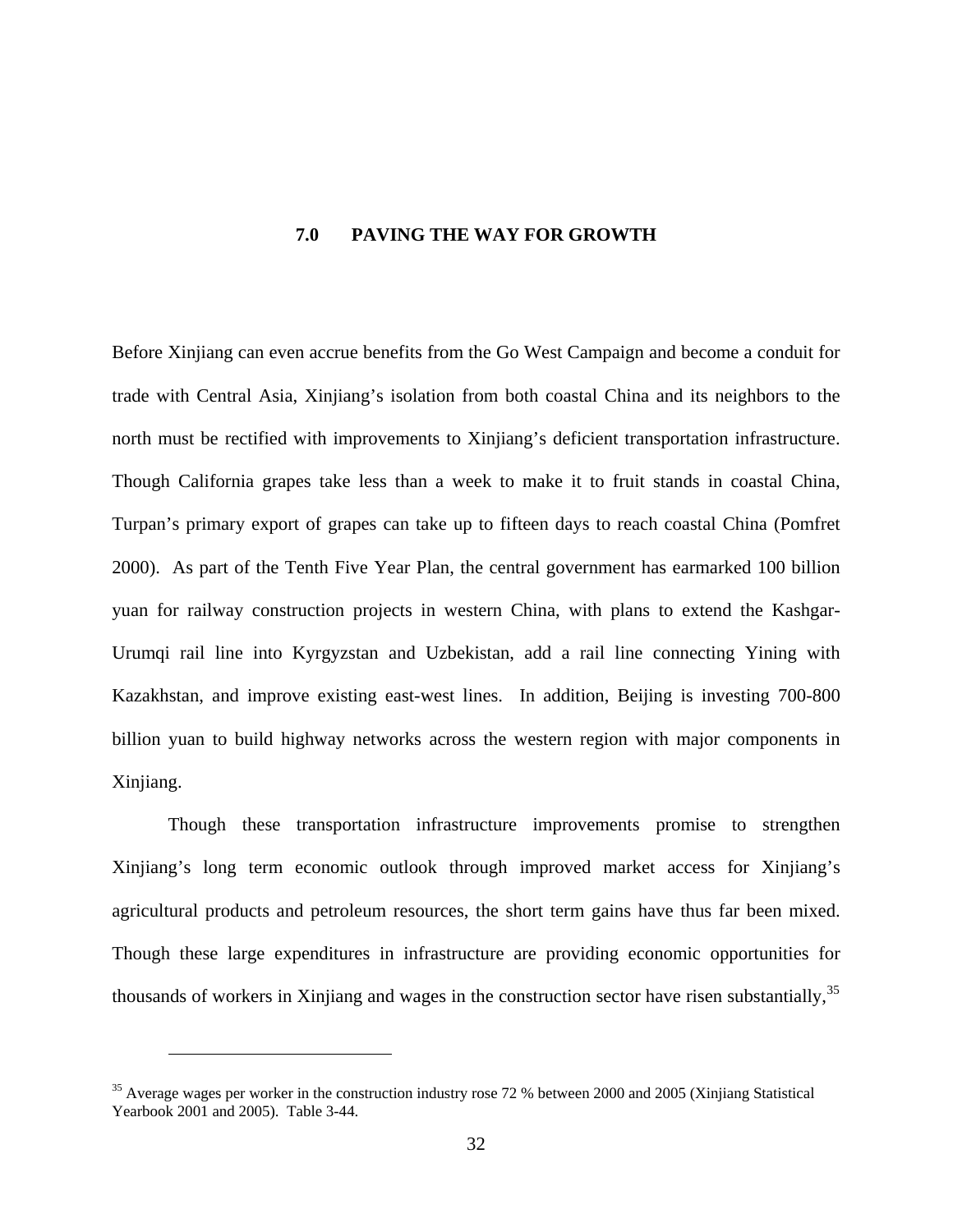there is evidence that, not unlike the case with seasonal agricultural workers and petrochemical workers, that the majority of workers involved in these projects are coming from outside of Xinjiang with estimates of 250,000 Han migrants a year being drawn to Xinjiang to work on construction and infrastructure projects (Pomfret 2000).

Though preferential employment policies have allowed Uighur workers to gain a small foothold in Xinjiang's bloated state owned enterprises,<sup>[36](#page-38-0)</sup> recent reforms coinciding with the Go West Campaign have been eroding many of these gains.<sup>[37](#page-38-1)</sup> Amnesty International has filed reports documenting the replacement of minority managers in the privatization of textile and carpet factories in the Heitian area with Han Chinese, and Becquelin reports the widespread belief in Xinjiang among Uighur that downsizing SOE's will choose to  $\overline{F}$  #1, or fire Uighurs first (Becquelin 2000: 85). These observations coincide with Ma Rong's study on Xinjiang's

labor force which suggests that Uighur and other Turkic ethnic groups in Xinjiang have less access to non-agricultural sectors (2002:15-20). Though data on minority participation by industry is not available for 2004 or  $2005$ ,<sup>[38](#page-38-2)</sup> data from 2001 indicates that Uighur were underrepresented in every industry except for education, with the highest disparity in the most lucrative fields.<sup>[39](#page-38-3)</sup> Nicolas Becquelin even claims that "Many urban ethnic-minority business"

<span id="page-38-0"></span><sup>&</sup>lt;sup>36</sup> According to Sautman (1998), Xinjiang's state sector's preferential hiring programs for minorities have provided urban Uighur welcome non-agricultural career outlets. Accounting for more than two thirds of provincial GDP and 88% of Xinjiang's industrial output, Xinjiang's largely inefficient state owned enterprises have been slow to reform.

<span id="page-38-1"></span><sup>&</sup>lt;sup>37</sup> As a consequence of China's economic reforms, managers are being allowed much more freedom in determining the composition and renumeration of their employees. Some have expressed the fear that this increased freedom may also result in greater rates of discrimination as prior protections against labor discrimination erode (Maurer-Fazio et al. 2004:7).

<span id="page-38-2"></span><sup>&</sup>lt;sup>38</sup> Income differentials and ethnic composition of the workforce in autonomous regions is tightly protected. Though the unit of observation for this type of data is on a prefectural level prior to 2002, this data is no longer included in the Xinjiang Statistical Yearbook.

<span id="page-38-3"></span><sup>&</sup>lt;sup>39</sup> See Table 8.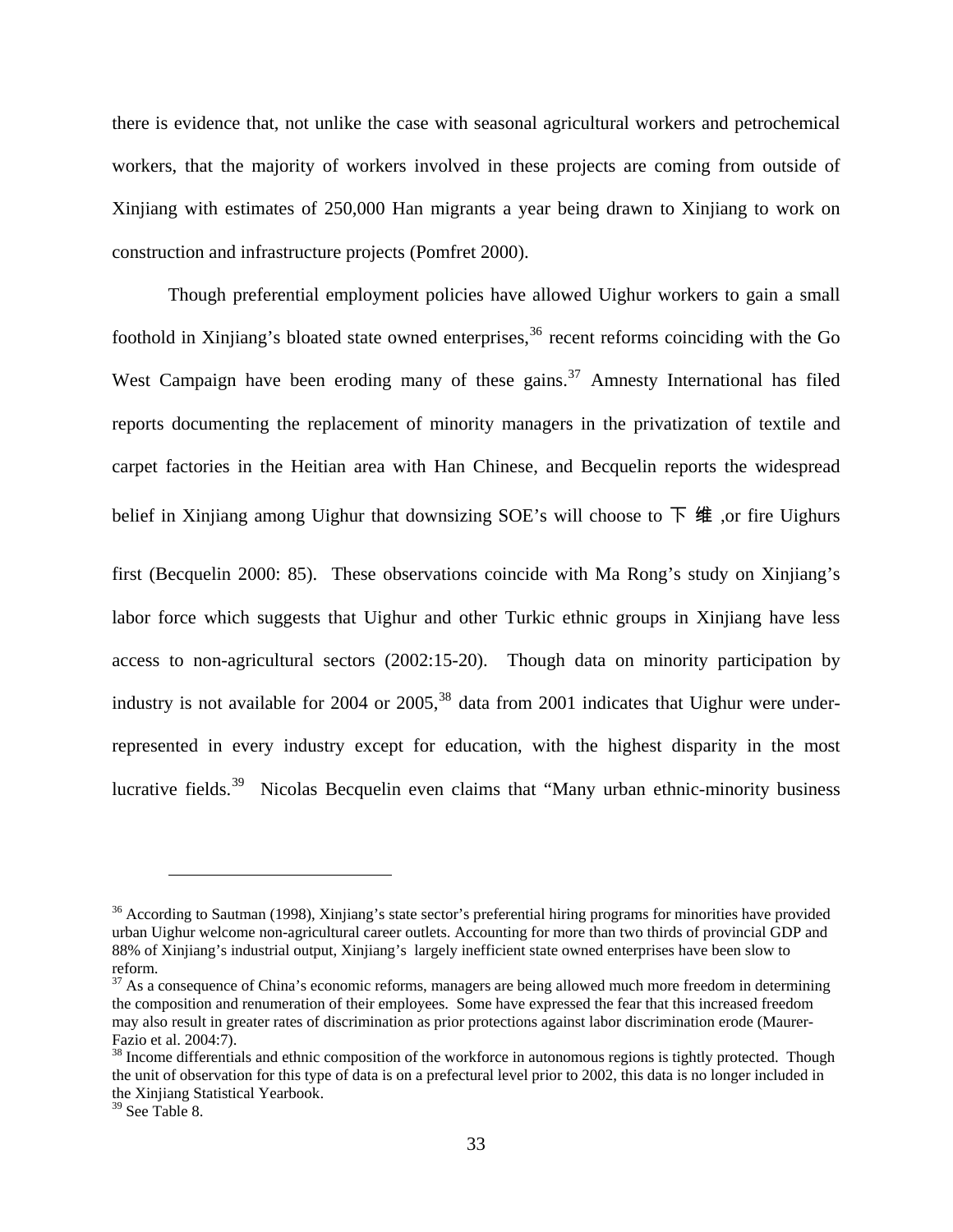people complained …. that they have encountered prejudice when seeking access to bank loans and administrative authorizations" (Becquelin 2000:85).

In their examination of the effects of market reform upon the occupational attainment of minorities in Xinjiang, Hannum and Xie found that the existing gap in occupational attainment between Han and ethnic minorities had widened in large part due to differences in educational attainment as well as the strengthening correlation between educational attainment and nonagricultural occupations. This situation is further compounded by the gap in high school enrollment rates for students in predominately Han regions of Xinjiang and those in regions with high minority concentrations as illustrated by [Figure 4.](#page-42-1) Though enrollment rates have risen during the campaign, the gap has also widened. Illiteracy rates have also increased in all regions of southern Xinjiang, with only the Han areas of Urumqi, Shihezi, and Changji reporting declines since 2001 ([Figure 5\).](#page-42-1) Though the Go West Campaign has promised to improve educational standards across Xinjiang and promote technological research and development in the region to promote the growth of new industry and foreign direct investment in the region, the results so far have been disappointing. Not only has the region been unable to attract FDI, funding for research technological development and research is still very low in southern Xinjiang with funding actually declining in Turpan, Khotan, and Bayangol while remaining at zero in Kashgar ([Table 8\).](#page-42-1)

Though some of these education disparities can be attributed to rural/urban differences between areas that have high concentrations of Han and minority residents, they may also be attributed to economic asymmetries between the different regions. With the decentralization of fiscal power, schools have become highly dependent on the local economy for a large portion of their budgets with villages now sponsoring primary schools, townships supporting junior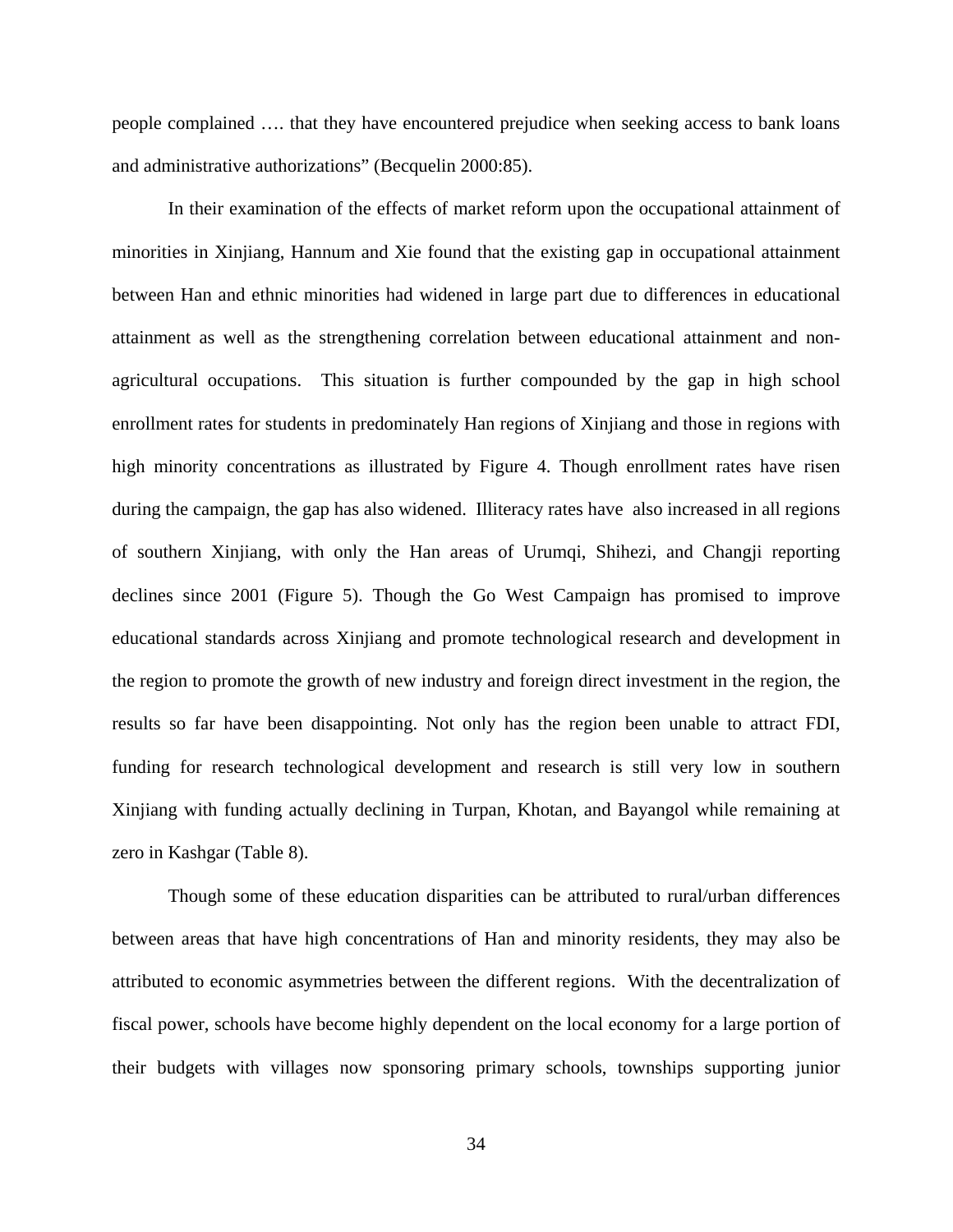secondary schools, and local counties supporting senior secondary schools (Cheng 1995: 70). This has resulted in educational disparities with richer areas capable of funding basic education, while poorer areas are facing increasing difficulties in funding educational improvements and are falling behind, creating an impossible situation for local governments.

Beyond developing China's human resources, described by Zheng (1999:121) as the weakest in the Asia-Pacific region at the end of the 1990s, education has other roles that coincide with the other objectives of the "Go West Campaign." Education can be used as a means for implementing affirmative action policies and is seen by Beijing as having an integral role in maintaining stability and promoting greater integration of China's diverse ethnic population (Iredale et. al. 2001: 70). If China's campaign to develop regions like Xinjiang is to succeed, China's human capital development must coincide with the campaign's economic development objectives.

Even the Xinjiang CCP Committee recognizes that the retreat of the state-command economy and the introduction of market forces have contributed to the deterioration of the position of ethnic groups. In an investigative report released in 2001, the Committee disclosed that "the power of intervention of the government has steadily decreased, and the difficulties of finding a job for minority laborers has become larger, especially in contract farm work and non-public industrial work. Implementing equal opportunities has become less achievable."<sup>[40](#page-40-0)</sup> Whether the economic policies of the Go West Campaign will be able to reverse this trend remains to be seen.

<span id="page-40-0"></span> $40$  For the full report, see "Guanyu zhengque renshi he chuli xingshi xia Xinjiang minzu wenti de diaocha baogao," *Makesizuhyi yu xianshi* 13(2):34-38.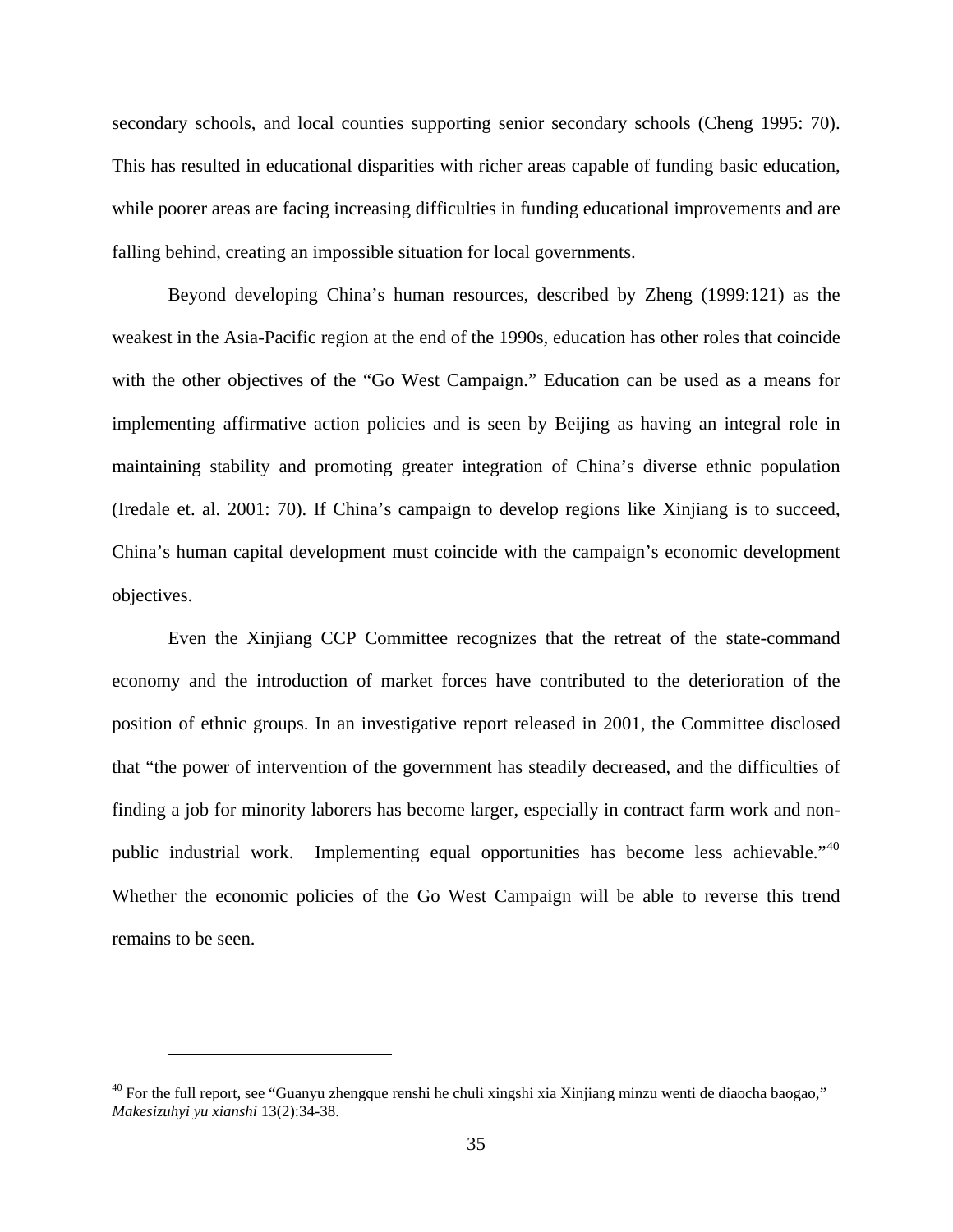## <span id="page-41-0"></span>**Table 7: Growth in Average Wages**

| Region                  | <b>Total</b>    | Agriculture     | Manufacturing   | Energy          | Construction    |
|-------------------------|-----------------|-----------------|-----------------|-----------------|-----------------|
| Urumqi<br>City          | 75.6            | 113             | $\overline{82}$ | $\overline{50}$ | 54              |
| Karamay<br>City         | $\overline{23}$ | 47              | 11              | $- - -$         | $-14$           |
| Shihezi<br>City         | 63              | 104             | 43              | 30              | 82              |
| Turpan                  | 40              | 46              | 38              | 93              | 98              |
| Hami                    | $\overline{76}$ | 85              | $\overline{27}$ | $\overline{37}$ | $\overline{89}$ |
| Changji<br>Hui          | 56              | 37              | $\overline{31}$ | 61              | 42              |
| Tacheng                 | 62              | 60              | $\overline{35}$ | 60              | 49              |
| Altay                   | 66              | 70              | $\overline{42}$ | $-3$            | 44              |
| Bortala                 | 86              | 102             | $\overline{33}$ | 56              | 80              |
| $\overline{\text{Ili}}$ | 80              | 78              | 54              | $\overline{49}$ | $\overline{54}$ |
| Bayangol                | 83              | $\overline{82}$ | $\overline{46}$ | $\overline{76}$ | 95              |
| Aksu                    | 73              | 76              | 86              | $\overline{57}$ | $\overline{71}$ |
| Kizilsu                 | $\overline{82}$ | $\overline{74}$ | 28              | $\overline{9}$  | $\overline{91}$ |
| Kashgar                 | $\overline{75}$ | 110             | $\overline{39}$ | 17              | $\overline{71}$ |
| Khotan                  | $\overline{88}$ | 60              | $\overline{44}$ | $\overline{83}$ | $\overline{71}$ |

*Source: Xinjiang tongji nianjian* 2001 and 2005 *(*Xinjiang Statistical Yearbook), Beijing: Zhongguo tongji chubanshe. Table 3-44.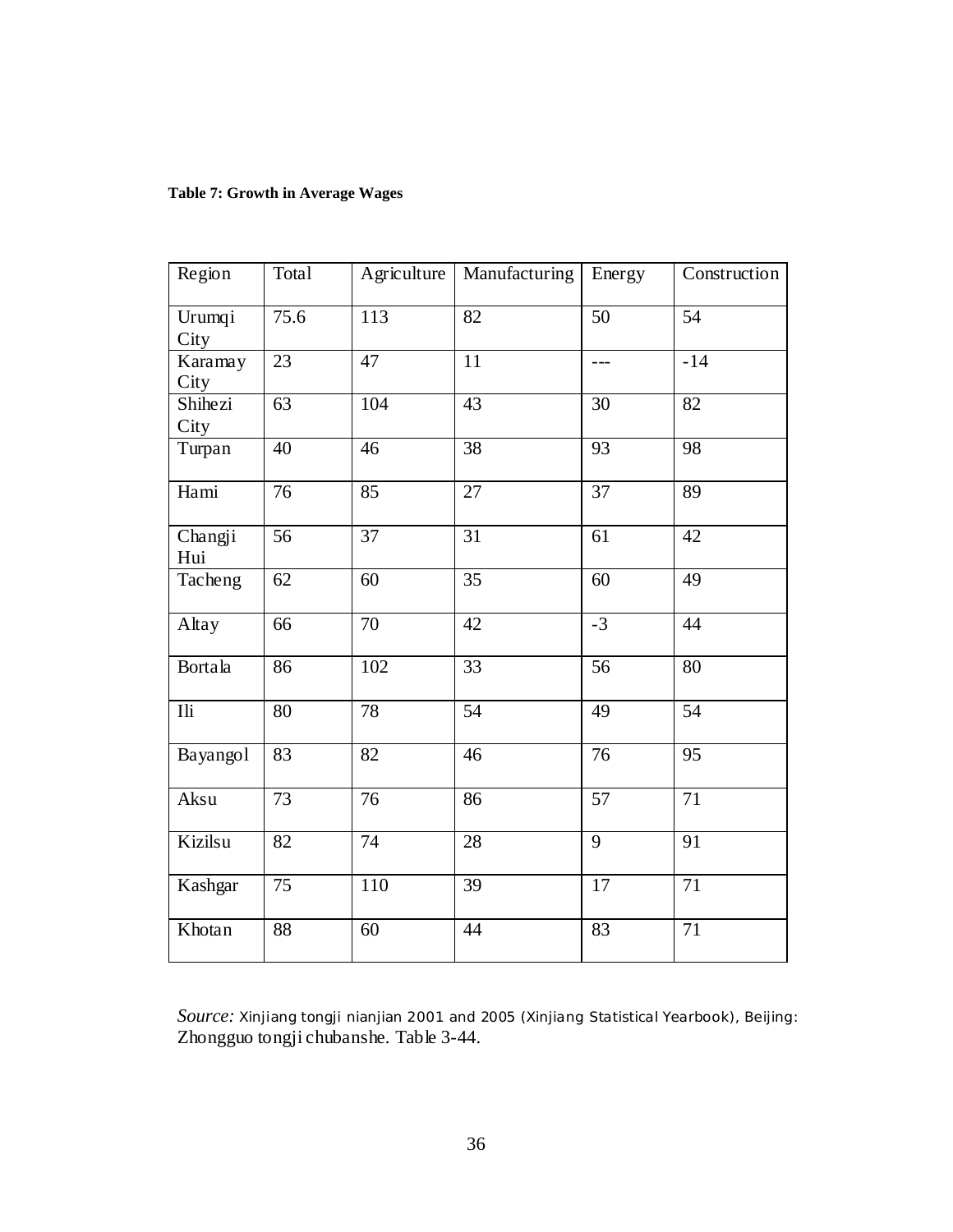<span id="page-42-1"></span><span id="page-42-0"></span>

#### **Figure 4: Enrollment Rates for Regular Senior High Schools by Region**

Source: *Xinjiang tongji nianjian* 2001 and 2006 (Xinjiang Statistical Yearbook), Beijing Zhongguo tongji chubanshe. Tables 18-22 and 4-3.



#### **Figure 5: Illiteracy Rates**

Source: *Xinjiang tongji nianjian* 2001 and 2005 (Xinjiang Statistical Yearbook), Beijing Zhongguo tongji chubanshe.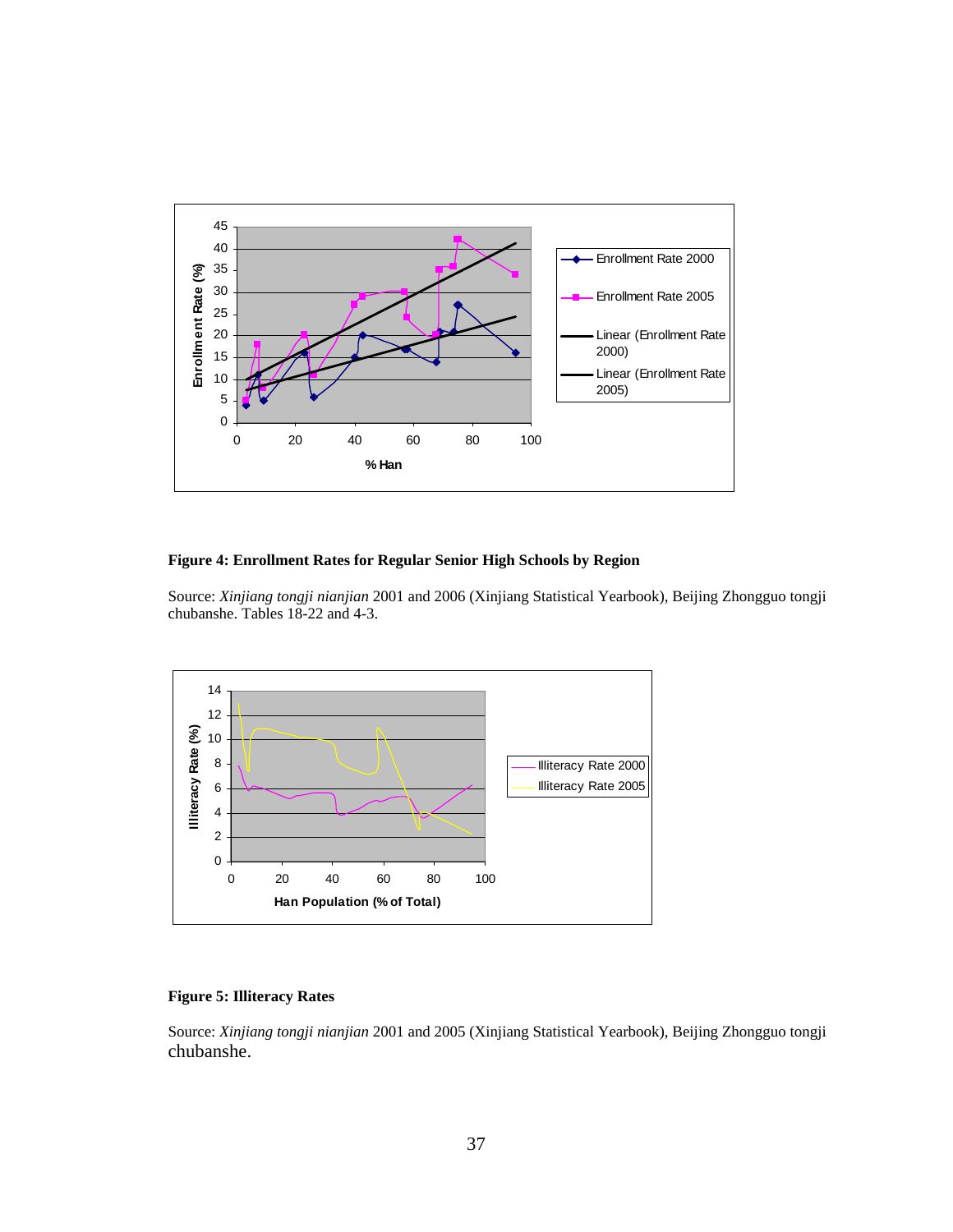## <span id="page-43-0"></span>**Table 8: Indicators for Technological Development**

| Region   | Number of        | 2004             | Number of        | 2004             | Funding            | 2004             |
|----------|------------------|------------------|------------------|------------------|--------------------|------------------|
|          | Research         |                  | people           |                  | (10,000)           |                  |
|          | Agencies         |                  | engaged in       |                  | Yuan)              |                  |
|          | (2000)           |                  | technological    |                  | 2000               |                  |
|          |                  |                  | development      |                  |                    |                  |
|          |                  |                  | and research     |                  |                    |                  |
| Urumqi   | 17               | 25               | 1952             | 2217             | 16016.5            | 24285.6          |
| Karamay  | $\overline{2}$   | 17               | 2450             | 4522             | 28080.5            | 69250.7          |
| Shihezi  | $\overline{5}$   | 6                | 195              | 570              | 2001.6             | 8713.5           |
| Turpan   | 5                | $\mathbf{1}$     | 1610             | 524              | 6576.2             | 5227.1           |
| Hami     | $\boldsymbol{0}$ | 3                | 209              | 176              | 108                | 306              |
| Changji  | $\overline{3}$   | 9                | 319              | 522              | 3736.7             | 21219.4          |
| Ili      | $\boldsymbol{0}$ | 9                | 38               | 404              | 2568.2             | 5532.4           |
| Tacheng  | $\mathbf{1}$     | $\overline{4}$   | 47               | 145              | 60.9               | 2809             |
| Altay    | $\overline{2}$   | $\overline{2}$   | 17               | 36               | $109.\overline{3}$ | 1452.6           |
| Bortala  | $\boldsymbol{0}$ | $\boldsymbol{0}$ | $\boldsymbol{0}$ | $\boldsymbol{0}$ | 290.2              | 1270.8           |
| Bayangol | 5                | 5                | 779              | 635              | 7067.8             | $\boldsymbol{0}$ |
| Aksu     | $\mathbf{1}$     | $\overline{3}$   | 103              | 416              | 1138.8             | 47287.1          |
| Kashgar  | $\overline{0}$   | $\boldsymbol{0}$ | $\boldsymbol{0}$ | $\boldsymbol{0}$ | $\overline{0}$     | $\boldsymbol{0}$ |
| Khotan   | $\mathbf{1}$     | $\boldsymbol{0}$ | 305              | $\overline{0}$   | 320                | $\boldsymbol{0}$ |

*Source: Xinjiang tongji nianjian* 2001 and 2005 *(*Xinjiang Statistical Yearbook), Beijing: Zhongguo tongji chubanshe. Table 15-24 and 18-3.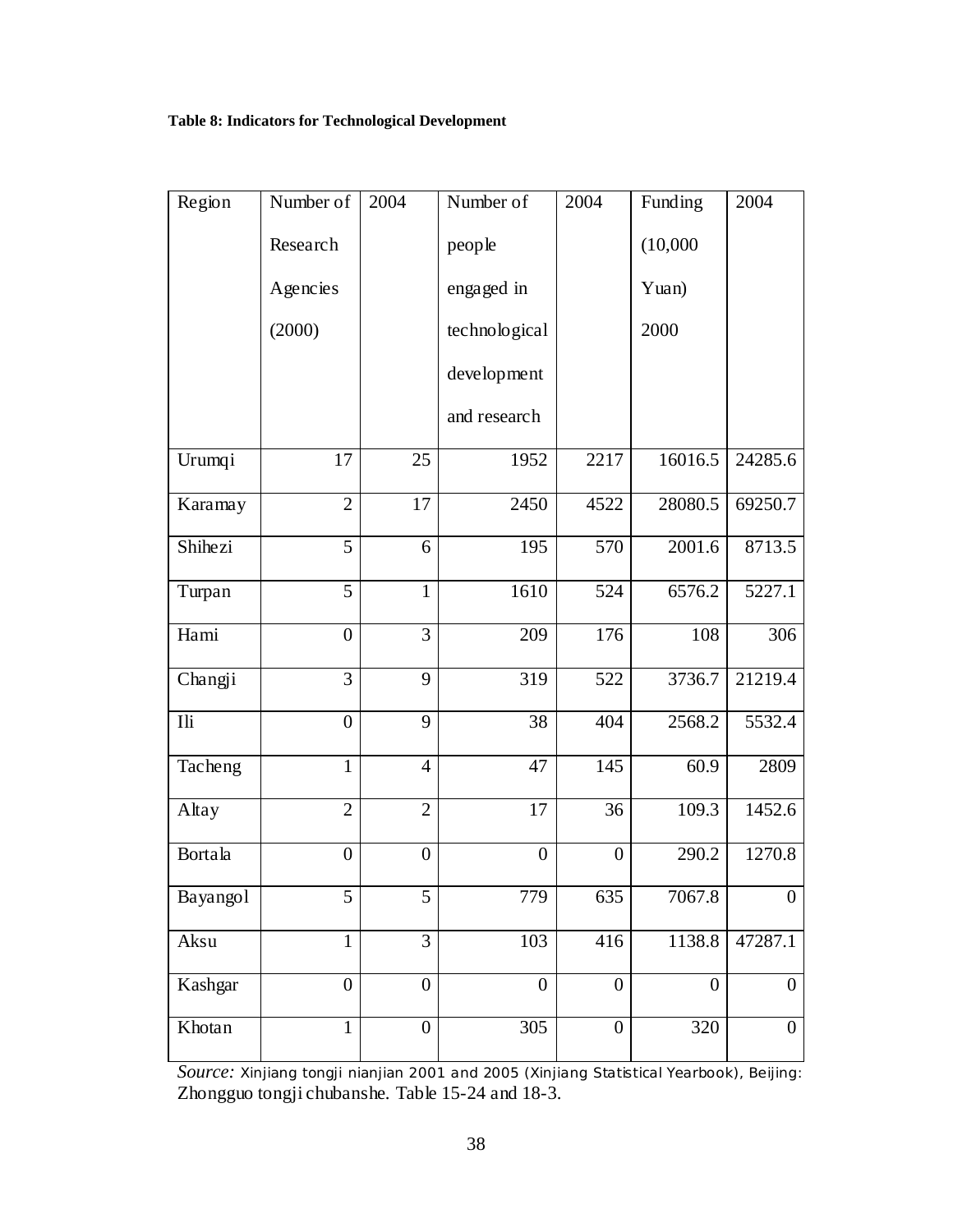#### **8.0 CONCLUSION**

<span id="page-44-0"></span>This paper has discussed the manner in which Xinjiang has been impacted by the initial stages of the much heralded Go West Campaign. In this paper, I have discussed the imperatives driving the Chinese leadership's adoption of this economic policy following two decades of economic reforms. Though these reforms ushered in by Deng Xiaoping in 1978 have led to an average annual growth rate of 7.5 %, much of this growth accrued disproportionately to Han residents of Xinjiang. Though the Go West Campaign as the latest regional economic policy to be applied to Xinjiang promised to alleviate these inequalities, initial indicators suggest that the development of Xinjiang's agricultural bases, exploitation of petroleum and natural gas resources, transportation infrastructure improvements, and educational reforms are contributing to increased asymmetrical development within Xinjiang, rather than alleviating pre-existing inequalities.

Though the cotton strategy has achieved growth in Xinjiang's cotton production, former Uihgur cotton production bases in southern Xinjiang are experiencing slow or stagnant growth, not surprising given the comparative advantage of the larger XPCC farms. Though specialty cotton strains are being promoted successfully, this avenue appears closed to independent farming operations and thus the majority of Uighur farmers will not benefit directly. Even the initial stages of the oil and petroleum components of the two pillar strategy are bringing few rewards for Xinjiang's indigenous population with oil and petroleum workers being transferred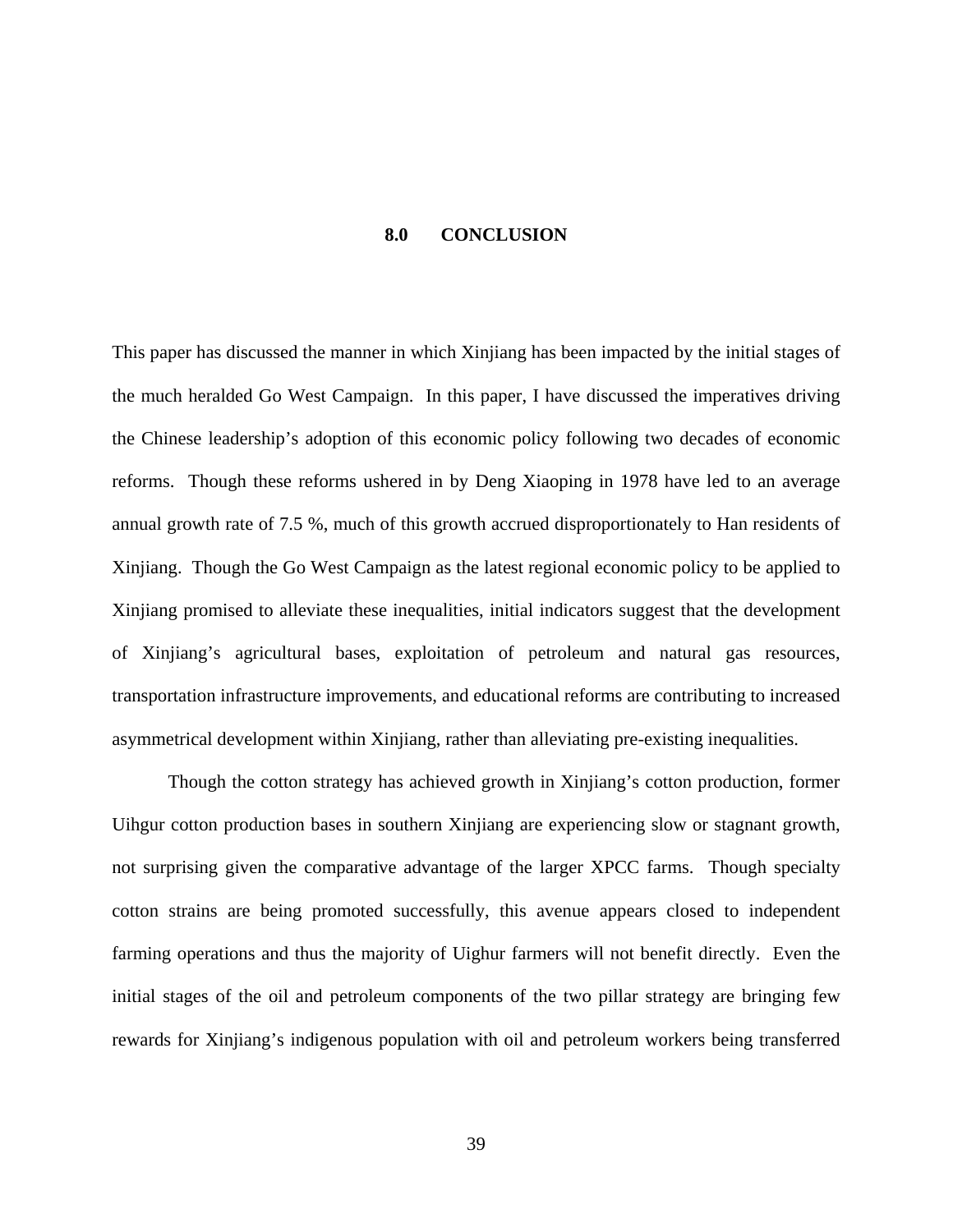to Xinjiang from other parts of China. Though both pillars are contributing to Xinjiang's rising GDP, migrant Han workers are the primary benefactors.

In this regard, the Go West Campaign is similar to past development policies implemented in Xinjiang. The most significant demographic change since the founding of the PRC in 1949 has been the increase of Xinjiang's Han population. Though only 6.7 percent of the province's population was Han in 1949, this percentage has reached 40 percent primarily through migration of Han from neighboring provinces. As in the past, this latest campaign is promoting Han immigration in a similar process to earlier policies dating back to the reign of the Qianlong Emperor (1735-95). Though the campaign promised to promote integration through economic development and a reduction in economic asymmetry between Xinjiang and the rest of China, it is promoting integration through the immigration.

Even the promised improvements in transportation infrastructure development and education policies have failed to promote equality, with investment in research and development, and education, falling in the predominantly Uighur areas of southern Xinjiang. Rates of illiteracy have dramatically increased and past gains obtained through educational preference politics are being eroded, making it less likely that the occupational obtainment gap between Uighur and Han will close. Sentiment among the Uighur seems to match these indicators. Herbert Yee's survey in Urumqi, where many components of the Go West Campaign have been concentrated, regarding perceptions in increases in the standard of living under reform policies found that 15.1% of Uighur thought that their standard of living had grown faster than that of the Han, while 46% thought that the increase was about the same with 38% claiming that their standard of living had risen at a slower rate in comparison to that of the Han (Yee 2003: 443).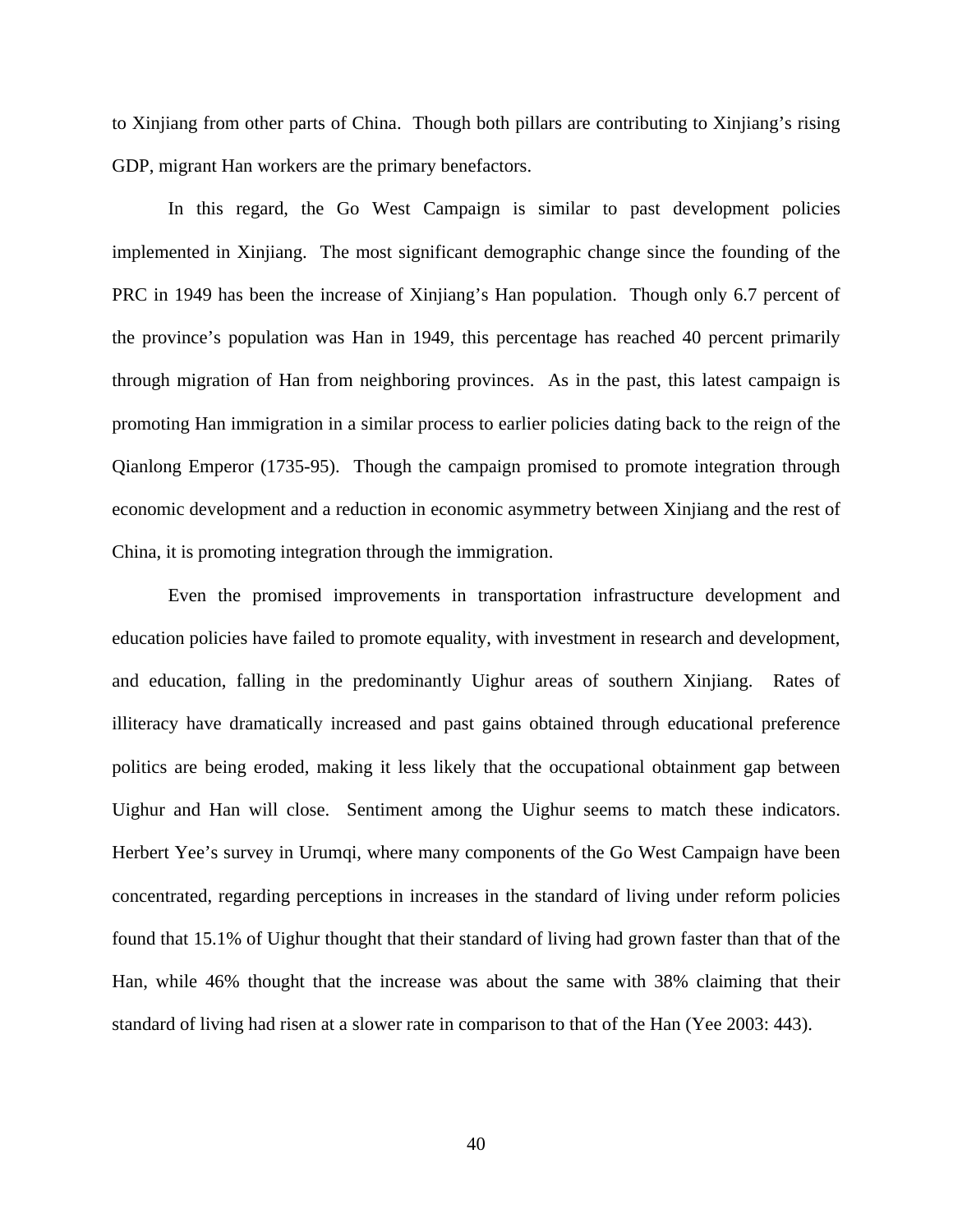Though China's Campaign to Develop the West may be promoting the overall economic growth of regions like Xinjiang as well as promoting greater integration through migration of Han workers, its initial stages are not fulfilling the Beijing's stated objectives of reducing asymmetric development. In order to obtain social cohesion and foster "an expectation of a new order of social experience that will encompass both harmony and the official promotion of diversity (Chao 1996:211)," China's economic development must coincide with policies that allow for the development of all of China's human capital.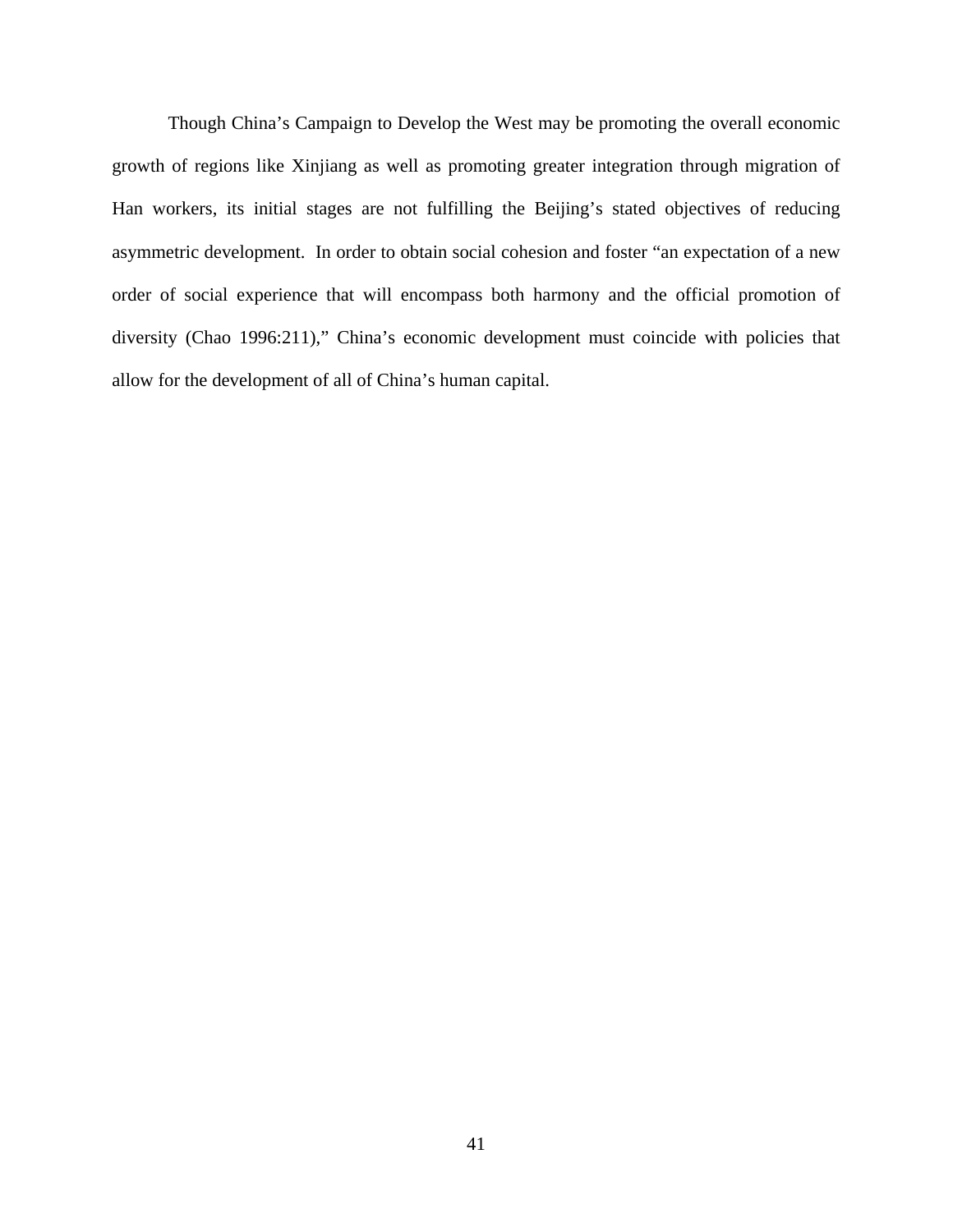## **APPENDIX**

## <span id="page-47-0"></span>**GLOSSARY OF CHINESE TERMS**

| 西新疆维吾尔自治区 | Xinjiang Uighur Autonomous Region                             |
|-----------|---------------------------------------------------------------|
| 部大开发竞选活动  | Great Western Development Campaign                            |
| 新疆统计年鉴    | Xinjiang Production and Construction Corps                    |
| 兵团        | Unit, or corps – Often used when referring to the XPCC        |
| 老新疆人      | Han who migrated prior to Xinjiang prior to the reform period |
| 铲沙子       | "Mixing Sand" refers to policy to promote integration through |
|           | the resettlement of Han.                                      |
| 下 维       | Collogial phrase referring to the dismissal of Uighur workers |
|           | before Han workers in reforms of state owned enterprises      |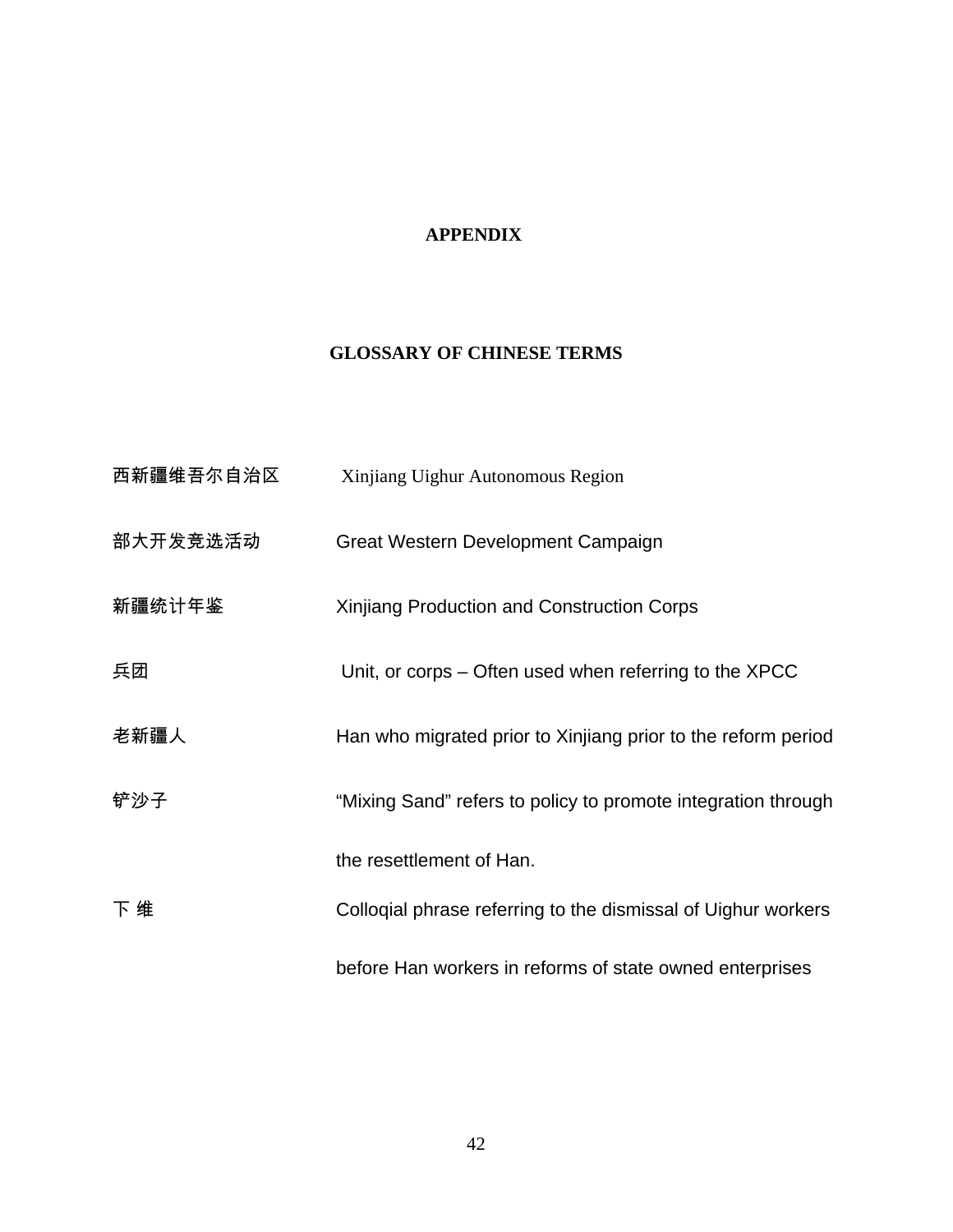#### **BIBLIOGRAPHY**

- <span id="page-48-0"></span>Anderson, Benedict. 1983. *Imagined Communities: Reflections on the Origin and Spread of Nationalism,* London: Verso.
- Appadurai, Arjun. 1986. "Theory in Anthropology: Center and Periphery," *Comparative Studies in Society and History,* 13(2): 745-761.
- Asian Development Bank. 2002. *The 2020 Project: Policy Support in the People's Republic of China – Final Report and Policy Directions,* Manila.
- Bachman, David. 2004. "Making Xinjiang Safe for the Han? Contradictions and Ironies of Chinese Governance in China's Northwest," in *Governing China's Multiethnic Fronteirs, ed.* Morris Rossabi. Seattle: University of Washington Press.
- Barth, Fredrik. 1969. *Ethnic Groups and Boundaries: The Social Organization of Cultural Difference,* Boston: Little Brown.
- Becquelin, Nicolas. 2000. "Xinjiang in the Nineties," *The China Journal* 44: 65-90.
- \_\_\_\_\_\_\_\_. 2004. "Staged Development in Xinjiang," *China Quarterly,* 178: 358-378.
- Bovingdon, Gardner. 2002. "The Not-So-Silent Majority: Uyghur Resistance to Han Rule in Xinjiang," *Modern China,* 28(1): 39-78.
	- \_\_\_\_\_\_\_\_. 2004. *Autonomy in Xinjiang: Han Nationalist Imperatives and Uyghur Discontent*, Washington D.C.: East West Center.
- Cao, Hong. 1999. *Weiwuerzu shenghuo fangshi*, Beijing: Central Nationalities University Press.
- Chang, David Wen-Wei. 1988. *China Under Deng Xiaoping: Political and Economic Reform,*  New York: St. Martins Press.
- Chao, Emily. 1996. "Hegemony, Agency, and Re-presenting the Past, the Invention of Dongba Culture among the Naxi of Southwest China," in Melissa Brown (ed.), *Negotiating Ethnicities in China and Taiwan,* Berkeley: University of California Press.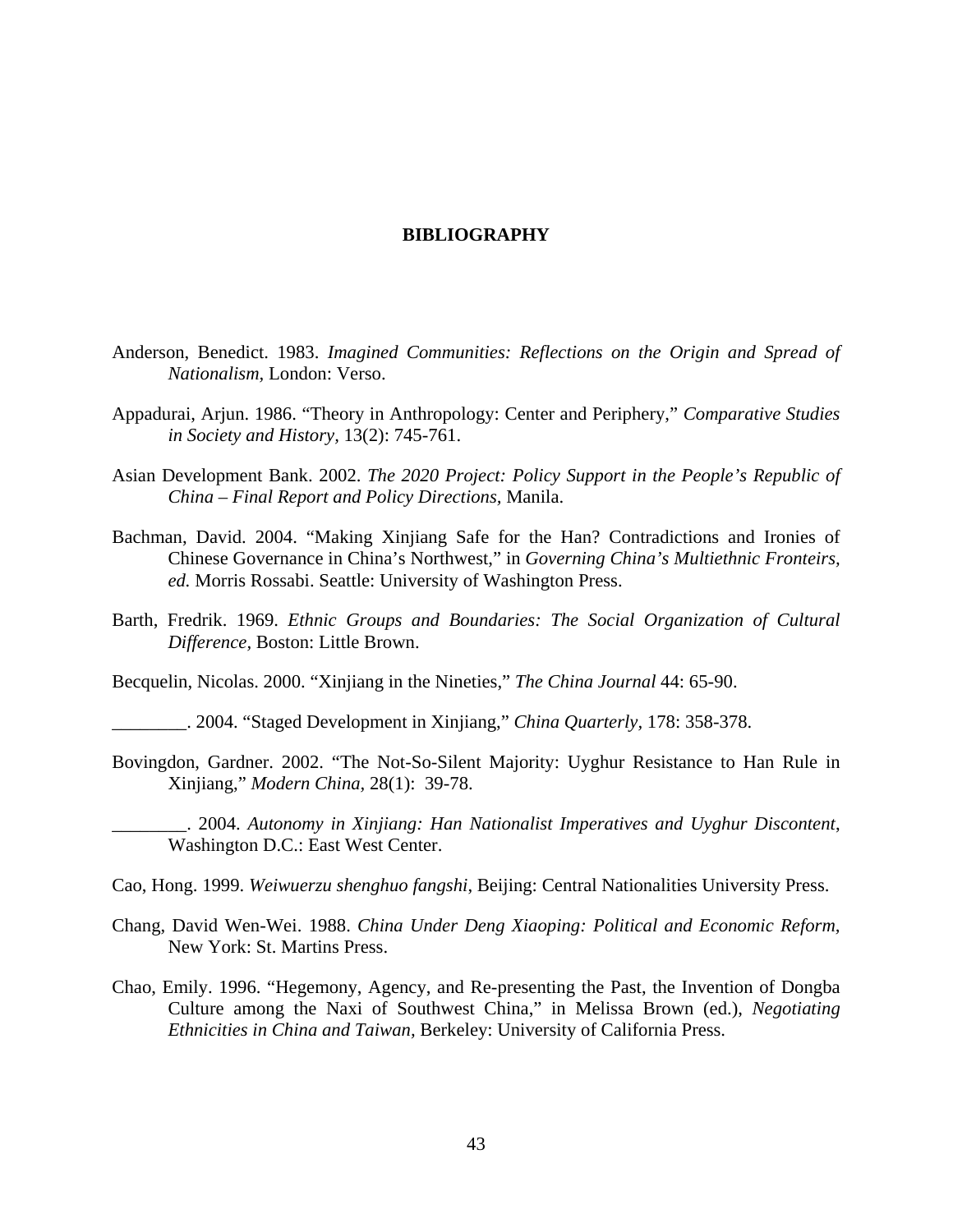- Chau, Kwai-Cheong. 2004. "Xinjiang," in *Developing China's West: A Critical Plan to Balanced National Development,* Y.M. Yeung and Shen Jianfa, eds. Hong Kong: The Chinese University Press.
- Chaudhuri, Debasish. 2005. "A Survey of the Economic Situation in Xinjiang and its Role in the Twenty-first Century," *China Report,* 41(1):1-28.
- Chen, Jack, 1977. *The Sinkiang Story,* New York: Macmillan.
- Chen, Kathy, 1994. "Muslims in China Hate Beijing a Bit Less Recent Economic Gains Temper Calls for Revolt." *Wall Street Journal,* Oct. 21, A10.
- Cheng, K.M, 1995. "Educational, Decentralization and the Market," in Linda Wong and Stewart MacPherson (eds), *Social Change and Social Policy in Contemporary China,* Hong Kong, Department of Public and Social Administration, City University of Hong Kong.
- Chin, Gregory. 2004. "The Politics of China's Western Development Initiative," in Ding Lu, William Neilson, eds. *China's West Region Development: Domestic Strategies and Global Implications,* Singapore: World Scientific.
- Cutler, Robert M. 2000. "Go West Pipeline Projects: A "Great leap Westward?", *Central Asia Caucasus Analyst,* August 16.
- Demurger, Sylvie. 2001."Infrastructure Development and Economic Growth: An Explanation for Regional Disparities in China?", *Journal of Comparative Economics,* 29(1):95-117.
- Dorian, James P. 1997. "China and Central Asia's Volatile Mix: Energy, Trade, and Ethnic Relations," *Asia Pacific Issues,* No. 31.
- Dreyer, June Teufel. 1994."The PLA and Regionalism: Xinjiang," in Yang Richard H. et al. *China's Regionalism: The Security Dimension,* Boulder: Westview Press.
- Gaubatz, Piper. 1995. *Beyond the Great Wall, Urban Form and Transformation on the Chinese Frontier,* Stanford: Stanford University Press.
- Gilley, Bruce, 2000. "Saving the West," *Far Eastern Economic Review,* May 4 : 22.
- Gladney, Dru C. 2003. "*Dislocating China: Muslims, Minorities and Other Subaltern Subjects,*  Chicago: University of Chicago Press.
- Gleason, Gregory. 1990. *Federalism and Nationalism: The Struggle for Republican Rights in the USSR.* Boulder: Westview.
- Goodman, David S.G. 2002. "The Politics of the West: Equality, Nation-Building, and Colonization," *Provincial China,* 7(2): 127-150.

\_\_\_\_\_\_\_\_. 2004. "The Campaign to Open up the West: National, Provincial-level and Local Perspectives," *The China Quarterly,* 318-334.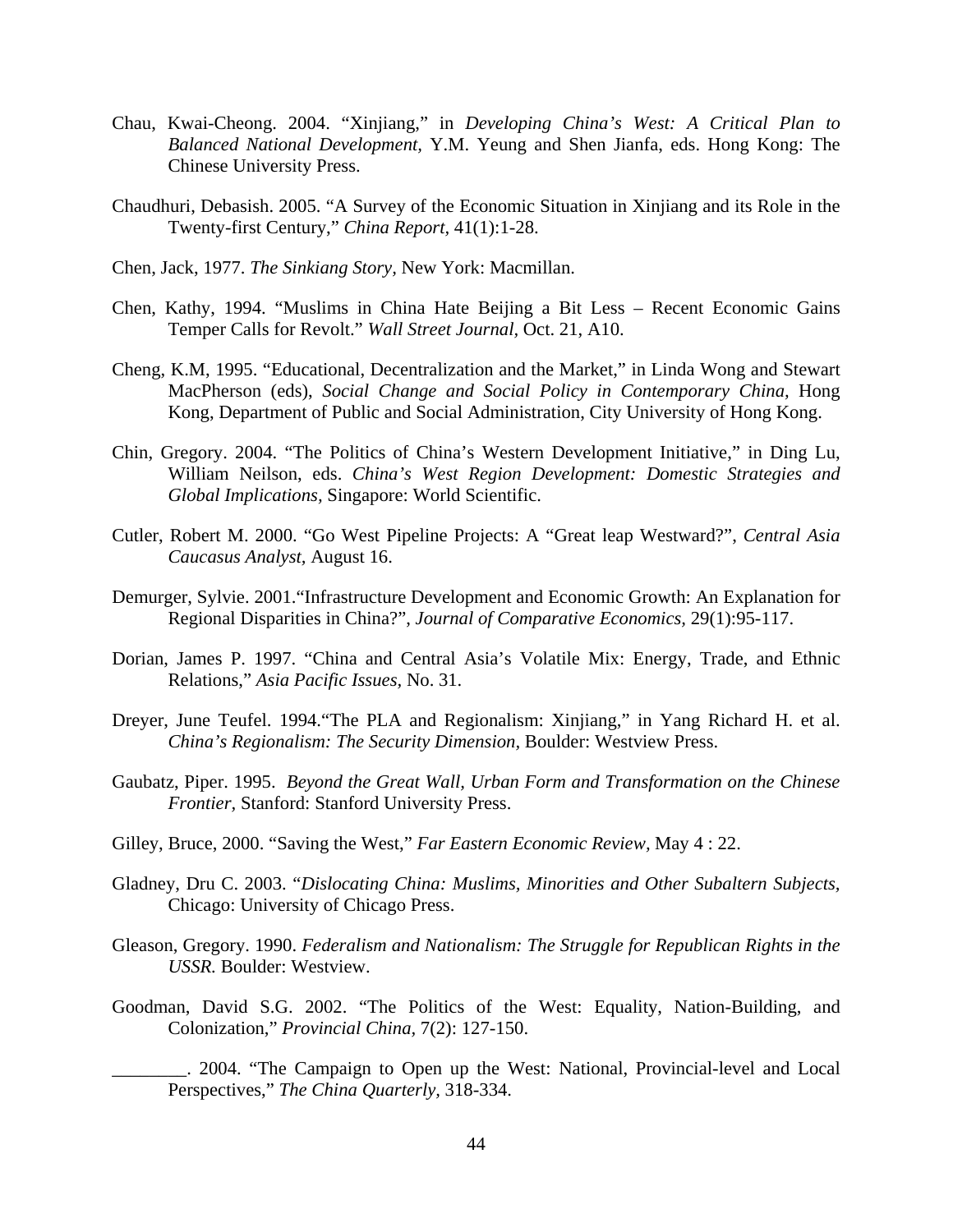- Goodman, Peter. 2006. "Natives Feel Left out of China's New West: Government Encourages Migration of Han Chinese to Frontier Provinces," *Washington Post.* June 5, 2006 A01.
- Guo, Yangjie. 2004. *Cultural Nationalism in Contemporary China: The Search for National Identity under Reform,* New York: Routledge.
- Gustafsson, Bjorn and Li Shi. 2003. "The Ethnic Minority-Majority Income Gap in Rural China during Transition," *Economic Development and Cultural Change,* 51(4): 805-818.
- Hannum, Emily. 2002. "Educational Stratification by Ethnicity in China: Enrollment and Attainment in the Early Reform Years," *Demography* 39(1) : 95-117.
- Hannum, Emily and Yu Xie. 1996. "Regional Variation in Earnings Inequality in Reform-Era Urban China," *The American Journal of Sociology,* 101(4) : 950-992.
- \_\_\_\_\_\_\_\_. 1998. "Ethnic Stratification in Northwest China: Occupational Differences between Han Chinese and National Minorities in Xinjiang, 1982-1990," *Demography,* 35(3): 323- 333.
- Hechter, Michael. 2000. *Internal Colonialism: The Celtic Fringe in British National Development,* Berkeley: University of California Press.
- Holbig, Heike. 2004. "The Emergence of the Campaign to Open up the West: Ideological Formation, Central Decision-making and the Role of the Provinces," *China Quarterly,*  178: 335-357.
- Hsu, Hsin-Hui, and Fred Gale. 2001. "Regional Shifts in China's Cotton Production and Use," Economic Research Service, USDA. Cotton and Wool Situation and Outlook (CWS-2001).
- Hua, Juxian and Jing Wei. 1994. "Agriculture Grows in Ethnic Areas," *Beijing Review* 37(18) : 14-17.
- Hu Angang, and Wen Jun. 2001. "Shaoshu minzu diqu jikuai fazhan xin silu," in Diqu yu fa zhan : xi bu kai fa xin zhan lüe (The New Strategy for Opening Up the West). ed. by Hu Angang, Beijing: Zhongguo jihua chubanshe.
- Iidiko, Beller-Hann, 1997. "The Peasant Condition in Xinjiang," *The Journal of Peasant Studies*  25(1): 87-112.
- Iredale, Robyn, Naran Bilik, and Wang Su, 2001. *Contemporary Minority Migration, Education and Ethnicity in China.* Northampton, MA: Edward Elgar Publishing.
- Kaup, Katherine Palmer. 2000. *Creating the Zhuang: Ethnic Politics in China.* Boulder: Lynne Reiner.
- Lai, Hongyi. 2003. "National Security and Unity, and China's Western Development Program," *Provincial China,* 8(2): 118-143.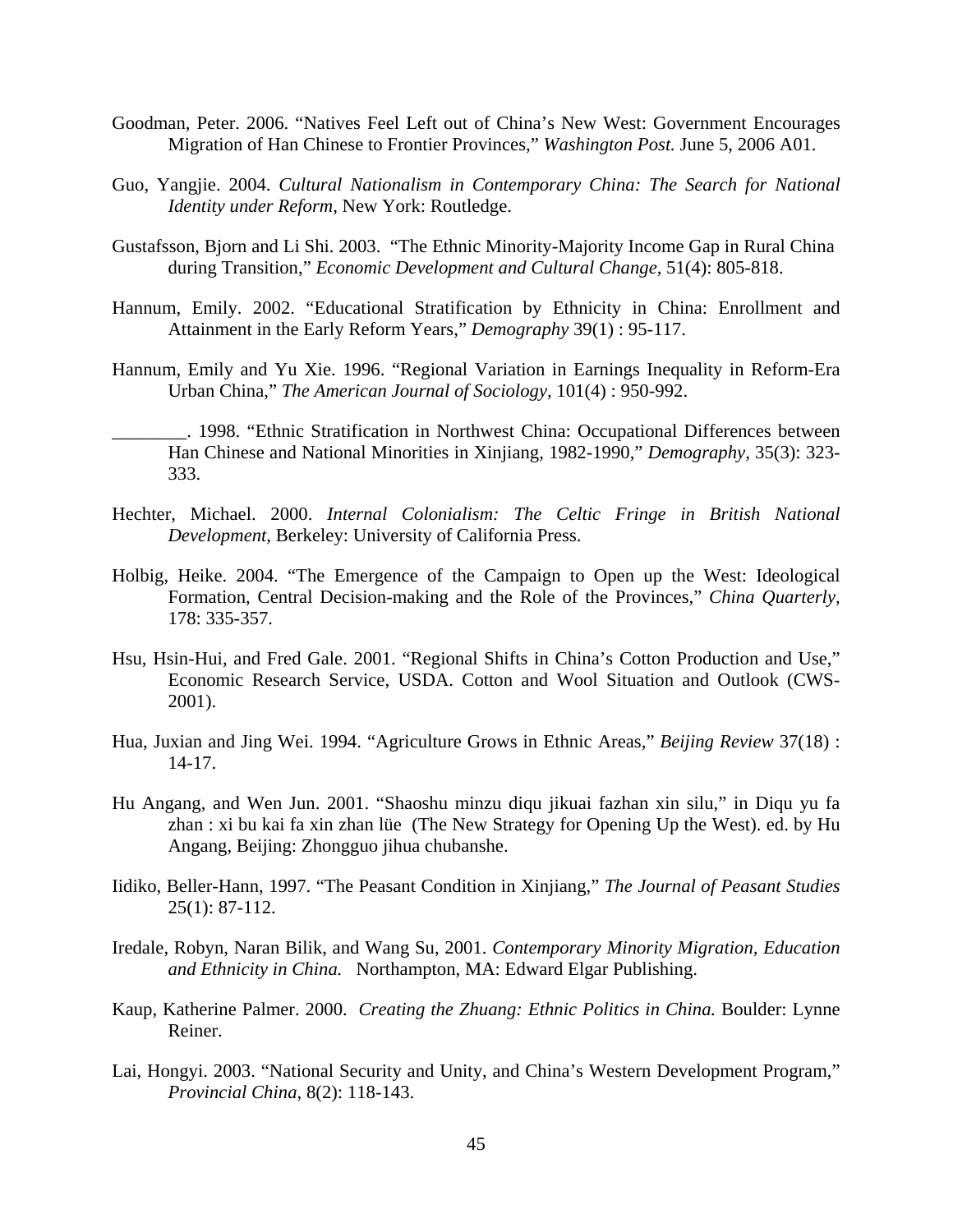- Lai, Hongyi Harry. 2002. "China's Western Development Program: Its Rationale, Implementations, and Prospects," *Modern China,* 28(4): 432-466.
- Lam, Willy Wo-Lap. 1999. *The Era of Jiang Zemin,* Singapore: Prentice Hall.

Lattimore, Owen. 1951. *Inner Asian Frontiers of China,* New York: Capital Publishing.

- Leiwen, Jiang, Tong Yufen, Zhao Zhijie, Li Tianhong, and Liao Jianhua. 2001. "Water Resources, Land Exploration and Population Dynamics in Arid Areas – The Case of the Tarim River Basin in Xinjiang China," Asian MetaCentre Research Paper Series 18, National University of Singapore.
- Li, Dezhu. 2000. "Large-Scale Development of Western China and China's Nationality Problems," *Qiushi,* July 2.
- Li, Rongxia. 1995. "Tarim Basin: New Hope for China's Oil Industries," *Beijing Review,* 38(17) : 10-13.
- McCrone, David. 1998. *The Sociology of Nationalism,* New York: Routledge.
- McMillen, Donald. 1981. "Xinjiang and the Production and Construction Corps: A Han Organization in a Non-Han Region," *The Australian Journal of Chinese Affairs,* 6: 65-96.
- McMillen, Donald H. 1979. *Chinese Communist Power and Policy in Xinjiang, 1949-77.*  Boulder: Westview Press.
- Ma, Rong. 2002. "Xibukaifa, laodongli liudong yu shaoshu minzu jiaoyu," *Shehuixue de yingyong yanjin,* Beijing: Huariae chubanshe.
- Mackerras, Colin. 2001. "Xinjiang at the Turn of the Century: the Causes of Separatism," *Central Asian Survey,* 20(3):289-303.

\_\_\_\_\_\_\_\_. 2003. *China's Ethnic Minorities and Globalization,* London: Routledge.

- \_\_\_\_\_\_\_\_.2004. "Ethnicity in China: The Case of Xinjiang," *Harvard Asia Quarterly,* Winter Issue.
- Maurer-Fazio, Margaret, James W. Hughes, and Dandan Zhang. 2004. "The Economic Status of China's Ethnic Minorities," Preliminary draft provided by authors.

. 2005. "A Comparison of the Labor Force Participation Rates of China's Ethnic Minorities and Han Majority in the Reform Era," provided by author.

- Milwood, James A. 1998. *Beyond the Pass: Economy, Ethnicity, and Empire in Qing Central Asia, 1759-1864,* Stanford: Stanford University Press.
- Moneyhon, Mathew D. 2002. "Controlling Xinjiang: Autonomy on China's New Frontier," *Asia-Pacific Law & Policy Journal,* 3(1): 120-152.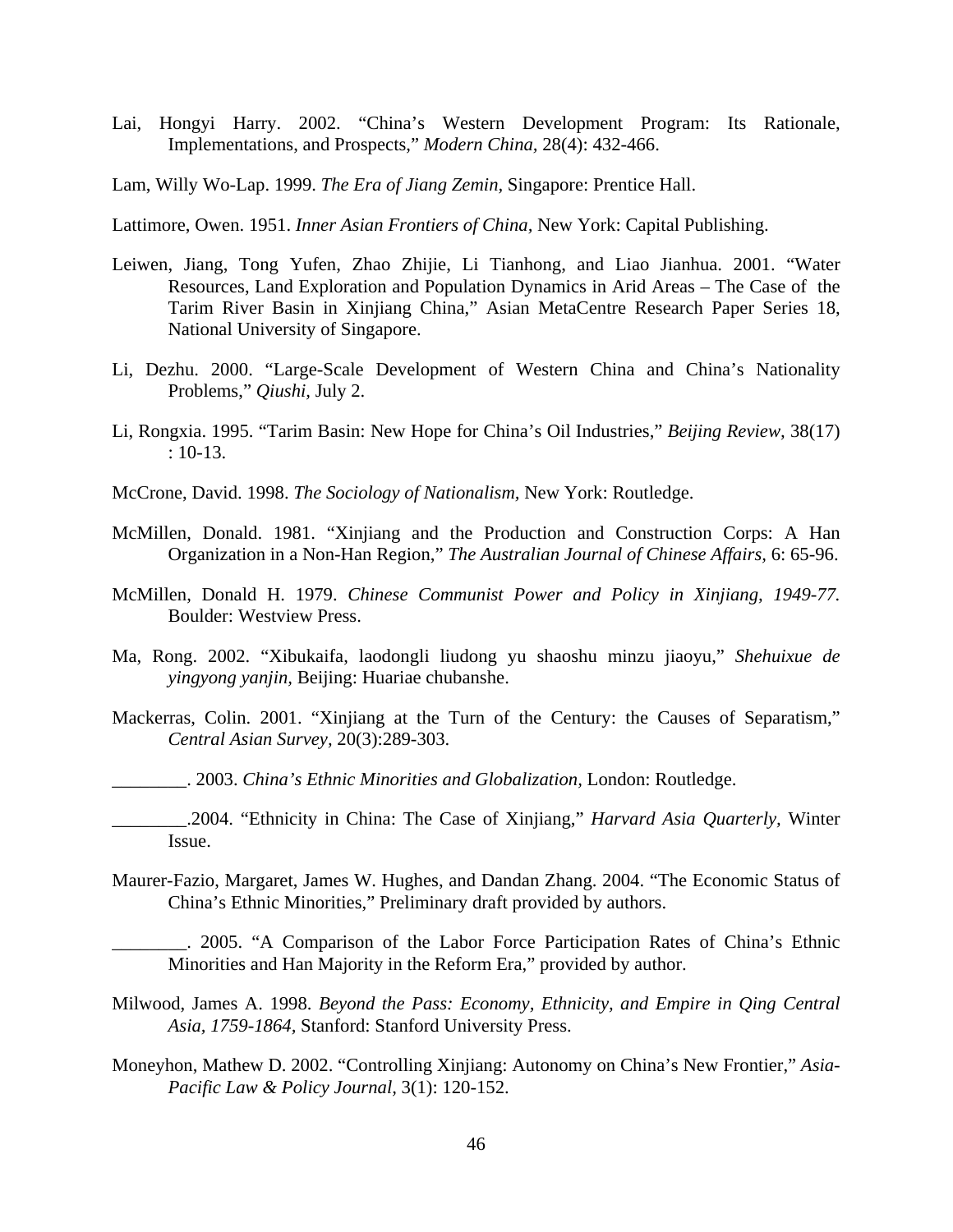\_\_\_\_\_\_\_\_. 2004. "China's Great Western Development Project in Xinjiang: Economic Pallative, or Political Trojan Horse?" *Denver Journal of International Law and Political Economy,*  31(3): 491-523.

- Naughton, Barry. 1988. "The third Front: Defense Industrialization in the Chinese Interior," *The China Quarterly,* 115: 351-386.
- Newby, Laura. 1996. "Xinjiang : in Search of an Identity," in *Unity and Diversity: Local Cultures and Identities in China,* ed. by Tao Tao Liu and David Faure, Hong Kong: Hong Kong University Press.
- Palmer, Katherine. 1997. "China's Nationalities and Nationality Areas," in Christopher Hudson, ed. *The China Handbook,* Chicago: Fitzroy Dearborn Publishers.
- Pannell, Clifton and Laurence Ma. 1997. "Urban Transition and Interstate Relations in a Dynamic Post-Soviet Borderland: The Xinjiang Uighur Autonomous Region of China," *Post-Soviet Geography and Economics* 38(4) : 206-229.
- Park, Albert, Scott Rozelle, Christine Wong, and Changqing Ren, 1996, "Distributional Consequences of Reforming Local Public Finance in China," *The China Quarterly,* 147: 751-778.
- Perkins, Dwight. 2004. "Designing a Regional Economic Strategy for China," in Ding Lu, William Neilson, eds. *China's West Region Development: Domestic Strategies and Global Implications,* Singapore: World Scientific.
- Phan, Binh G. 1996. "How Autonomous are the National Autonomous Areas of the PRC? An Analysis of Documents and Cases," *Issues and Studies* 32(7): 83-108.
- Pomfret, John. 2000. "Go West, Young Han; Beijing Urging Dominant Ethnic Group to Resettle, Develop Restive Regions," *Washington Post,* September 15.
- Raczka, Witt. 1998. "Xinjiang and its Central Asian Borderlands," *Central Asian Survey,* 17(3): 373-407.
- Ren, Tao. 2002. "Bridging the Capacity Divide: Is Technology the Problem? Politics and Cotton Innovation in Far-West China," Master's Thesis, University of Maastricht.
- Renard, Mary Francoise. 2002. "A Pessimistic View on the Impact of Regional Inequalities," *China Economic Review,* 13: 341-344.
- Riggs, Fred W. 1994. "Ethnonationalism, Industrialism, and the Modern State," Third World Quarterly, 15(4): 583-611.
- Rudelson, Justin Ben-Adam. 1997. *Oasis Identities: Uyghur Nationalism Along China's Silk Road,* New York: Columbia University Press.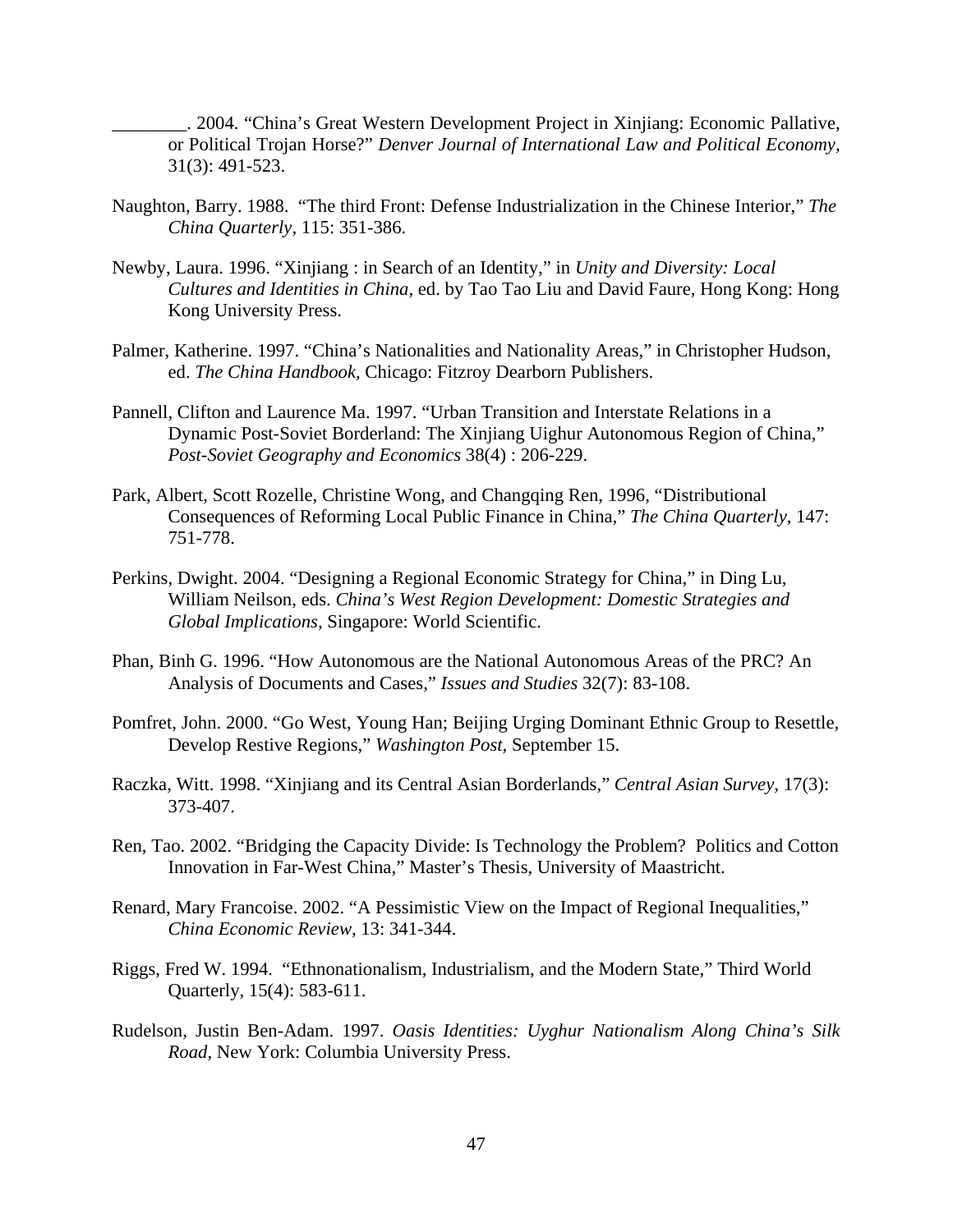- Rudelson, Justin and William Jankowiak. 2004. "Acculturation and Resistance: Xinjiang Identities in Flux." In *Xinjiang: China's Muslim Borderland,* ed. by S.F. Starr. Armonk: M.E. Sharpe.
- Sautman, Barry. 1998. "Preferential Policies for Ethnic Minorities in China: The Case of Xinjiang," *Nationalism and Ethnic Politics* 4(1): 86-118.

\_\_\_\_\_\_\_\_. 1999. "Ethnic Law and Minority Rights in China: The Case of Xinjiang," *Law and Policy,* 21(3): 86-118.

\_\_\_\_\_\_\_\_. 2000. "Is Xinjiang an Internal Colony?" *Inner Asia,* 2:239-271.

- Seymour, James. D. 2000. "Xinjiang's Production and Construction Corps, and the Sinification of Eastern Turkestan," *Inner Asia* 2(2): 171-193.
- Sheng, Chengfa. 2001. "Quanguo mianhua dahuisheng zhishi ji dangqian duice jianyi," *Nongye xiandaihua yanjiu* 22.1: 2-5.
- Shih, Victor. 2004. "Development, the Second Time Around: The Political Logic of Developing Western China," *Journal of East Asian Studies,* 4:427-451.
- Sines, Abigail. 2002. "Civilizing the Middle Kingdom's Wild West," *Central Asian Survey,*   $21(1): 5-18.$
- Taube, Markus and Mehmet Ogutcu. 2001. "Foreign Investments in China's Regional Development: Prospects and Challenges," Center for Cooperation with Non-members Directorate for Financial, Fiscal, and Enterprise Affairs.
- Tian, Qunjian. 2004. "China Develops its West: Motivation, Strategy and Prospect," *Journal of Contemporary China,* 13(4): 611-636.
- Toops, Stanley W. 2004a. "The Demography of Xinjiang," in *Xinjiang: China's Muslim Borderland,* ed. S.F. Starr. Armonk: M.E. Sharpe.

\_\_\_\_\_\_\_\_. 2004b. "The Ecology of Xinjiang: A Focus on Water,' in Frederick S. Starr (Ed.), *Xinjiang: China's Muslim Borderland,* Armonk, NY: M.E. Sharpe.

Vicziany, Marika and Guibin Zhang. 2004. "The Rise of the Private Sector in Xinjiang (Western China): Han and Uygur Entrepreneurship," Paper presented at  $15<sup>th</sup>$  Biennial Conference of the Asian Studies Association in Canberra June 29-July 2, 2004.

\_\_\_\_\_\_\_\_. 2005. "Raw Entrepreneurship and the Rise of the New Private Sector in Western China: The Hope Group of Chengdu, Sichuan Province," in *China's Business Reforms: Industrial Challenges in a Globalized Economy*, ed. Russell Smyth, et. al. New York: Routledge.

Wang, Minghua. 1997. "Zhongguo mianhua gongqiu zhuankuang de huigu yu zhanwang," *1997 nian jingji lupi shu,* Beijing: Zhongguo Shehui Kexue Chubanshe.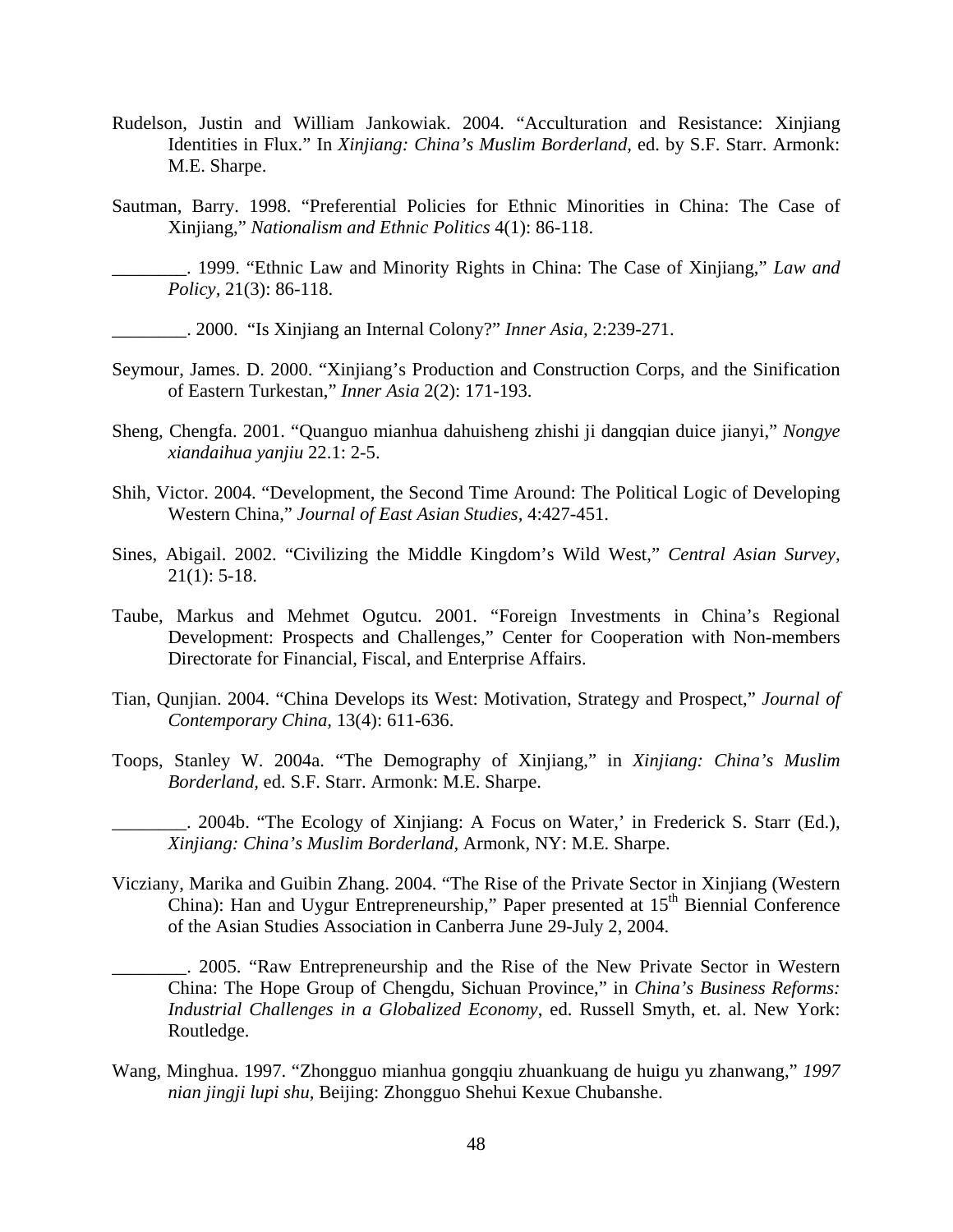- Wang, Shaoguang and Hu Angang. 1999. *The Political Economy of Uneven Development: the Case of China*, Armonk, NY: M.E. Sharpe.
- Wang, Xing. 2002. *Xinjiang mianhua chanye xunqin shichang zhidian. Xinjiang Ribao,* July 2, 2002.
- Wang, Xiyu and Chen Jianpo, 1996. "yinru yimin, jianli huangmo nongye," in Ma Hong and Sun Shangqing (eds.), *Zhongguo fazhan yanjiu, 1996 ban,* Beijing: Zhongguo Fazhan Chubanshe.
- Wang, Yuan-Kang. 2001. "Toward a Synthesis of the Theories of Peripheral Nationalism: A Comparative Study of China's Xinjiang and Guangdong," *Asian Ethnicity,* 2(2): 177-195.
- Weimar, Calla. 2004. "The Economy of Xinjiang," in *Xinjiang: China's Muslim Borderland,* ed. S.F. Starr. Armonk: M.E. Sharpe.
- *Xinjiang tong ji nian jian,* 2004. Beijing: Zhongguo tong ji chu ban she.
- Yang, Dali, 1990. "Pattern of China's Regional Development Strategy," *China Quarterly,* 122: 223-257.
- Yee, Herbert S. 2003. "Ethnic Relations in Xinjiang: A Survey of Uygur Han Relations in Urumqi," *Journal of Contemporary China* 12(36):439-450.

\_\_\_\_\_\_\_\_. 2005. "Ethnic Consciousness and Identity: A Research Report on Uygur – Han Relations in Xinjiang," *Asian Ethnicity,* 6(1): 35-50.

- Yu, Xingzhong. 2004. From Sate Leadership to State Responsibility Comments on the New PRC Law on Regional Autonomy of Ethnic Minorities (Working paper). Chinese University, available online at http://www.cuhk.edu.hk/gpa/xzyu/work1.htm. Last accessed June 10, 2006.
- Yuan, Qing-Li. 1990. "Population Changes in the Xinjiang Uighur Autonomous Region (1949- 1984)," *Central Asian Survey,* 9(1) : 49-73.
- Zang, Xiaowei. 1998. "Ethnic Representation in the Current Chinese Leadership," *The China Quarterly,* 153(March):107-127.
- Zhao, Xiusheng, Dai Jian, and Shen Hong. 2004. "Reconciliation Between Ecosystem Preservation and Economic Development and Initiative – The Case of Tarim Basin," in Ding Lu, William Neilson, eds. *China's West Region Development: Domestic Strategies and Global Implications,* Singapore: World Scientific.
- Zhao, Yueyao. 2001. "Pivot or Periphery? Xinjiang's Regional Development," *Asian Ethnicity,*  2(2): 197-224.